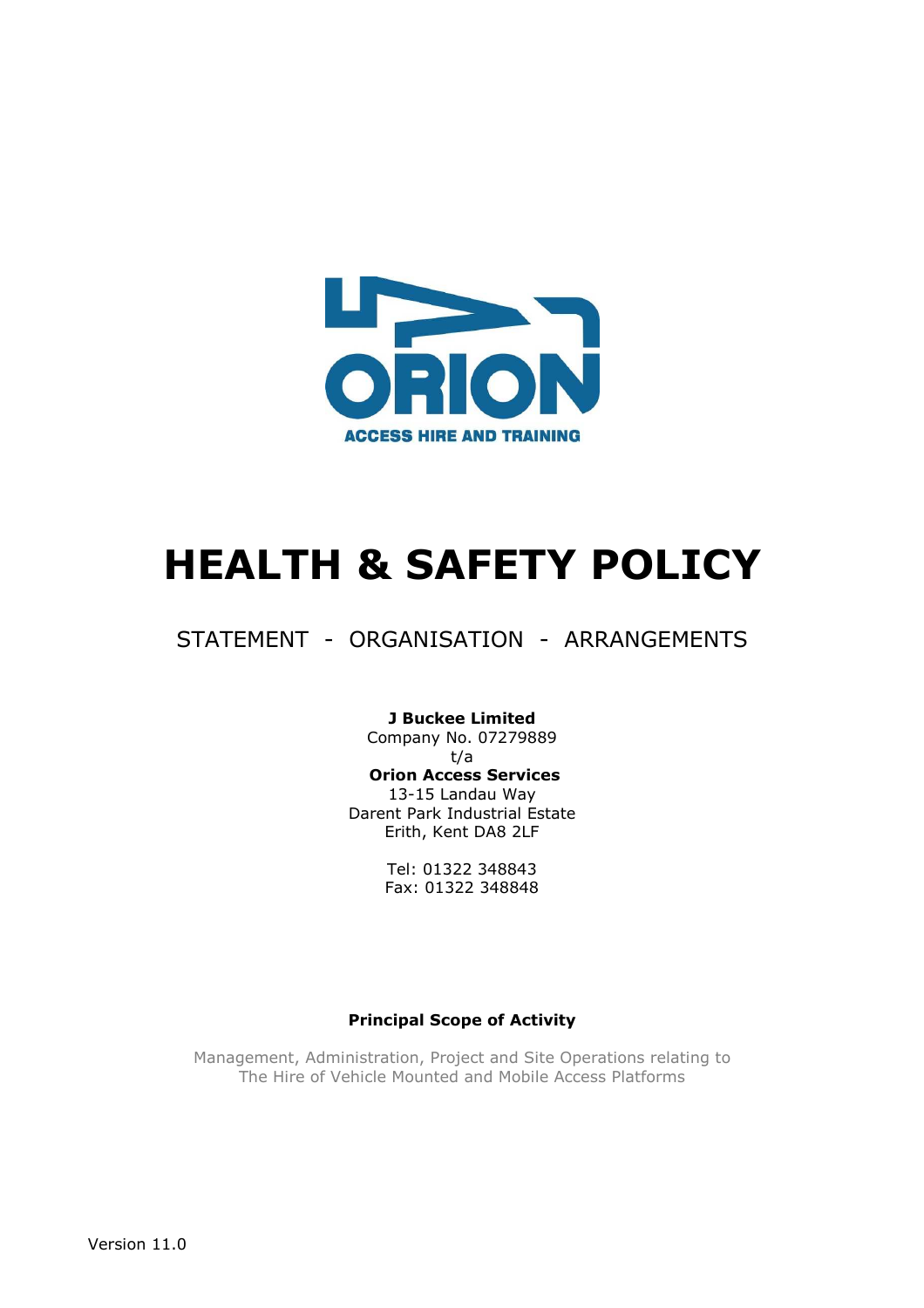### **Contents**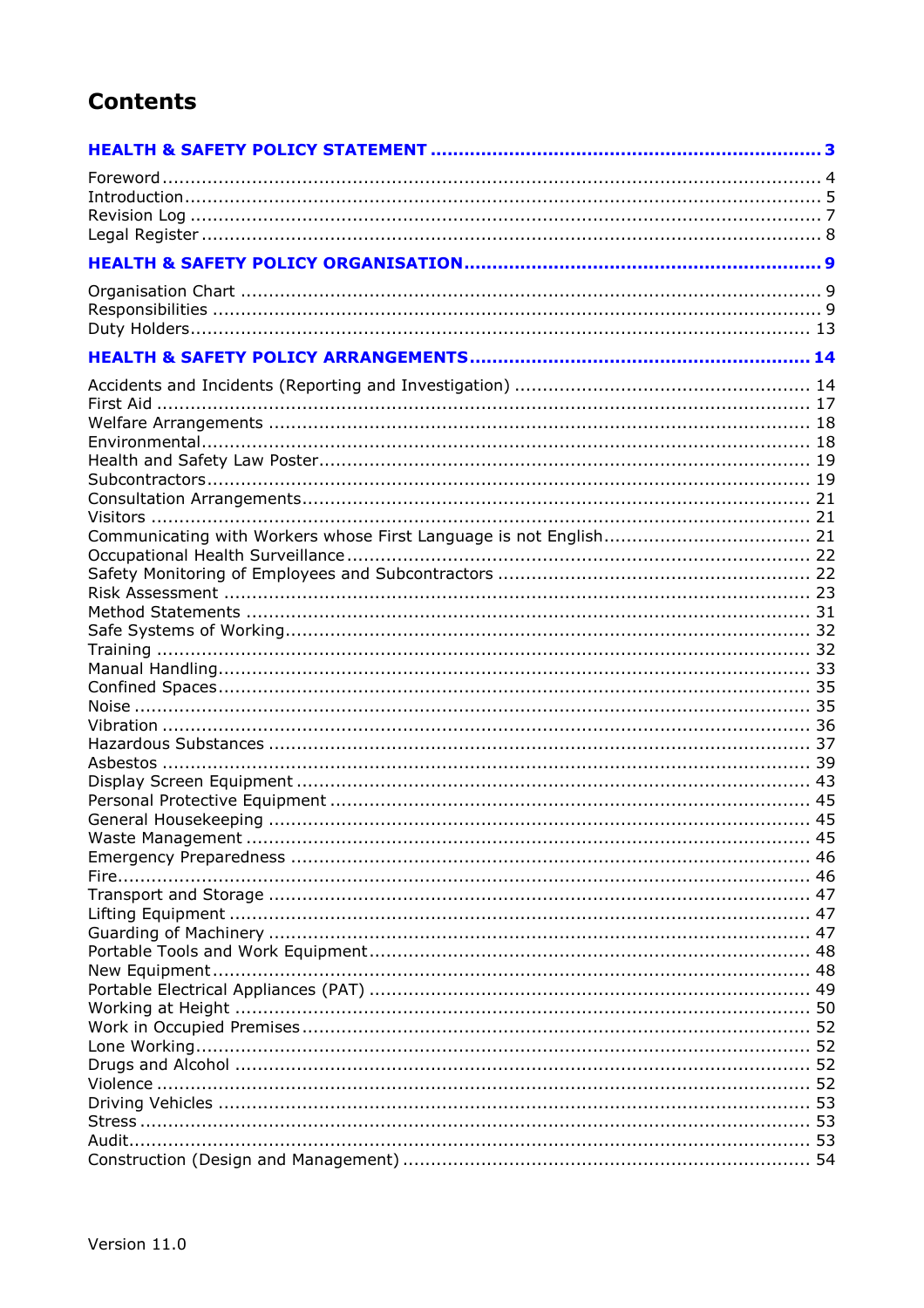

## **HEALTH & SAFETY POLICY STATEMENT**

As top management of Orion Access Services I have a considerable responsibility to ensure that the company requirements concerning health and safety at work, and the environment, are properly understood by everybody and are adhered to constantly. However, these requirements can only be regarded as a foundation stone, as it is my belief that health, safety and the environment rank equally with all other company objectives.

The responsibility placed upon me is filtered down through the management, operations and administrative staff who report to me. As part of their duties they must ensure that our activities do not adversely impact the environment, that health and safety in the workplace is kept under control, and that the performance of those reporting to them is monitored.

All employees have a legal duty to co-operate with their employer on health and safety. We must all take reasonable care for our own health and safety, and that of others who may be affected by what we do or do not do. As employees within our organisation it is up to each one of us to ensure that whatever we do it is safe for others, as well as being safe for ourselves.

Employees will be suitably trained to perform the tasks that they are likely to undertake, to recognise potential risks in the work situation, and not to be asked to perform any task that is likely to risk their health.

The company is bound by law to conduct risk assessments in the workplace, and we will accordingly take all steps to control foreseeable hazards, and risk of harm, where it is reasonably practicable to do so.

As a company we take full account of the impact of our operations on health, safety, welfare and the environment. We continually seek to improve on best industry standards, where reasonably practicable and economic to do so, and shall accordingly provide the time, trouble and financial resources to protect all persons affected by our operations whilst also providing a framework for setting and reviewing our OH&S Objectives.

We believe that people are our greatest resource, and are the key to the safe management of our activities, and all should be motivated to understand that working safely, and professionally, is the only way forward.

Finally, we are all committed to the prevention of injury and ill-health, and to compliance with all applicable health and safety law and other requirements to which we subscribe.

GICLee

**Jo Buckee**  Managing Director

27<sup>th</sup> January 2016 **Contract Contract Contract Contract Contract Contract Contract Contract Contract Contract Contract Contract Contract Contract Contract Contract Contract Contract Contract Contract Contract Contract Con**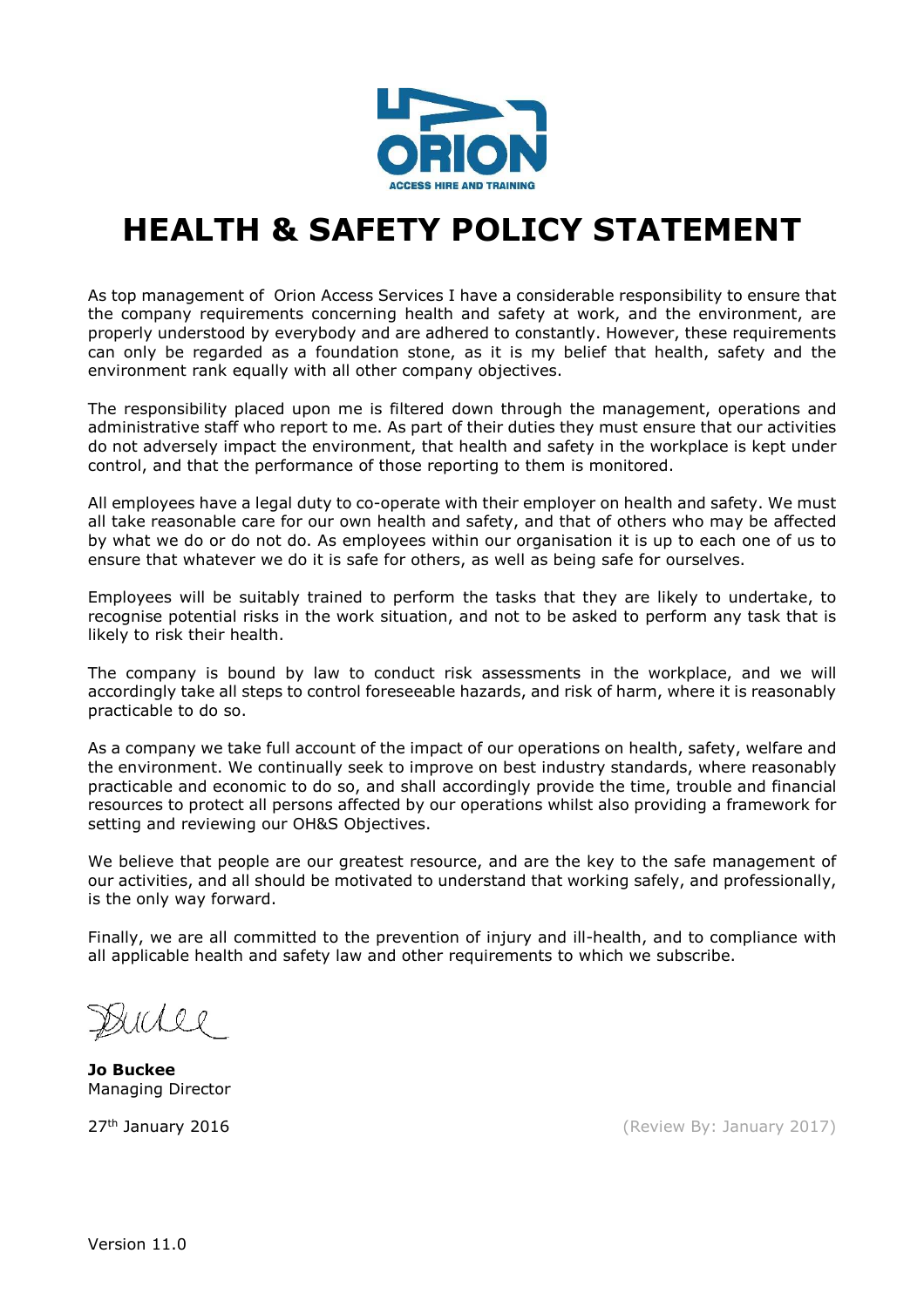### **Foreword**

Orion specialise in Truck Mounted Cherry Pickers, otherwise Mobile Elevating Work Platforms (**MEWP**'s) from 7 to 70 metres working height which have been carefully chosen in order to give our clients the most appropriate machine to meet their requirements.

Our Truck Mounted Cherry Pickers can be hired on a self-drive or operated basis up to a height of 70 metres and on an operated only basis from 27 to 46 metres.

We can also supply the full range of Scissor Lifts and Cherry Pickers from 5 to 15 metres for electric and diesel, and bi-energy machines, along with an extensive range of self propelled booms with 10 - 20 metres working heights.

Admac Ltd have been appointed as **Safety Advisors** to the organisation.

Personnel involved with continual monitoring and review of the management systems are:

**Jo Buckee** Managing Director

**Paul Chalk**  Safety Officer

 **Paul Page-Mitchell** Director

**Vicky Chalk**  Direcor

The Health and Safety and Environmental Practitioners available for external inspection, audit and joint maintenance of this Health and Safety Management System are:

**John Dwelly** FMS CMIOSH DipSM MIIRSM Chartered Safety and Health Practitioner - Admac Ltd



Chartered Safety and

**James Dwelly** BSc (Hons) DipNEBOSH GradIOSH Safety and Health Practitioner - Admac Ltd

This Health & Safety information is supported by Admac's web portal **Safety Gateway** which is upgraded continuously being available via: www.safetygateway.co.uk

The **username** and **password** are obtainable from the Safety Manager



Admac Ltd, The Nucleus, Brunel Way, Dartford, DA1 5GA T 01322 556558 | F 01322 522883 | E enquiries@admac.co.uk

Health & Safety – Quality Management - Environmental Management Consultancy and Training Services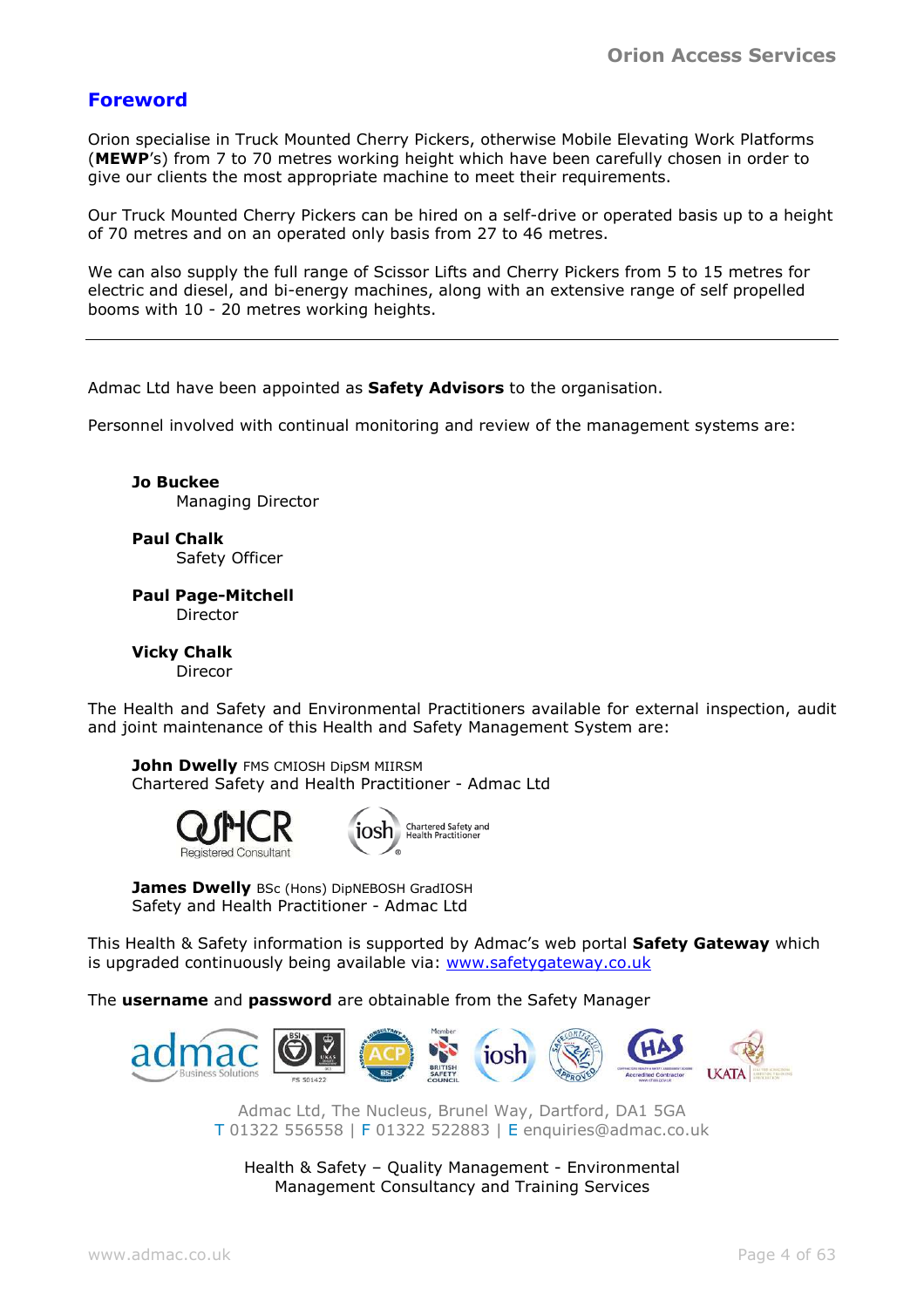### **Introduction**

This document sets out the general Responsibilities, Organisation and Arrangements to support the Health & Safety Policy Statement of Orion Access Services, hereinafter referred to as the Company. All personnel employed by the Company are to have this document brought to there attention and the signed policy statement is to be displayed in a prominent position for all to read. If any employees have any queries, or require further information, then they should contact their Supervisor.

This Health and Safety Policy shall be reviewed annually by the Safety Officer, and Safety Advisor, to reflect any changes in Health and Safety Legislation and Work Practice, and to provide an annual plan to review resources and actions necessary to develop an acceptable safety culture within the organisation. Any such changes to this document will be issued or posted as appropriate.

### **General Summary**

The Company shall, in order to fulfil its General Policy Statement:

- Provide all employees, and others, with safe working methods, equipment, and procedures together with an appropriate working environment to prevent accidents and injuries, as well as to prevent loss or damage to property.
- Identify the health and safety hazards arising from its business, and assess and manage the associated risks.
- Provide adequate information, procedures and consultation to achieve full cooperation of employees on all matters relating to health, safety and welfare.
- Comply fully with the statutory requirements relating to health, safety and welfare at work.
- Ensure that the Company objectives are fulfilled by the reviewing and monitoring of work activities.
- Ensure, so far as is reasonably practicable, that all visitors and contracted personnel who are involved in work for the Company, work to the same standards of health and safety established for employees.
- Provide an organisational structure that clearly identifies responsibilities for safety as well as promoting health and safety throughout the organisation.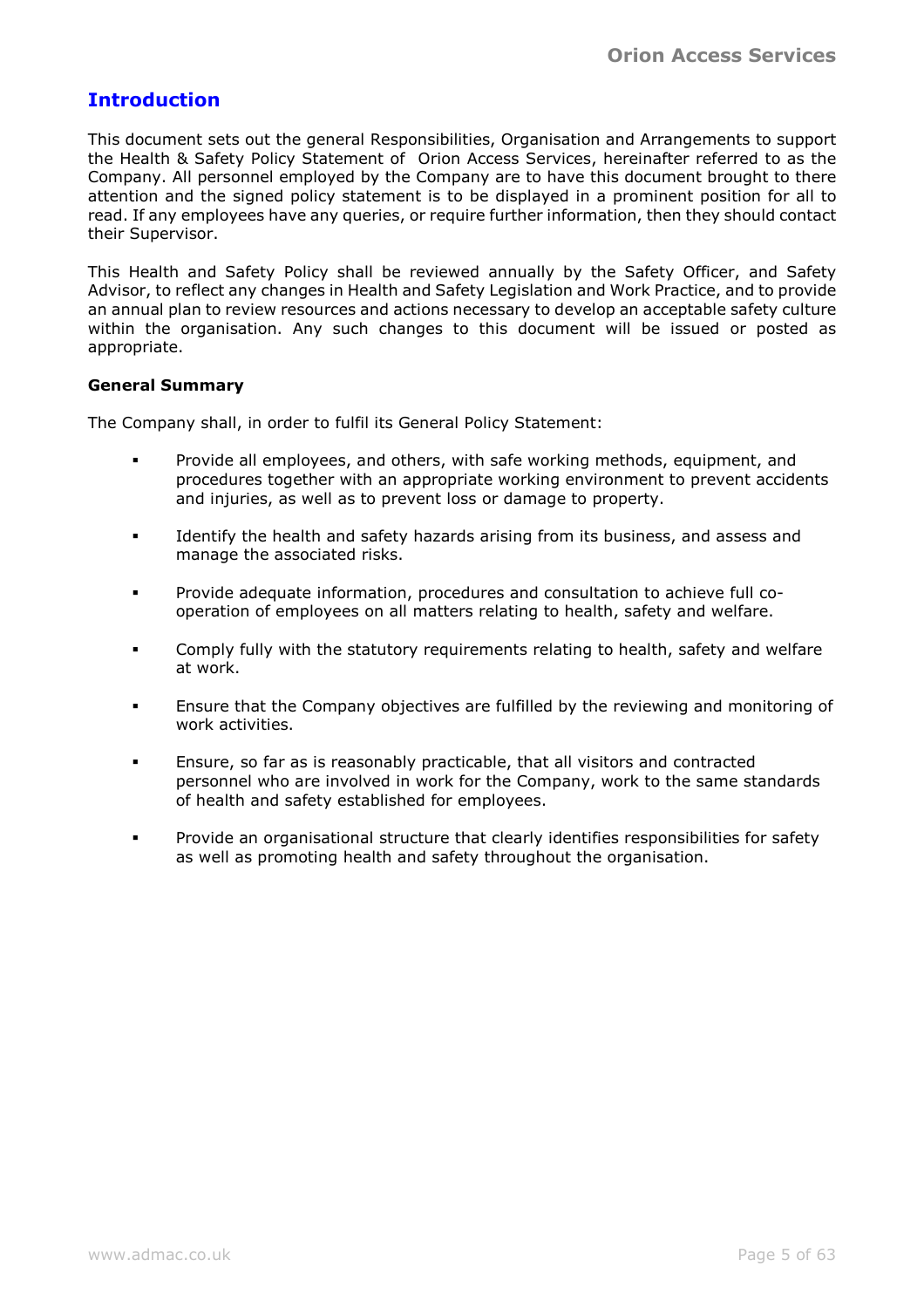### **Health & Safety Management System Structure**



| <b>Health and Safety Policy</b>                         |                                        |                                                                      |  |  |
|---------------------------------------------------------|----------------------------------------|----------------------------------------------------------------------|--|--|
| Part 1<br>Health & Safety Policy<br>Statement of Intent | Part 2<br>Health & Safety Organisation | Part 3<br>Health & Safety<br>Arrangements,<br>Processes & Procedures |  |  |



| Hazard Identification and Management Control |                                              |                             |  |  |
|----------------------------------------------|----------------------------------------------|-----------------------------|--|--|
| Part 1                                       | Part 2                                       | Part 3<br>Employee          |  |  |
| Risk Assessments                             | Risk Assessments<br><b>Method Statements</b> | <b>Safe Systems of Work</b> |  |  |
| (Common Hazards)                             | (Task Specific Hazards)                      | <b>Safety Handbook</b>      |  |  |



|                                                                                                                                                                                                                | Documentary Evidence                         |                                                              |
|----------------------------------------------------------------------------------------------------------------------------------------------------------------------------------------------------------------|----------------------------------------------|--------------------------------------------------------------|
| <b>Training Records</b>                                                                                                                                                                                        | <b>Safety Monitoring</b>                     | <b>Review and Action</b>                                     |
| Safety Induction<br>Work Equipment<br>Display Screen Equipment<br><b>Manual Handling</b><br><b>Hazardous Substances</b><br>"Refresher" Courses<br>Driving<br><b>Fire Safety</b><br><b>Employee Core Skills</b> | Inspections<br>Audits<br>Occupational Health | Incident Investigations<br>Safety Meetings<br>Correspondence |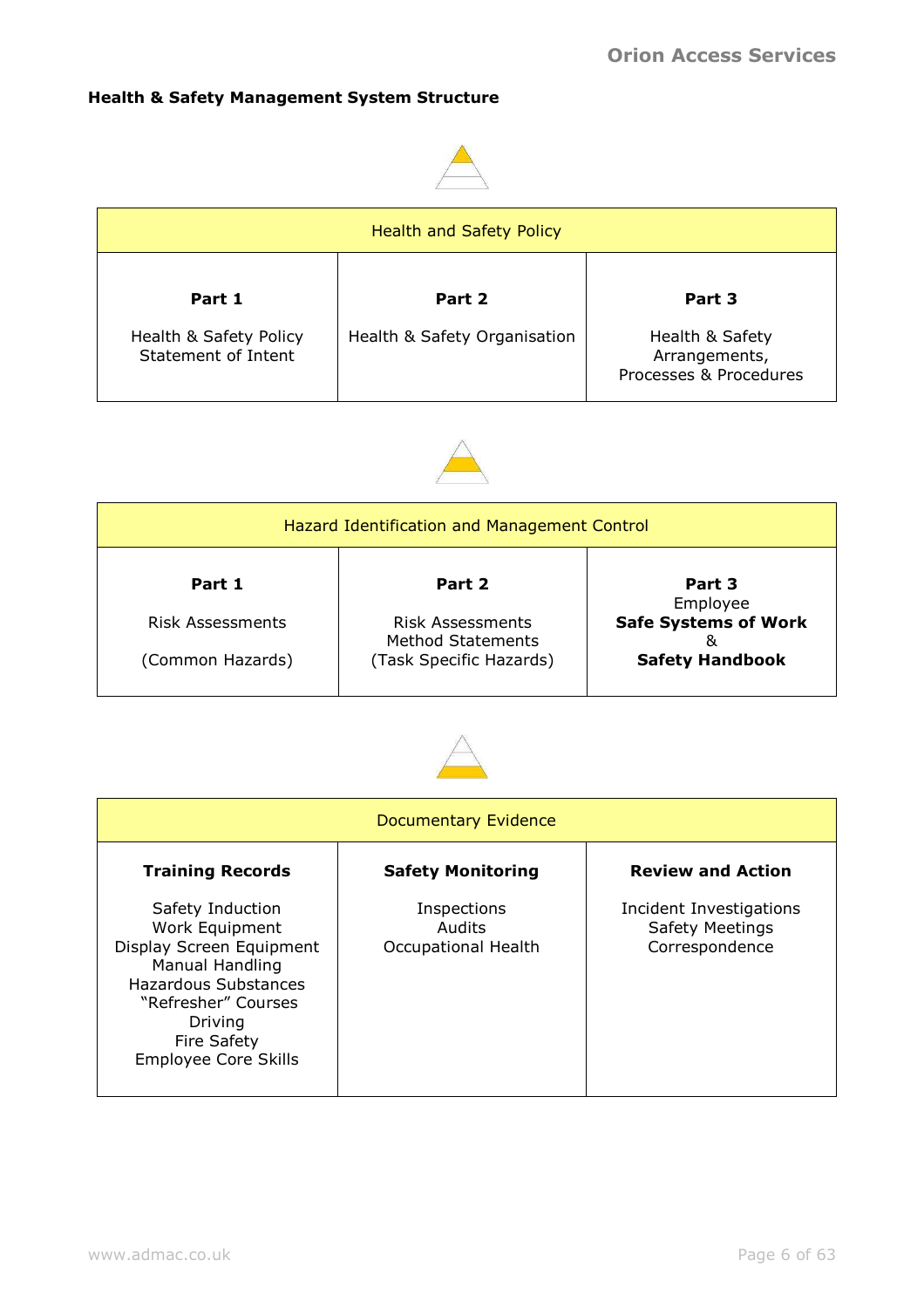### **Revision Log**

| <b>Issue Number</b> | <b>Revision Date</b>                                                                                                                                                                                                                                                                                             | <b>Summary of Main Changes</b>                                                                                                                                                                                                                                                                                                                                                        | <b>Authorised By</b>      |
|---------------------|------------------------------------------------------------------------------------------------------------------------------------------------------------------------------------------------------------------------------------------------------------------------------------------------------------------|---------------------------------------------------------------------------------------------------------------------------------------------------------------------------------------------------------------------------------------------------------------------------------------------------------------------------------------------------------------------------------------|---------------------------|
| 7                   | 27/01/2013                                                                                                                                                                                                                                                                                                       | Accident Reporting: Updated detail<br>to reflect change in legislation,<br>principally 3->7 day requirement<br>Asbestos: Incorporated new<br>document reflecting changes to<br>legislation and clarification of<br>emergency arrangements (+<br>update to legal register)<br><b>Improvement of Risk Assessment</b><br>and Method Statement Sections<br>Policy Statement Annual Review | Paul Chalk<br>John Dwelly |
| 7.1                 | 01/10/2013                                                                                                                                                                                                                                                                                                       | New Legislation: RIDDOR 2013<br>Updated Legislation: First Aid                                                                                                                                                                                                                                                                                                                        | Paul Chalk<br>John Dwelly |
| 8                   | 27/01/2014                                                                                                                                                                                                                                                                                                       | Policy Statement Annual Review                                                                                                                                                                                                                                                                                                                                                        | Paul Chalk<br>John Dwelly |
| 9                   | Upgrade of H&S Policy to meet the<br>requirements of BS OHSAS<br>18001:2007<br>1) Scope: Cleaning deleted<br>15/04/2014<br>2) Reference Publications added<br>3) H&S Policy Set & Review Objectives<br>4) H&S Policy Statement - Objectives<br>5) Risk Assessment - Non-Routine<br>Risk Assessment - Human<br>6) |                                                                                                                                                                                                                                                                                                                                                                                       | Paul Chalk<br>John Dwelly |
| 10                  | 27/01/2015                                                                                                                                                                                                                                                                                                       | Policy Statement Annual Review                                                                                                                                                                                                                                                                                                                                                        | Paul Chalk<br>John Dwelly |
| 10.1                | 06/04/2015                                                                                                                                                                                                                                                                                                       | CDM 2015 - Section replaced for<br>revised roles and duties                                                                                                                                                                                                                                                                                                                           | Paul Chalk<br>John Dwelly |
| 10.2                | 01/06/2015                                                                                                                                                                                                                                                                                                       | COSHH Symbols (CHIP -> CLP)                                                                                                                                                                                                                                                                                                                                                           | Paul Chalk<br>John Dwelly |
| 11.0                | 27/01/2016                                                                                                                                                                                                                                                                                                       | Policy Annual Review                                                                                                                                                                                                                                                                                                                                                                  | Paul Chalk<br>John Dwelly |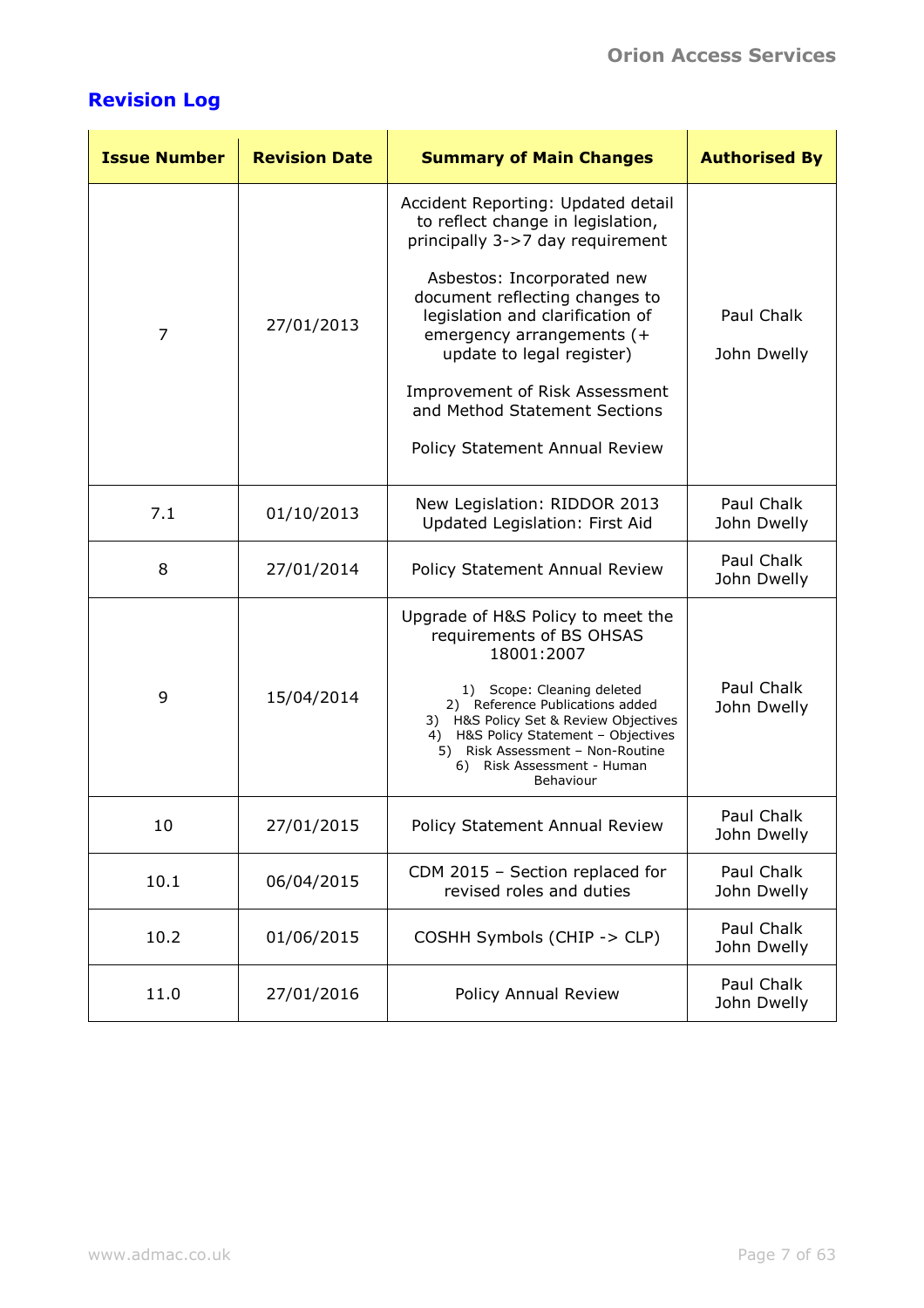### **Legal Register**

Acetylene Safety (England and Wales and Scotland) Regulations 2014 Carriage of Dangerous Goods and Use of Transportable Pressure Equipment Regulations 2009 Confined Spaces Regulations 1997 Construction (Design and Management) Regulations 2015 Control of Artificial Optical Radiation at Work Regulations 2010 Control of Asbestos Regulations 2012 Control of Lead at Work Regulations 2002 Control of Noise at Work Regulations 2005 Control of Substances Hazardous to Health Regulations 2002 Control of Vibration at Work Regulations 2005 Controlled Waste (Registration of Carrier and Seizure of Vehicles) Regulations 1991 Corporate Manslaughter and Corporate Homicide Act 2007 Dangerous Substances and Explosive Atmospheres Regulations 2002 Electricity at Work Regulations 1989 Employers Liability (Compulsory Insurance) Act 1969 Employers Liability (Compulsory Insurance) Regulations 1998 Environmental Protection Act 1990 Equality Act 2010 Factories Act 1961 Food Safety Act 1990 Gas Safety (Installation and Use) Regulations 1998 Health and Safety (Consultation with Employees) Regulations 1996 Health and Safety (Display Screen Equipment) Regulations 1992 Health and Safety (First-Aid) Regulations 1981 Health and Safety (Safety Signs and Signals) Regulations 1996 Health and Safety and Nuclear (Fees) Regulations 2015 **Health and Safety at Work etc. Act 1974**  Health and Safety Information for Employees Regulations 1989 Ionising Radiations Regulations 1999 Lifting Operations and Lifting Equipment Regulations 1998 Management of Health and Safety at Work Regulations 1999 Manual Handling Operations Regulations 1992 Occupiers Liability Act 1984 Occupiers' Liability Act 1957 Personal Protective Equipment at Work Regulations 1992 Petroleum (Consolidation) Regulations 2014 Pressure Systems Safety Regulations 2000 Provision and Use of Work Equipment Regulations 1998 Regulatory Reform (Fire Safety) Order 2005 Reporting of Injuries, Diseases and Dangerous Occurrences Regulations 2013 Safety Representatives and Safety Committees Regulations 1977 Supply of Machinery (Safety) Regulations 2008 Work at Height Regulations 2005 Working Time Regulations 1998 Workplace (Health, Safety and Welfare) Regulations 1992

### **Other Requirements**

BS OHSAS 18001:2007 - Occupational Health & Safety Management Systems - Requirements OHSAS 18002:2008 - Occupational Health & Safety Management Systems – Guidelines for the Implementation of BS OHSAS 18001:2007 International Labour Organisation:2001, Guidelines on Occupational safety & health Management (ILO-OSH:2001) ISO 19011:2002, Guidelines for quality and/or environmental management systems auditing

*Note: All legislation is to be considered 'as amended' where applicable.*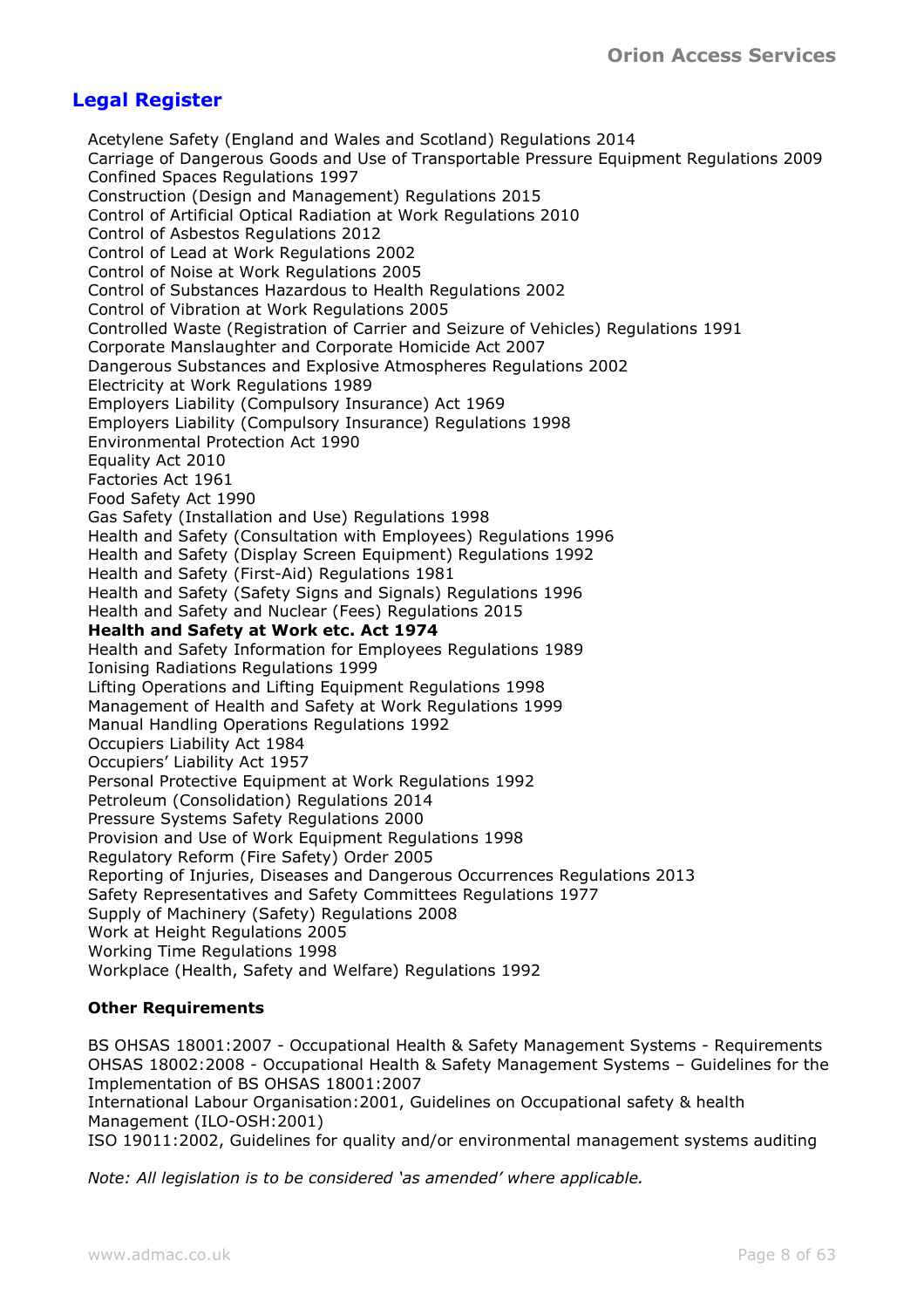### **HEALTH & SAFETY POLICY ORGANISATION**

### **Organisation Chart**



### **Responsibilities**

### **Top Management**

The Top Management of the Company are responsible for ensuring compliance with the Health & Safety Policy Statement and all relevant legislation and standards. They will, through the management structure, ensure that appropriate procedures and arrangements, including provisions for monitoring and review, are established and maintained.

They are to appoint someone competent, the Safety Officer, to assist with their health and safety responsibilities, and to consult with employees, and their safety representatives, on this appointment.

They are to ensure employees receive appropriate training and instruction relating to their work activities.

They are to ensure reasonable resources are made available to implement health, safety and welfare throughout the company. They are to set a personal example by wearing the appropriate protective clothing and equipment.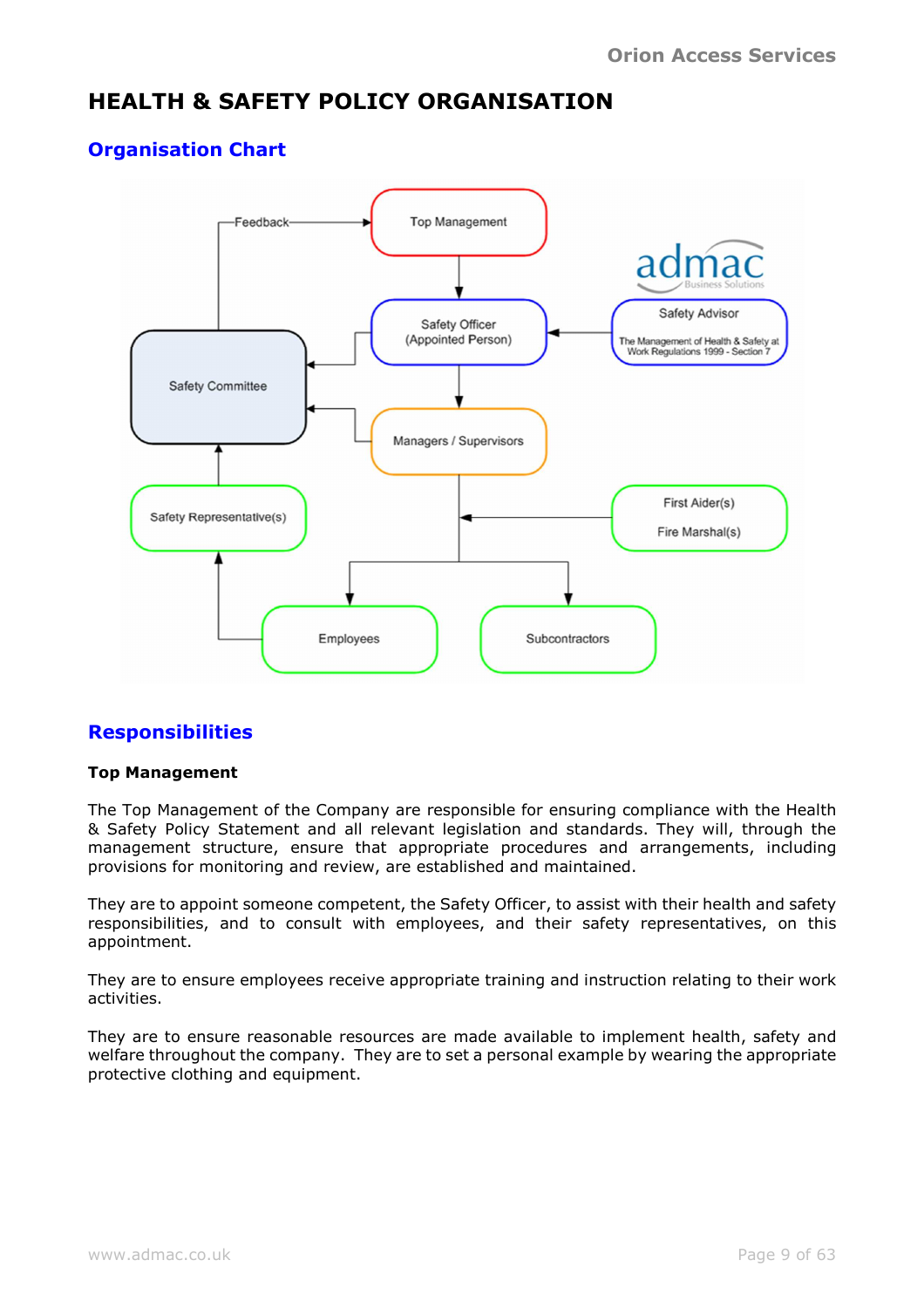### **Safety Officer**

The company employs a Competent Person, as required under the Management Health and Safety at Work Regulations 1999. This person is the Safety Officer, who reports to the Top Management on matters of health and safety.

The Safety Officer is responsible for the Management, Administration and Operation of the dayto-day requirements of the Company's Health & Safety Policy, providing supporting policies and procedures to assist the appointed Competent Persons (Duty Holders) to undertake Workplace Risk and Fire Assessments and to identify remedial measures to aid in the **elimination of hazards** and **reduction of risks**.

The Safety Officers responsibility also extends to providing **information**, **instruction** and **training** for employees, to include safe methods of working, as well as the investigation of accidents and incidents.

The Competent Person is responsible for co-ordinating the requirements of the Company in meeting legislation, approved codes of practice, guidance notes, technical standards etc. likely to apply to the health, safety and environmental standards of the Company, and shall ensure that the established policies and procedures are implemented.

The Competent Person shall co-ordinate the monitoring of work place activities, risk assessments, accident and incident investigations, statutory reporting and liaison with outside bodies who enforce the requirements of the health, safety and environmental legislation.

Duty Holders are individuals and groups that have responsibilities in the workplace under health and safety legislation. The Health and Safety at Work etc Act 1974 places duties on:

- designers, suppliers, manufacturers, installers and importers
- **COLLEGE T**
- controllers
- **CODE CODE CODE**
- **Exercise 1**
- inspection bodies

Health, Safety and Welfare is a line-management function. The Safety Officer is responsible to the Top Management for implementing the Company's Health & Safety Policy, monitoring compliance with its requirements and ensuring that Policies and Procedures developed to support the Policy are adhered to. They must also ensure that Supervisors are properly trained so they can fulfil their required duties.

#### **Managers / Supervisors**

Managers and Supervisors are to assist the Safety Officer in the implementation of the Company's Health and Safety Policy. They are responsible for the planning of works in accordance with regulatory and Company Policy. They are responsible for the monitoring of those under their supervision for compliance with instructions and training given.

Managers must ensure risk assessments, safe systems of work, method statements, Construction Phase Plans (as appropriate) are produced and are available prior to commencement of work.

Before sub-contractors are engaged by the Company, there shall be an assessment of their technical and health and safety competency by way of formal assessment. Managers are to ensure only bone fide subcontractors are engaged by the Company.

Managers report directly to the Safety Officer and are part of the Safety Committee who meet regularly to review health and safety matters, as they arise. The reports and feedback from Managers will form part of an action plan for continual improvement of the Company's safety culture.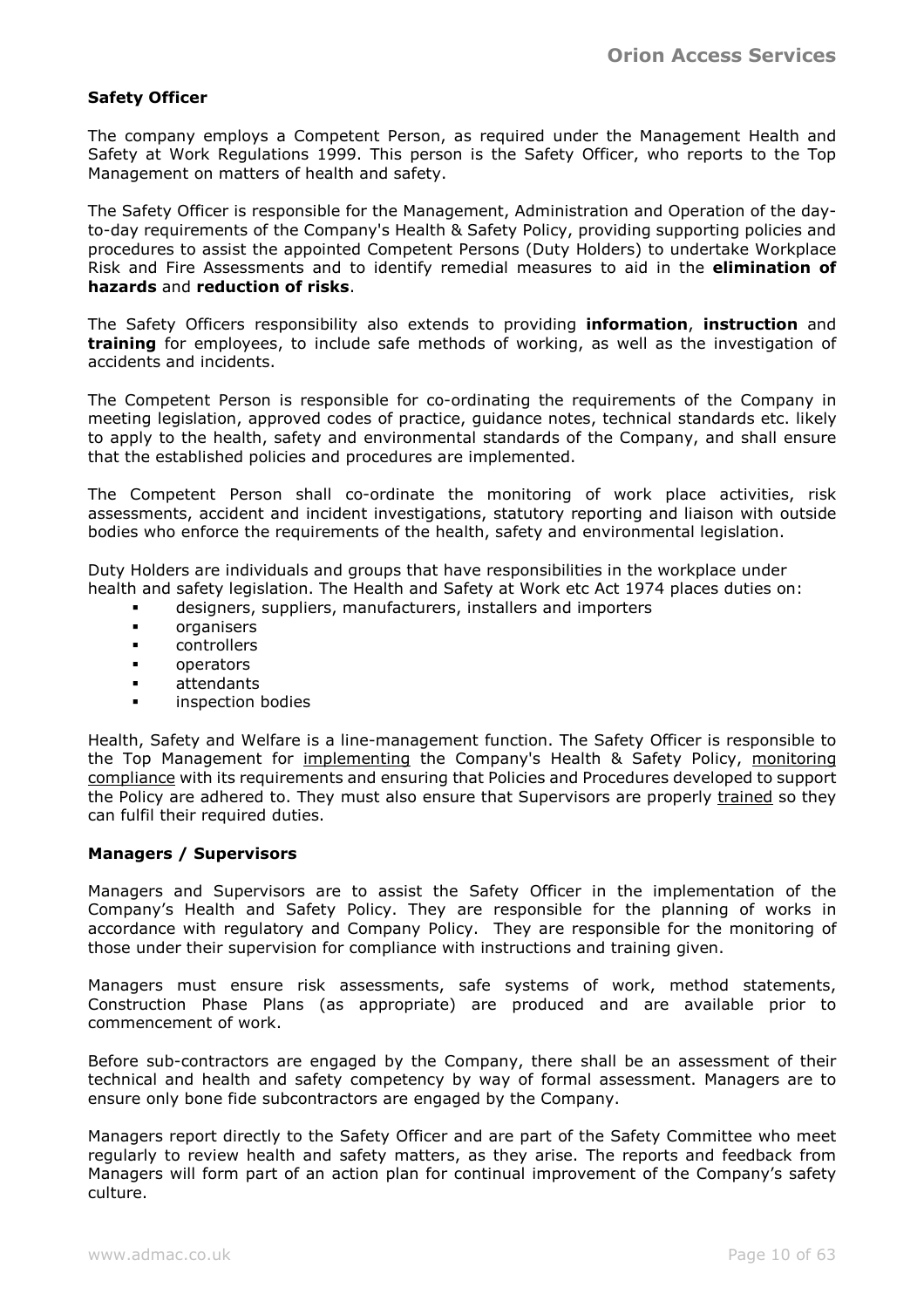#### **Office Manager**

The Office Manager will read and understand the Health and Safety Policy. They will ensure the requirements of the Workplace (Health, Safety and Welfare) Regulations 1992 and Health and Safety (Display Screen Equipment) Regulations 1992 are complied with.

The Office Manager will collate all accident/incident information and where necessary inform the Company Insurers. Where an incident is of a serious nature (reportable), the Office Manager will liaise with the Safety Officer to ensure a full accident report, along with all relevant supplementary documentation is collated and securely stored in the Company's confidential Files.

The Office Manager and Safety Officer will ensure a suitable Fire Risk Assessment is conducted for the Company's offices, and will ensure this is reviewed periodically or if there is a fire/fire near miss.

The Office Manager and Safety Officer will ensure nominated Company First Aiders and Fire Marshalls are conducting their duties periodically (fire prevention actions, inspections and restocking of Company first aid boxes etc).

The Office Manager will assist Top Management and the Safety Officer, by providing relevant health and safety information for Safety Meetings (health and safety audit/Inspection reports, accident reports, near miss data, complaints relating to health and safety, requests for new equipment, PPE etc)

#### **Employees**

All personnel employed by the Company have a duty to act responsibly, and ensure that they do not work in a way that is likely to result in injury to themselves or to their fellow workers. Employees have a duty to co-operate with their employer to comply with their statutory duties.

To this end, they must comply with the instructions of their Supervisors, the laid down working procedures and all regulations relating to their work. Any working condition, or item of work or lifting equipment that they consider hazardous to their safety, health or potentially damaging to the environment, must be immediately brought to the attention of their Supervisor.

#### **Sub Contractors**

Subcontractors are expected to comply with the Company health and safety policy. Subcontractors will not start work with the Company unless their competencies have been formally assessed, and they have issued all relevant information to the Company to establish they are a bone fide worker:

- **Insurance Documentation**
- **Trade Qualifications**
- Health and Safety Certificates
- **References**
- **•** Details of any accidents or Enforcement Notices

Subcontractors will receive a Company Induction and a copy of the Company's Subcontractor Handbook. They are expected to comply with Company Health and Safety this at all times.

Where requested the subcontractor must produce risk assessments to the Contracts Manager to demonstrate work will be done safely with the correct equipment and techniques.

The Subcontractor will not further subcontract works without the express permission of the Company, in order that correct assessment and selection can be conducted, and Company Induction, issue of information and instruction can be conducted in a timely manner.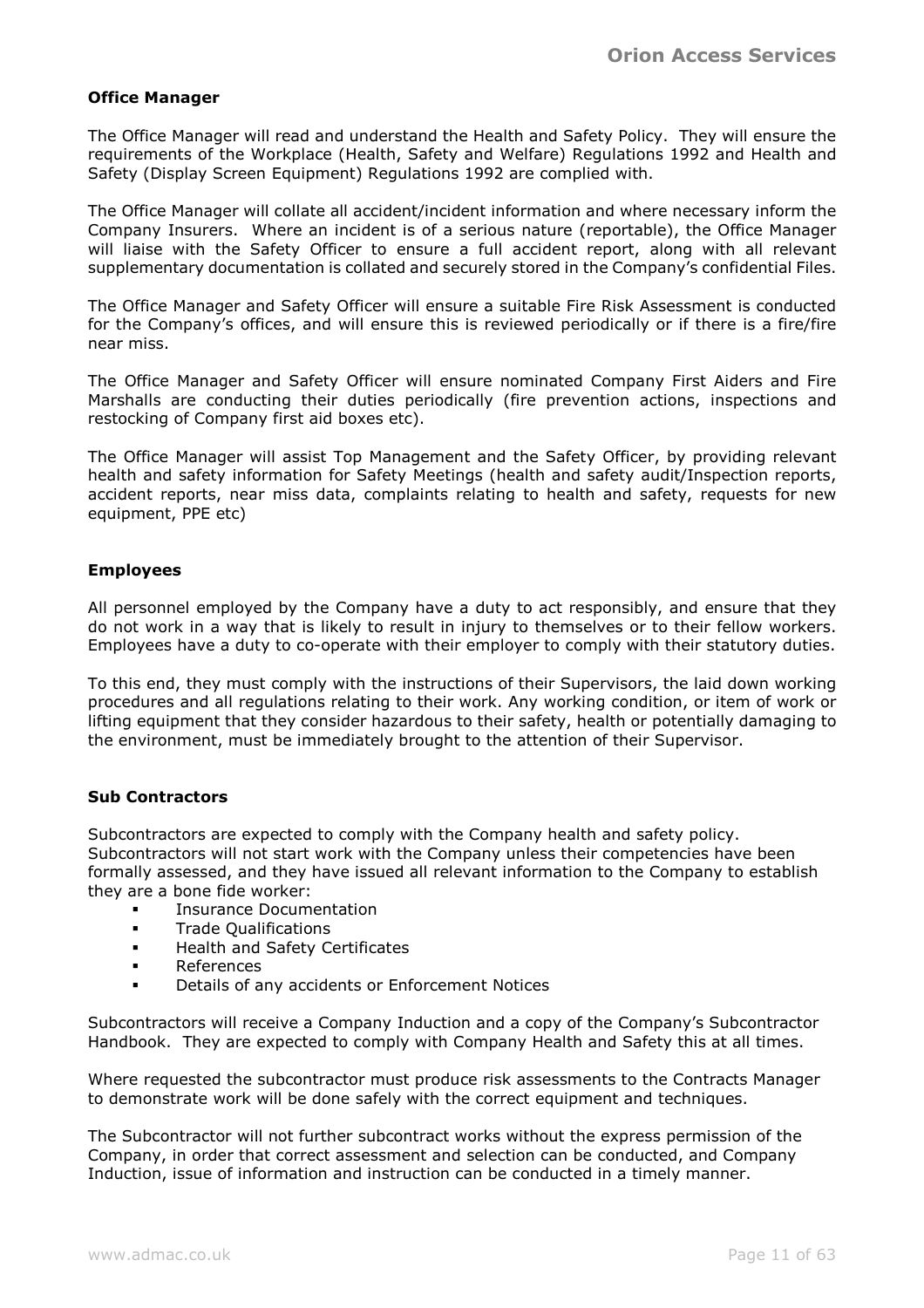#### **Safety Representatives**

Safety Representatives may be elected to consult with employees and the safety committee over concerns of employees on matters relating to their health and safety which may include:

- any change which may substantially affect their health and safety at work, e.g. in procedures, equipment or ways of working
- arrangements for getting competent people to satisfy health and safety laws
- the risk control measures in place to ensure their safety
- changes in planning health and safety matters
- the health and safety consequences of introducing new technology

#### **Safety Committee**

The safety committee will review the effectiveness of the Company Policy for Health, Safety and Welfare. The committee should be made up of Senior Management, Managers and Employee Representatives. Topics that should be reviewed during meetings are:

- Discuss any accidents or incidents that have occurred since the last meeting
- Consider revisions to Safe Systems of Work in light of reported incidents
- Discuss any breaches of regulations and take steps to prevent re-occurrence

### **Safety Advisors**

The Company's nominated safety consultants are **Admac Ltd** whose main responsibilities are to:

- Advise senior management and the Company Safety Office of any new health and safety legislation or changes in existing legislation
- Provided interpretation of health and safety legislation so that the Company understand their duties to meet legislation requirements
- Review the Company's general health and safety management system at regular intervals
- Suggest suitable training for workers of the Company in order that work can be undertaken safely
- Investigate, when requested, notifiable accidents or dangerous occurrences and submit to the company in writing a confidential report
- Carry out, when requested, site audits
- Carry out, when requested, company audits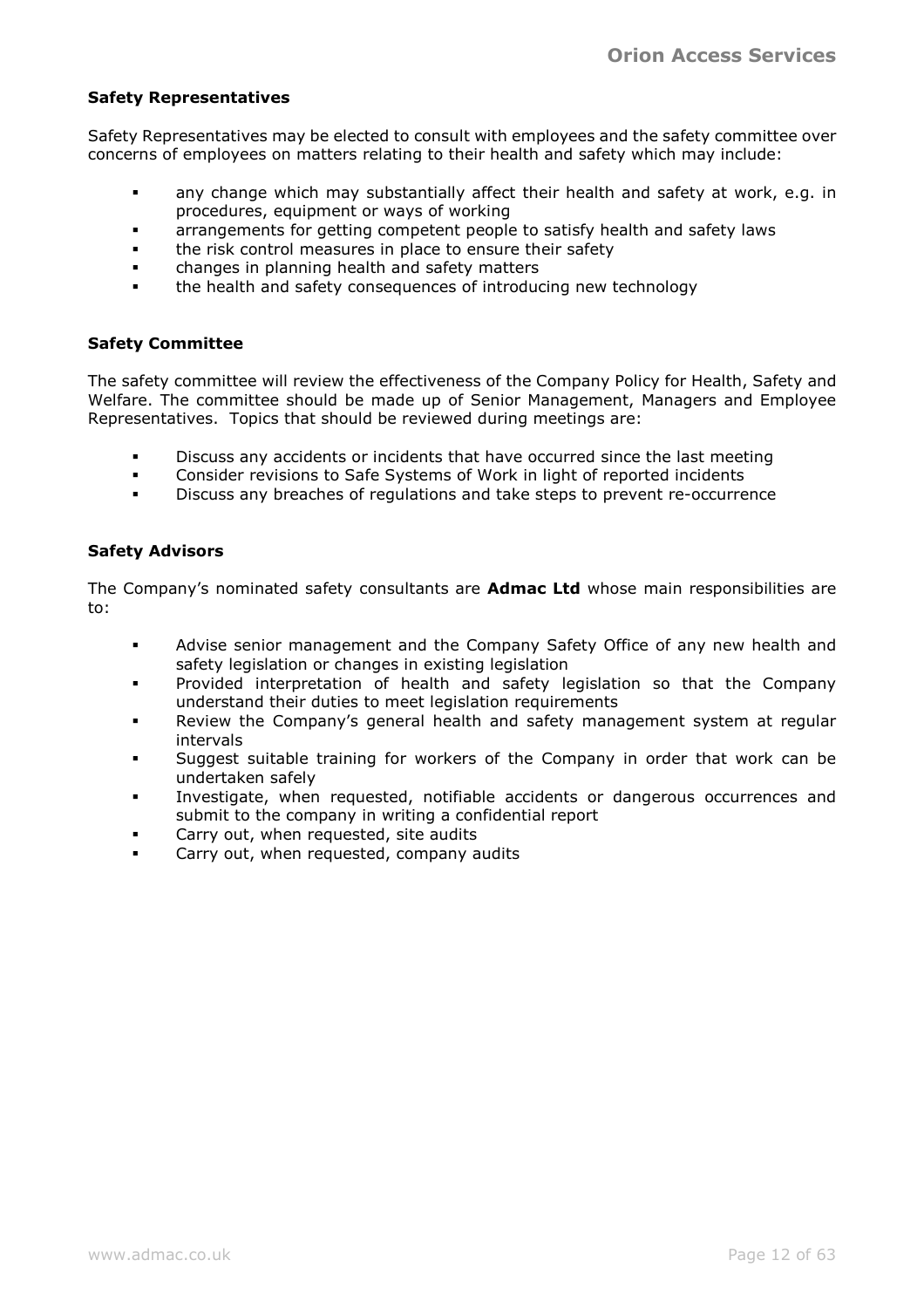### **Duty Holders**

| <b>Responsibilities</b>                                                    | <b>Description</b>                                                                                                                                                                                     | Name(s)                                                                                                |  |
|----------------------------------------------------------------------------|--------------------------------------------------------------------------------------------------------------------------------------------------------------------------------------------------------|--------------------------------------------------------------------------------------------------------|--|
| <b>OH&amp;S Objective Control</b><br>(Top Management)                      | Responsibility and Authority for planning<br>and achieving OH & S Objectives, by the<br>provision and analysis of Monthly input<br>data for evaluation against given targets                           | Jo Buckee<br>Managing Director<br><b>Paul Page-Mitchell</b><br><b>Operational Manager</b>              |  |
| Co-ordinating H&S Issues<br>(Safety Managers)                              | Appointed Persons for<br>Co-ordinating Health & Safety                                                                                                                                                 | <b>Paul Chalk</b><br>Safety Officer<br><b>John Dwelly</b><br>FMS CMIOSH DipSM MIIRSM<br>Safety Advisor |  |
| <b>Investigating and Reporting</b><br>Accidents, Incidents and Near Misses | Provision of Management Statistics,<br>Investigation Reports, Accident Book<br>entries & RIDDOR Reports                                                                                                | Jo Buckee<br>Paul Chalk                                                                                |  |
| <b>Risk Assessment</b>                                                     | Provision of Suitable and Sufficient<br>Common (CH) Hazard and Task Specific<br>(TS) Risk Assessments to identify, control<br>and eliminate any foreseeable harm                                       | Paul Chalk<br>(Task Specific)<br>John Dwelly<br>(Common Hazards)                                       |  |
| Manual Handling Assessment                                                 | Assessment of hazardous Manual<br>Handling activities to identify, control and<br>eliminate any foreseeable harm                                                                                       | Paul Chalk<br>Paul Page-Mitchell                                                                       |  |
| Subcontractor/Sub-subcontractor<br><b>Review</b>                           | To maintain and review the register of<br><b>Approved Subcontractors</b>                                                                                                                               | Paul Chalk<br>Paul Page-Mitchell                                                                       |  |
| <b>Workplace Inspections</b><br>(Including Subcontractors)                 | To undertake planned Safety Tours and<br>Safety Inspections to provide input data<br>for Management Review                                                                                             | Paul Page-Mitchell                                                                                     |  |
| <b>Hazardous Substances</b>                                                | <b>COSHH Risk Assessments &amp;</b><br>Control of Material Safety Data Sheets<br>(MSDS's)                                                                                                              | Paul Chalk                                                                                             |  |
| <b>Training</b>                                                            | H&S Induction and Task Specific Training<br>e.g. Pressure Washers, Fork Lift Truck,<br>Manual Handling, PPE & Hazardous<br>Substances                                                                  | Paul Chalk                                                                                             |  |
| <b>Display Screen Equipment</b>                                            | Work Station Assessment of DSE 'Users'                                                                                                                                                                 | Paul Chalk                                                                                             |  |
| Fire and Evacuation Arrangements<br>Fire Risk Assessment                   | Appointed Competent Person(s) to ensure<br>fire safety                                                                                                                                                 | Paul Chalk                                                                                             |  |
| Personal Protective Equipment (PPE)                                        | To control the allocation of PPE and to<br>provide information, instruction, training<br>and supervision.                                                                                              | Paul Chalk                                                                                             |  |
| <b>Safety Representatives</b>                                              | To represent their members' interests in<br>matters of Health, Safety and Welfare and<br>to carry out statutory functions outlined<br>in Safety Representatives & Safety<br>Committee Regulations 1977 | <b>TBC</b>                                                                                             |  |
| First Aid / Appointed Person                                               | To administer First Aid Treatment,<br>Contact the Emergency Services,<br>maintain First Aid Equipment                                                                                                  | TBC                                                                                                    |  |
| <b>Work Equipment Inspections</b>                                          | To undertake planned & documented<br>"thorough" inspections of work, access &<br>lifting equipment and accessories                                                                                     | Paul Chalk                                                                                             |  |
| <b>Construction (Design &amp;</b><br>Management) Regulations 2007          | To ensure competence of all<br>involved in construction projects.                                                                                                                                      | Paul Page-Mitchell<br>Paull Chalk                                                                      |  |
| Portable Appliance Testing (PAT)                                           | To thoroughly inspect portable<br>electrical appliances                                                                                                                                                | Paul Chalk                                                                                             |  |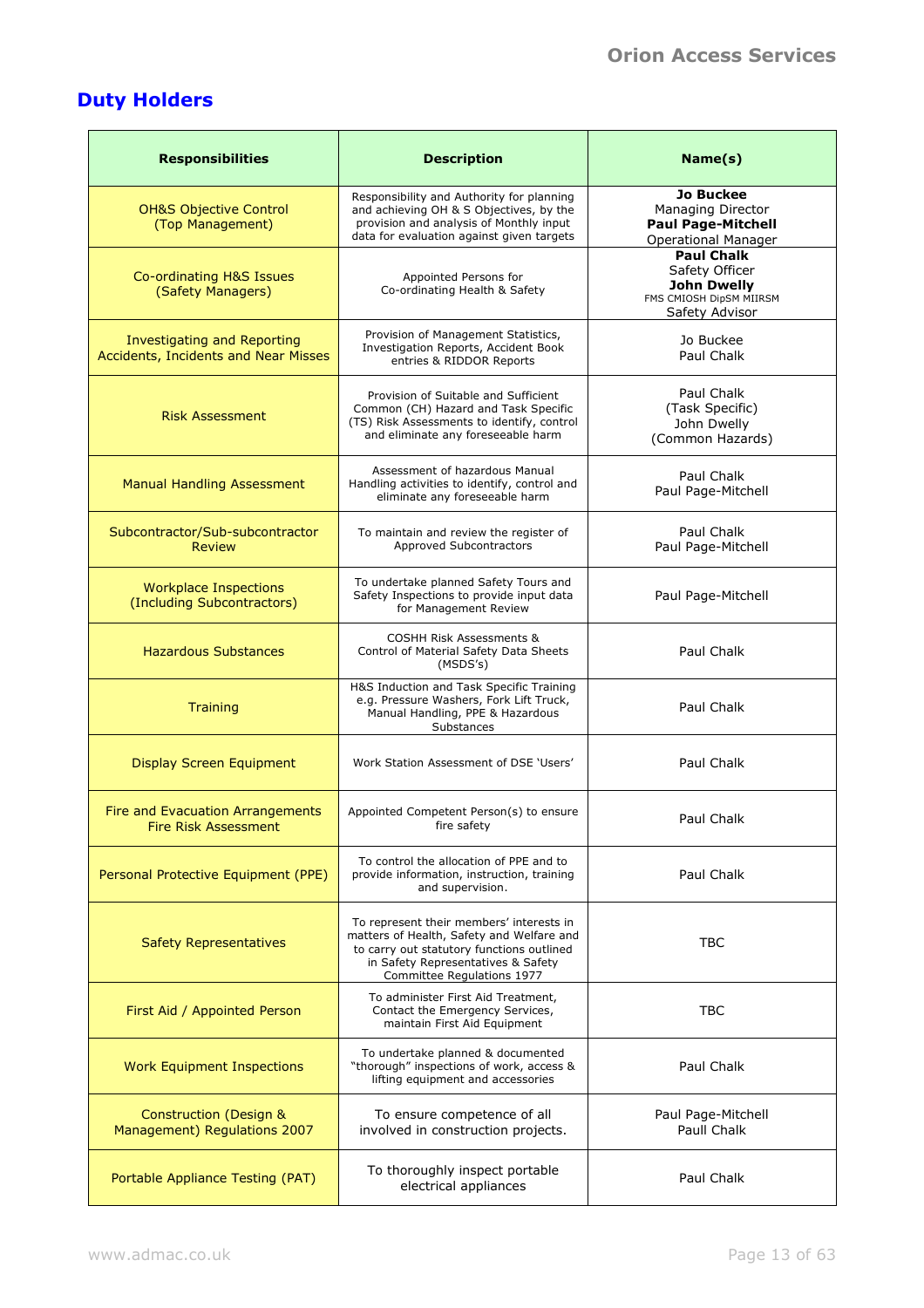### **HEALTH & SAFETY POLICY ARRANGEMENTS**

### **Accidents and Incidents (Reporting and Investigation)**

In the event of an accident causing injury, the injured person must be cared for and a First Aider summoned immediately. An entry will be made in the Accident Book at that time. If because of their injury, they are incapable of making an immediate entry, then their supervisor or manager will make that entry.

Accidents, incidents, dangerous occurrences and occupational ill health involving Company employees, contract employees and visitors will be reported immediately to the Safety Officer. They are then responsible for conducting the initial investigation to check safe practices are in place and to prevent recurrence. They should also ensure that an entry has been made in the Accident Book regardless of the severity of the injury.

The Company will ensure compliance with the requirements of the Reporting of Injuries, Diseases and Dangerous Occurrences Regulations 2013, commonly known as RIDDOR.

The Safety Officer will, as soon as practically possible, complete an Incident Report form for any notifiable accidents, incidents and dangerous occurrences. This will be presented to the Health and Safety Committee, who, where applicable, will report to the enforcing authority in accordance with statutory requirements on form F2508.

The Supervisor shall undertake all necessary fact finding actions, and undertake a further Risk Assessment of the activity, to determine:

- **Those involved in the accident/incident**
- **Witness reports/statements**
- **Work place layout**
- **•** Other trades involved
- Photographs of the accident scene
- Site agent liaison
- **Weather Conditions**
- Property Damage
- First Aid Reports
- **Available Health and Safety Documents**
- Work Activity at time of accident/incident
- **PPE** used

**Accidents on Site** – the above procedure shall apply for all site accidents no matter how apparently trivial.

#### **Site/Lone Workers**

In the event of an accident, minor injuries will treated by the operative using their travelling first aid kit.

The nearest accident and emergency unit will be contacted or visited for any injury requiring further treatment.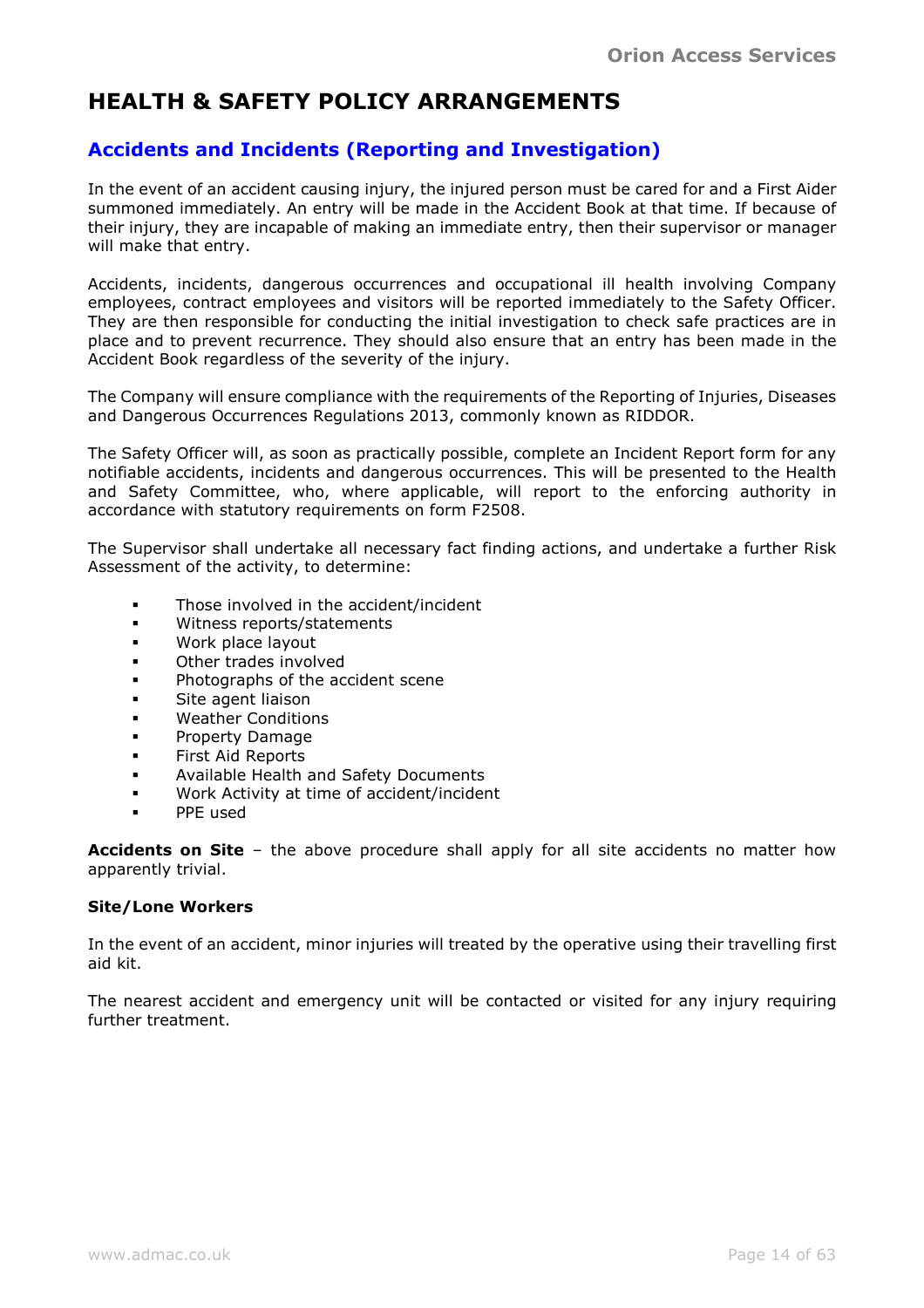### **Injuries Notifiable to Enforcing Authorities**

All reportable incidents/accidents/dangerous occurrences and work related illness must be reported to the Incident Contact Centre (ICC) at the following address:

| <b>By Telephone</b>                                                      | <b>By Internet</b>            |
|--------------------------------------------------------------------------|-------------------------------|
| 0845 300 9923<br>(Major / Fatal Only)<br>0151 922 9235<br>(Out of Hours) | http://www.hse.gov.uk/riddor/ |

Where a person as a result of an accident arising out of, or in connection with, work dies or suffers any of the injuries specified below it is necessary that a responsible person shall:

- 1. notify the ICC by the quickest practice means: telephone for fatal or major
- 2. notify the ICC by internet for other reportable accidents/incidents within fifteen days of the incident on a prescribed form **F2508**
- 3. for fatalities or major accidents/dangerous occurrences already notified by telephone, it is still necessary to notify the ICC within fifteen days by internet and compile a RIDDOR report on the **F2508** form.

The term 'accident' here includes acts of non-consensual violence to a person at work with the reason for the violent act being work related (e.g. two employees fighting over a personal disagreement is not reportable).

### **TYPES OF REPORTABLE INJURY**

#### **The death of any person**

All deaths to workers and non-workers, with the exception of suicides, must be reported if they arise from a work-related accident, including an act of physical violence to a worker.

#### **Specified injuries to workers**

The list of 'specified injuries' in RIDDOR 2013 replaces the previous list of 'major injuries' in RIDDOR 1995. Specified injuries are (regulation 4):

- fractures, other than to fingers, thumbs and toes
- amputations
- any injury likely to lead to permanent loss of sight or reduction in sight
- any crush injury to the head or torso causing damage to the brain or internal organs
- serious burns (including scalding) which:
	- covers more than 10% of the body
	- causes significant damage to eyes, respiratory system, or other vital organs
- any scalping requiring hospital treatment
- any loss of consciousness caused by head injury or asphyxia
- any other injury arising from working in an enclosed space which:
- leads to hypothermia or heat-induced illness
- requires resuscitation or admittance to hospital for more than 24 hours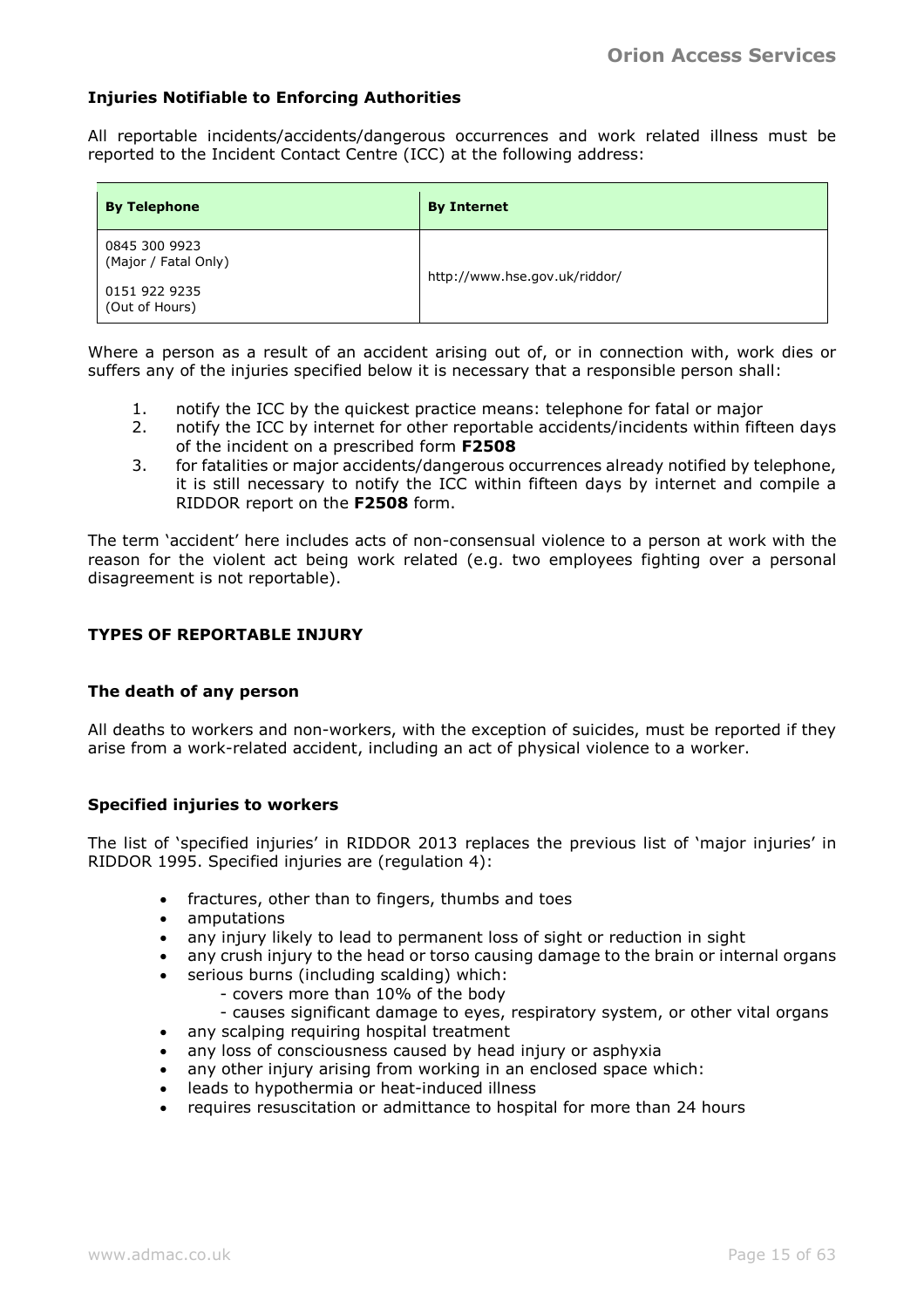#### **Over-seven-day incapacitation of a worker**

Accidents must be reported where they result in an employee or self-employed person being away from work, or unable to perform their normal work duties, for more than **seven consecutive days** as the result of their injury.

This seven day period does not include the day of the accident, but does include weekends and rest days. The report must be made within **15 days of the accident**.

#### **Over-three-day incapacitation**

Accidents must be recorded, but not reported where they result in a worker being incapacitated for more than three consecutive days. If you are an employer, who must keep an accident book under the Social Security (Claims and Payments) Regulations 1979, that record will be enough.

### **Non fatal accidents to non-workers (eg members of the public)**

Accidents to members of the public or others who are not at work must be reported if they result in an injury and the person is taken directly from the scene of the accident to hospital for treatment to that injury. Examinations and diagnostic tests do not constitute 'treatment' in such circumstances.

There is no need to report incidents where people are taken to hospital purely as a precaution when no injury is apparent.

If the accident occurred at a hospital, the report only needs to be made if the injury is a 'specified injury' (see above).

#### **Occupational diseases**

Employers and self-employed people must report diagnoses of certain occupational diseases, where these are likely to have been caused or made worse by their work: These diseases include (regulations 8 and 9):

- carpal tunnel syndrome;
- severe cramp of the hand or forearm;
- occupational dermatitis;
- hand-arm vibration syndrome;
- occupational asthma;
- tendonitis or tenosynovitis of the hand or forearm;
- any occupational cancer;
- any disease attributed to an occupational exposure to a biological agent.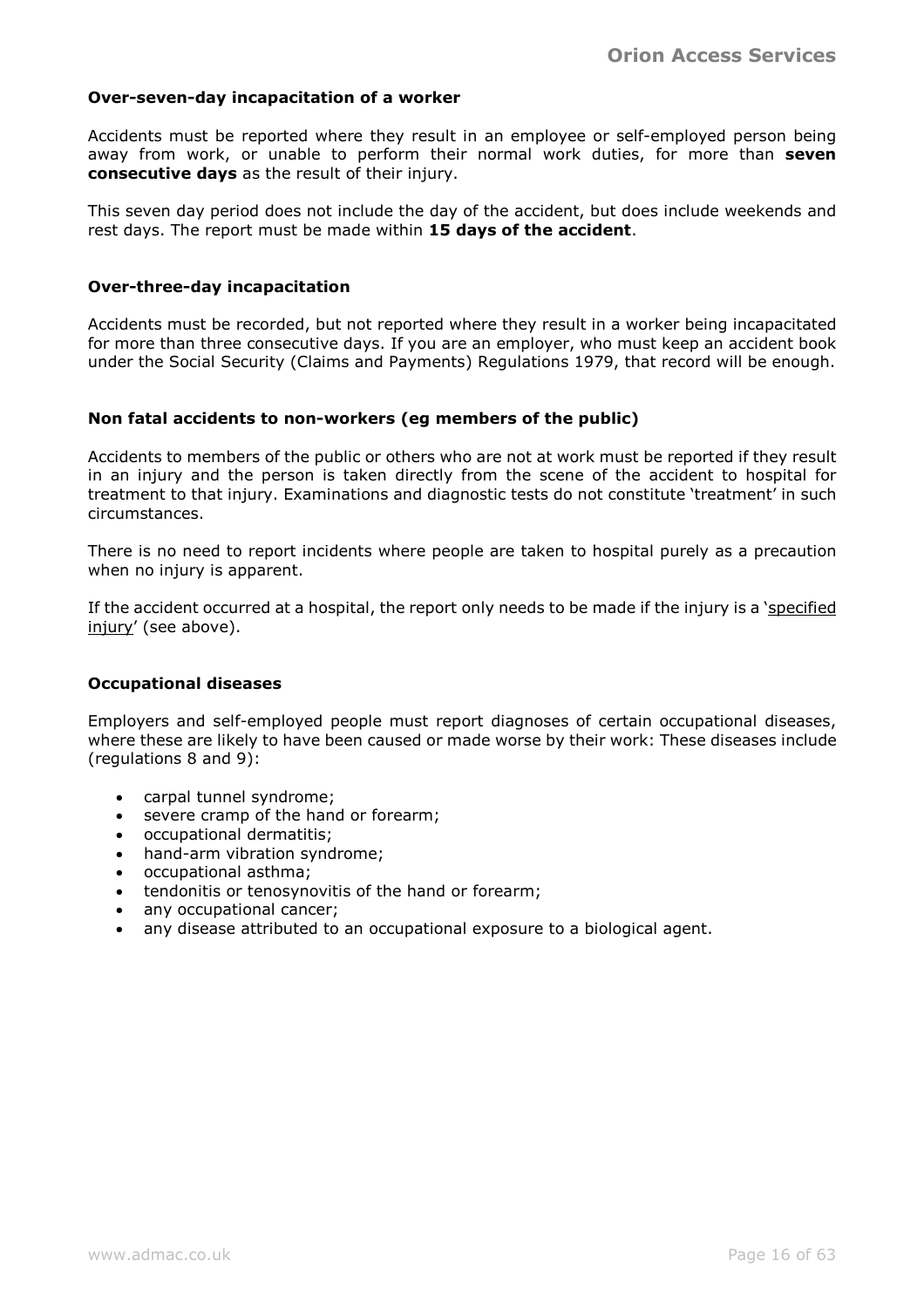### **First Aid**

The Company recognises its duties under the Health and Safety (First-Aid) Regulations 1981 (as amended), and the Approved Code of Practice (L74), whereby arrangements must be made for a suitable number of employees to receive training in first aid. This will enable them to cope in an emergency situation placing particular emphasis on the types of injuries which are common in our industry.

Notwithstanding the above, at least one member of every team of employees will be designated as an Appointed Person. Additional training will include courses in First Aid at Work (**FAW**), or Emergency First Aid at Work (**EFAW**), and specialist training as may be appropriate.

The Company premises shall contain at least one suitably stocked First Aid Box, which shall be under the control of a qualified person, together with appropriate notices displayed giving names, contact details and locations of personnel and equipment.

All vehicles will be provided with a suitably stocked First Aid Kit. It will be the responsibility of the supervisors to ensure that all kits are adequately stocked, and the responsibility of employees to inform them for a re-supply.

Periodical inspection will take place to ensure that all first aid kits are kept clean and adequately stocked.

The following table offers guidance to minimum levels of First Aid cover, but is no replacement for a thorough risk assessment:

| <b>Degree of Risk</b>                                                            | <b>Number of Employees</b> | Suggested number of first aid personnel                                                                      |  |
|----------------------------------------------------------------------------------|----------------------------|--------------------------------------------------------------------------------------------------------------|--|
|                                                                                  | Less than 25               | At least one appointed person                                                                                |  |
| Low risk<br>e.g. offices, shops, libraries                                       | $25$ to $50$               | At least one first-aider trained in <b>EFAW</b>                                                              |  |
|                                                                                  | More than 50               | At least one first-aider trained in FAW for every 100<br>employed (or part thereof)                          |  |
| <b>Higher risk</b><br>e.g. light engineering and                                 | Less than 5                | At least one appointed person                                                                                |  |
| assembly work, food<br>processing, warehousing,<br>extensive work with dangerous | 5 to 50                    | At least one first-aider trained in <b>EFAW or FAW</b><br>depending on the type of injuries that might occur |  |
| machinery or sharp<br>instruments, construction,<br>chemical manufacture         | More than 50               | At least one first-aider trained in FAW for every 50<br>employed (or part thereof)                           |  |

In addition, the following factors will be taken into account:

- Inexperienced workers or employees with disabilities or particular health problems
- **Employees who travel a lot, work remotely or work alone**
- Employees who work shifts or out of hours
- Premises spread out across buildings/floors
- Workplace remote from emergency medical services
- Employees working at sites occupied by other employers
- Planned and unplanned absences of first-aiders/appointed persons
- Members of the public who visit the workplace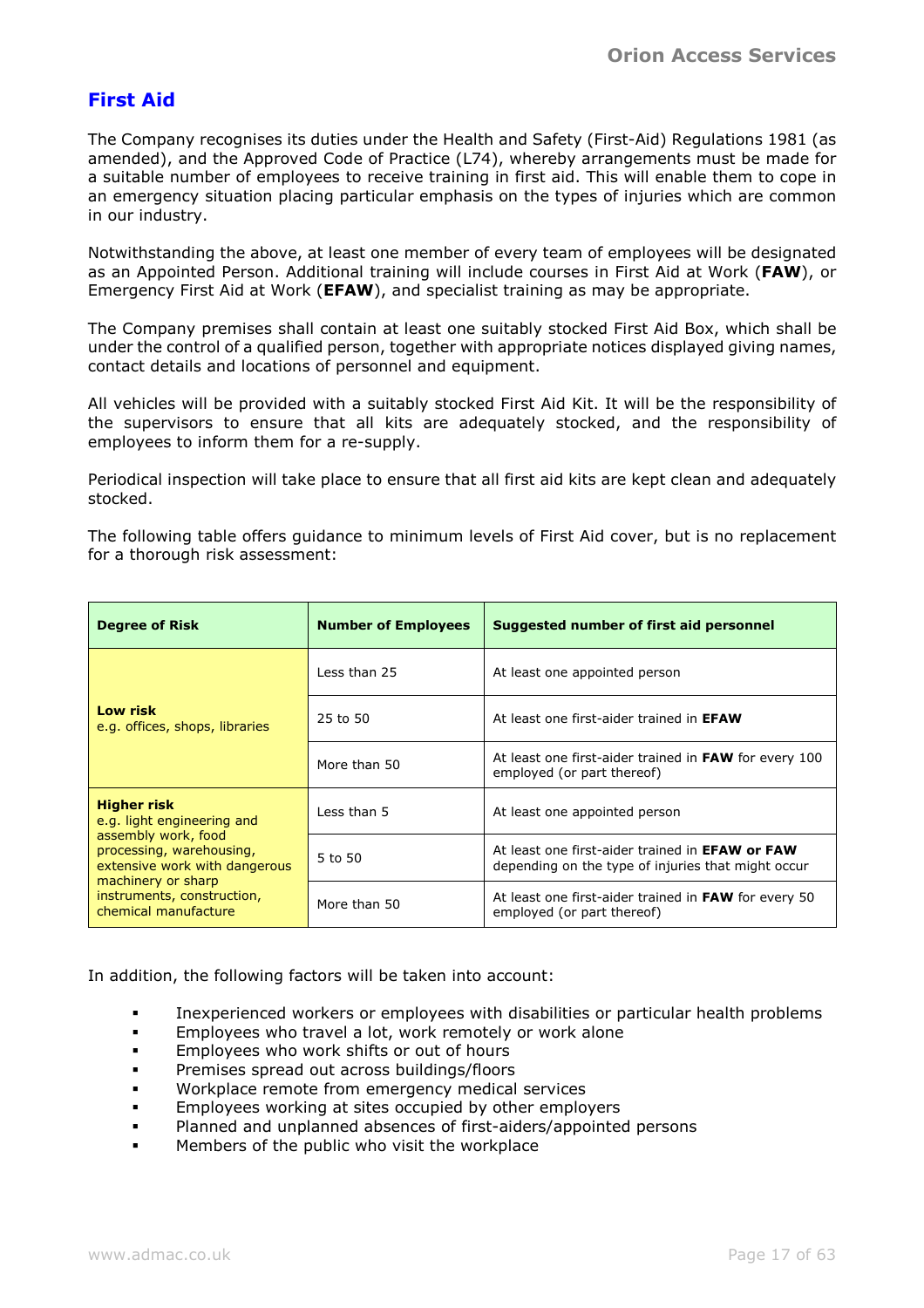### **Welfare Arrangements**

The Company will aim to achieve and maintain, so far as is reasonably practicable, those statutory required standards imposed by The Workplace (Health, Safety and Welfare) Regulations 1992 to avoid of ill health and promote good health and employee welfare. Adequate welfare facilities will be provided for employees, wherever reasonably practicable at all premises occupied by the company.

'Welfare facilities' are those that are necessary for your well-being, such as washing, toilet, rest and changing facilities, and somewhere clean to eat and drink during your breaks.

Arrangements will be made to utilise available welfare facilities for any site work away from the company. Where there are none available on site, the company will make arrangements to ensure access to the nearest suitable facilities is available.

Consideration will be given to provision of:

- **Suitable maintenance systems**
- **Protection against falls/falling objects**
- Safe separation for pedestrians and vehicles at the place of work
- **Readily accessible clean sanitary conveniences**
- Readily accessible well lit and ventilated facilities for washing with hot and cold running water
- Enough toilets and washbasins for those expected to use them with sufficient soap or other washing agents, a basin large enough to wash hands and forearms if necessary and a means for drying hands, e.g. paper towels or a hot air dryer
- Readily accessible and conspicuously marked supply of wholesome drinking water
- **Adequate clothing and changing facilities**
- Rest and eating facilities with protection for non-smokers from tobacco smoke and where appropriate, facilities for expectant and nursing mothers
- Sufficient quantities of fresh or purified air

### **Environmental**

The Company operates within the requirements of a separate **Environmental Policy** to minimise the impact of its operations on both the environment and its employees, whilst maintaining the high technical and quality standards associated with all company products.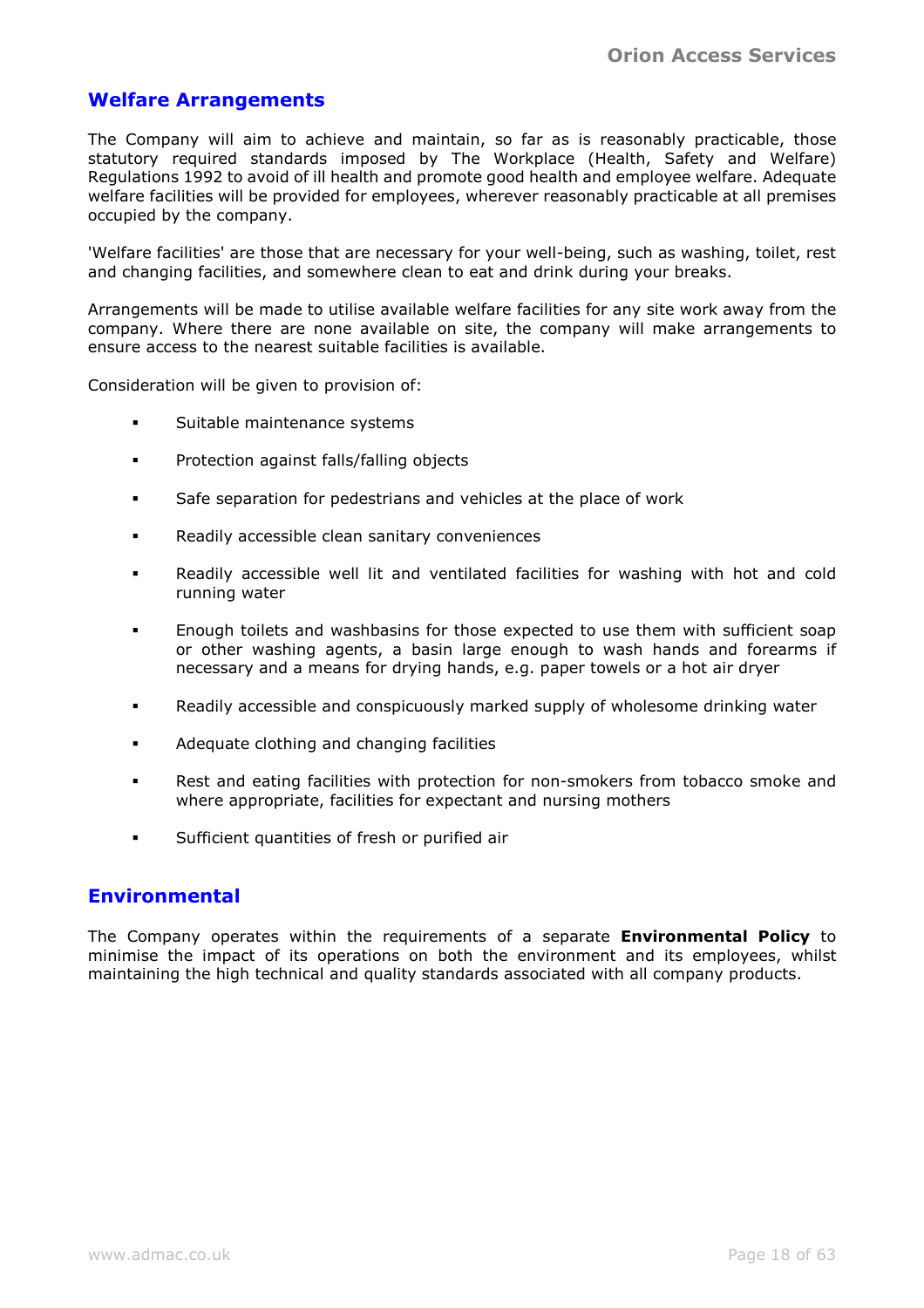### **Health and Safety Law Poster**

Legislation requires the mandatory display of a Law Poster in each of the Company's registered premises.

Research showed that the older version of the law poster and law leaflet were visually unappealing and rarely read. The latest versions have been completely re-designed to be more readable and engaging. The poster and pocket card are available in a range of formats to make health and safety information more accessible.

The 2009 poster and pocket card also reflect changes in the law to reduce the administrative cost to employers of having to provide additional written information on the poster or with the pocket card, and having to keep this information up to date. Instead, workers are advised to phone the HSE Infoline to be put in touch with the health and safety enforcing authority for their workplace or with HSE for employment medical advice.

The 2009 poster and pocket card set out in simple terms, using numbered lists of basic points, what employers and workers must do, as well as showing what to do if there is a problem. Their appearance has been completely re-designed to make them more readable and colourful.

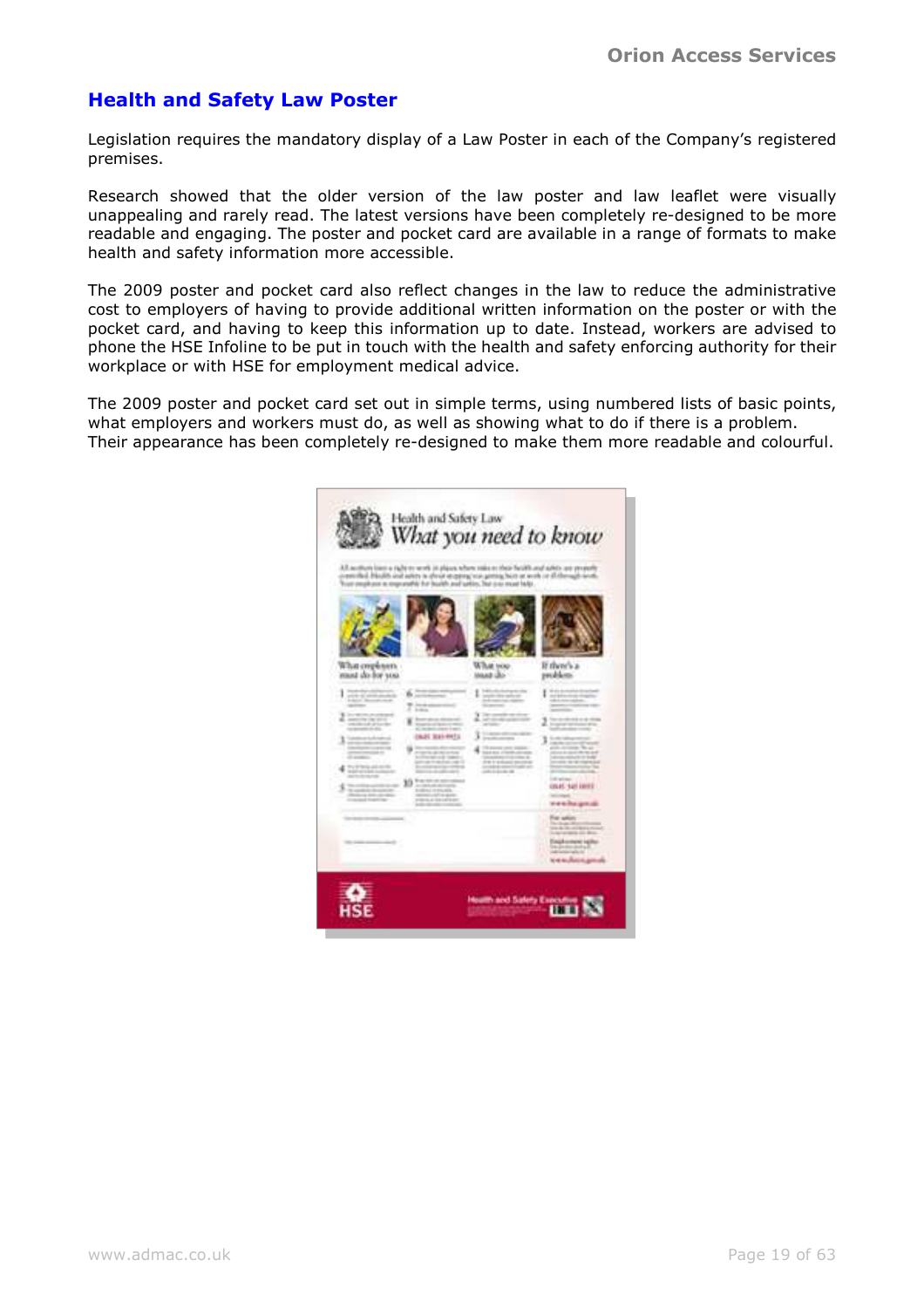### **Subcontractors**

**Subcontractors**, and any further **Sub-Sub Contractors**, of the Company will comply with all statutory requirements, procedures and practices applicable to the defined works.

Before commencement of work on site, or on location for the Company, the Subcontractor will be required to notify, in writing, who the competent **health and safety specialist** is within their organisation.

Where appropriate, the Subcontractor will provide a **Method Statement** and **Risk Assessment**(s) relating to the works to be undertaken - detailing any hazards, persons affected, evaluations of the risks, health consequences and safety controls.

Subcontractors and any sub-sub contractors will, as required, provide evidence of **operative competency**.

Each Subcontractor will be required to have met, and understood, the minimum requirements of the Company **Subcontractor Approval Process**. Prior to using any Subcontractor (for the first time) information will be obtained using the Company **Subcontractor Approval Questionnaire** which will be reviewed to ensure that the prospective Subcontractor has suitable and sufficient Health & Safety Arrangements in place to be able to complete specified works without creating an unacceptable risk to the health and safety of themselves or others. Where information is unclear, or lacking in detail, clarification should be sought before work commences.

In the event of major legislative changes relevant contractors should be re-appraised. Otherwise **annual reviews** will be undertaken.

The Company **Subcontractor Reviewers** shall ensure that approved Subcontractors are competent and will abide by Safety Rules. A **signed** and **dated** acknowledgement of the receipt of rules and information is required before approval for commencement of works and/or entry to site is given. Any selected Subcontractor that further **subcontracts work** must provide evidence of how they in turn are controlled (as above).

All levels of contactors **must communicate** on **safety matters** (with other trades also as necessary) with, for example, **formal minuted meetings** or **informal daily site meetings** to ensure that safety procedures are not compromised.

To facilitate the process of Subcontractor control the **Contractor Health, Safety & Welfare Review Process Map** shown below is utilised, with all accompanying approval documentation, to approve subcontractors.

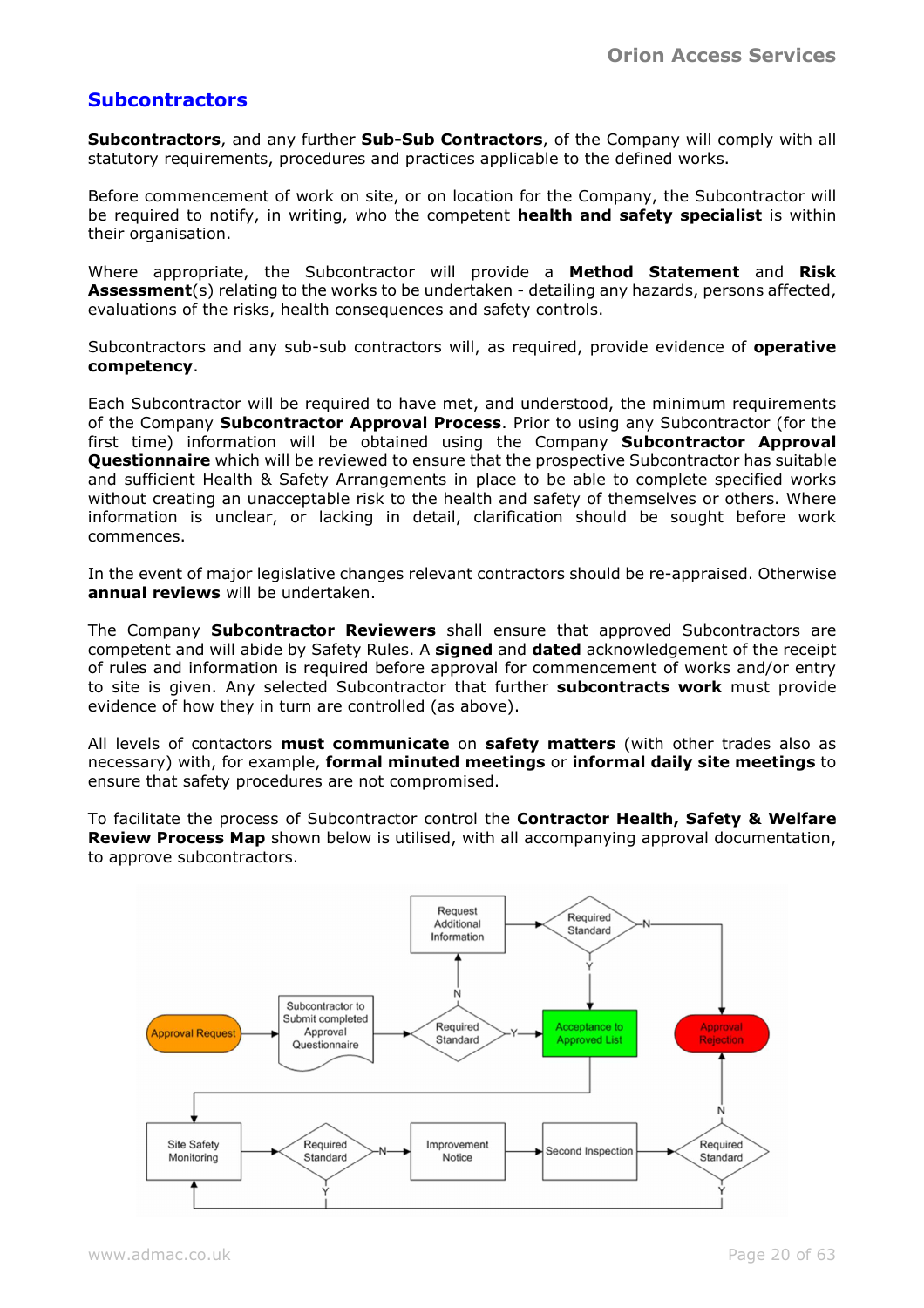### **Consultation Arrangements**

The Company is committed to consult with employees, and their safety representatives, on health, safety and welfare matters in accordance with Section 2 of the Health and Safety at Work Act 1974. An ongoing dialogue accomplishes this with regular meetings between the Safety Committee, of the appointed Competent Person and Supervisors, as required by the Health and Safety (Consultation with Employees) Regulations 1996 and/or the Safety Committee & Safety Representatives Regulations 1977.

Adequate communication channels are maintained so that information concerning safety matters, including results of risk assessments that may affect any or all employees is communicated effectively.

Matters concerning safety raised by any employee are thoroughly investigated, and where necessary, effective action taken. Matters that cannot be effectively remedied are referred to a Safety Advisor for advice and guidance.

Management meetings are held periodically, where any matters relating to health, safety or welfare may be discussed.

### **Visitors**

Visitors to the Company will comply with all statutory requirements, Company procedures and practices and, at all times whilst on Company premises, will be accompanied by a member of staff.

### **Communicating with Workers whose First Language is not English**

All workers are expected to have a reasonable command of English Language so that they may understand any spoken, or written instructions (such as Safe Systems of Work) to ensure that they are not harmed - or that they do not harm others affected by what they do ……. or do not do.

Where it is recognised that significant hazards require simplified and effective communication it may be necessary to adopt pictorially enhanced safety documentation to ensure that workers clearly understand their instructions.

Additionally, the organisation shall employ supervisors who are bilingual, or multilingual to further enhance instruction and supervision.

Where any of the above options are not possible the supervisor must ensure that any such worker is accompanied at all times by a competent person who will be able to prevent any unsafe working practice.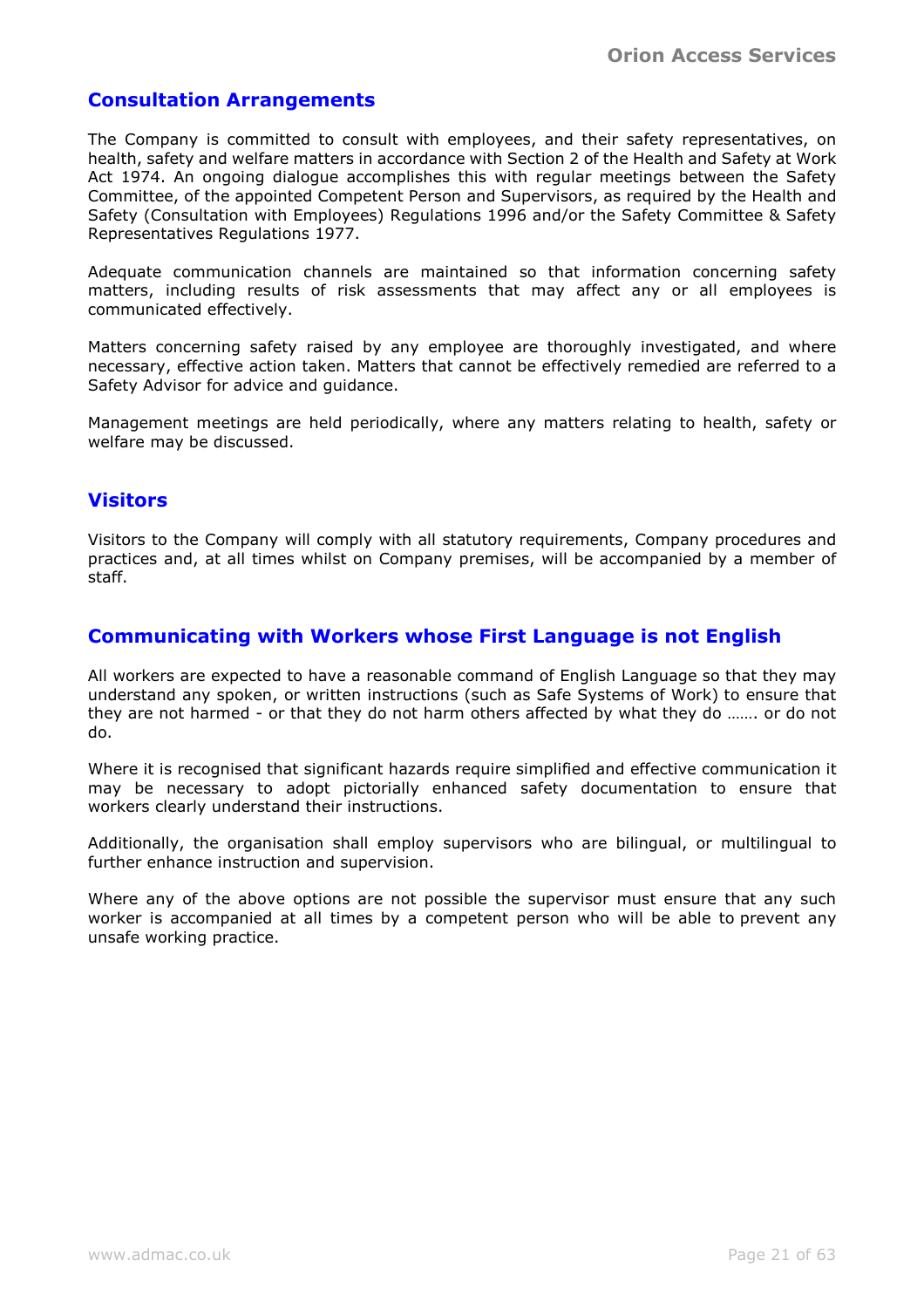### **Occupational Health Surveillance**

#### **All personnel are deemed medically fit at commencement of employment with the Company.**

They will be monitored by their Supervisor as to their fitness and overall ability to complete their work safely. All employees are responsible for reporting to their Supervisor any condition that develops during employment that affects their overall state of health and general level of fitness or is likely to have an impact on their work.

Where it may be necessary to monitor the workplace this will be carried out periodically by an Occupational Health Specialist employed by the Company. Risk assessments for all work activities will include taking account of the need for health surveillance, either as required by specific legislation or because of the work process.

The trained First Aiders available will provide First Aid facilities for the workforce. All events that require treatment must be reported to the nearest First Aider. All employees should be aware of the name(s) and location(s) of first aid personnel and equipment.

Additional controls and training shall be available for those employees subjected to works involving:

- **Lead work (Personal Protective Equipment Training)**
- Dust (Personal Protective Equipment Training / Extraction / Dampening)
- Asbestos (Asbestos Recognition / Avoidance / Reporting Training)
- **Noise (Noise Surveys)**
- Display Screen Equipment (Work Station Assessments / Eye tests)
- **Manual Handling**

### **Safety Monitoring of Employees and Subcontractors**

Each Supervisor will, on at least a monthly basis, ensure that a structured Safety Inspection of their area of responsibility is undertaken of employees, subcontractors and sub-subcontractors (as applicable). Inspections will consider all matters relating to the maintenance of a safe and healthy workplace and will extend in particular to such matters as:

- **Working at Height**
- **Manual Handling**
- Work Equipment
- Hazardous Substances
- **Electrical Safety**
- Third Party Safety
- **Personal Protective Equipment**
- **Housekeeping**
- Welfare

Monthly inspections will be undertaken using a simple Checklist. Other specified inspections will be undertaken by designated competent employees or outside competent persons, as prescribed by legislation.

Supervisors will ensure that unsafe issues are closed out promptly. A copy of any report/checklist is to be forwarded to the Safety Officer.

During Safety Inspections "Tool Box Talks" will be delivered by the inspector who shall both document the course title and those who have been trained.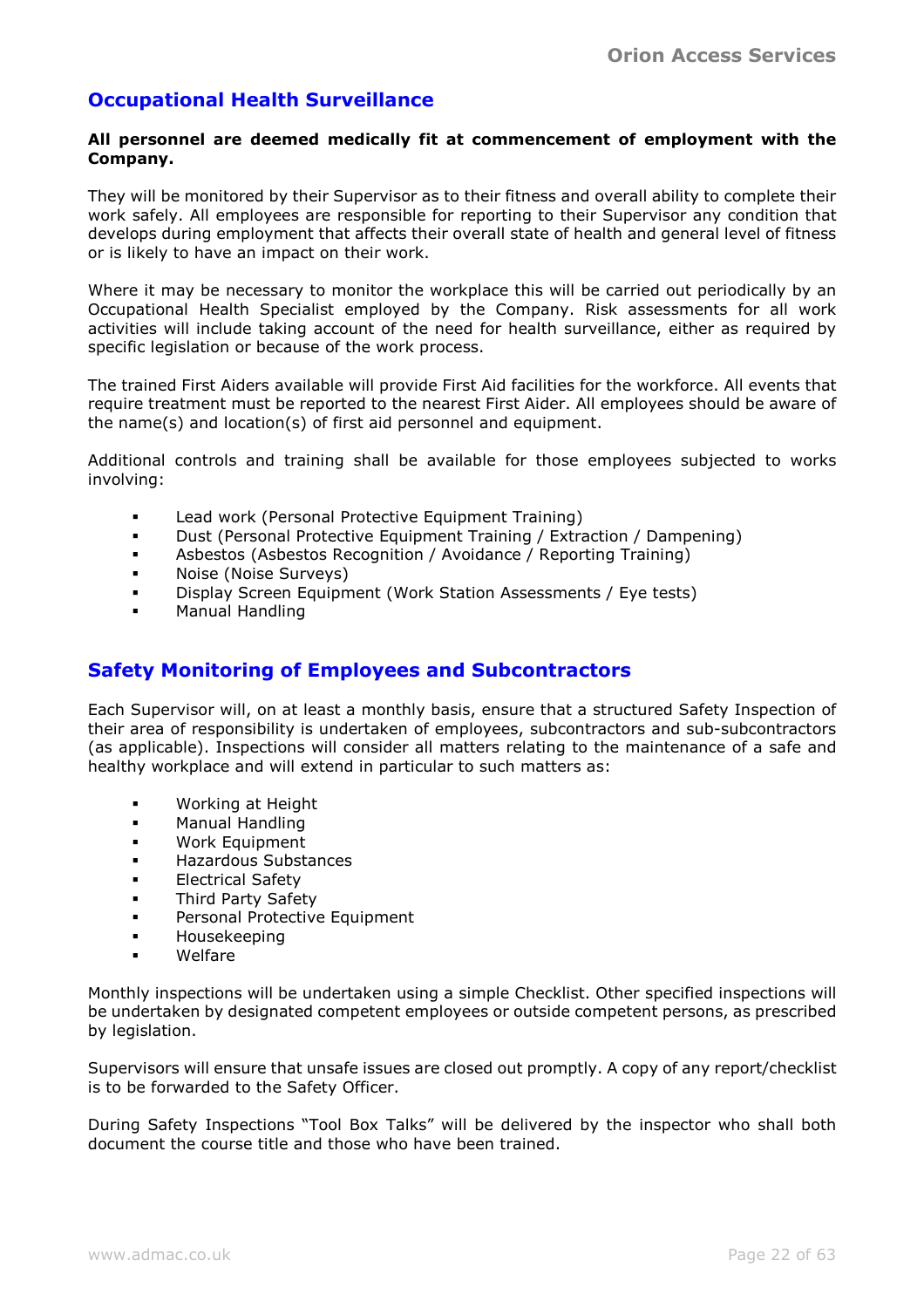### **Risk Assessment**

The Company will arrange for risk assessments of work activities to be carried out in accordance with the Management of Health Safety at Work Regulations 1999 and will ensure that all tasks are identified and assessed for their potential to expose employees to risk.

The completion of the assessments and the development of appropriate actions and control measures to minimise risk are the joint responsibilities of the Supervisors and Safety Officer. The Company will undertake to reduce all **foreseeable hazards** as far as **reasonably practicable**. Risk Assessments will take account of **routine** and **non-routine** activities, human behaviour, capabilities and other human factors and shall address any proposed changes/modifications in the organisation, its activities or materials.

Supervisors have the responsibility for ensuring that employees are aware of the risks and that they have adequate **information, instruction, training** and **supervision** provided.

In those locations in the Company where there is no section Supervisor the Safety Officer will complete the assessments.

The Top Management and Safety Officer are responsible for ensuring that adequate provisions are made and arrangements put in place to ensure that risks are reduced to as **low as reasonably practicable**.

The risk assessments will be **suitable** and **sufficient** for the nature of the work and the Company's activities.

The members of the assessment group will, where necessary, be given training to improve their appreciation of the details of the assessment procedure, and the information needed to assist in understanding the work environment.

#### **Provision of Information**

Sufficient resources, otherwise **time**, **effort** and **finances** will be provided to deal with risk control measures and the implementation of Safe Systems of Work.

Working standards (e.g. applicable British Standards, HSE Approved Codes of Practice and HSE Guidelines) will be produced, referred to and implemented as required.

All employees, visitors and subcontractors will be provided with information about the risk assessments and control measures applicable in their work areas, and will be asked for feedback as to their suitability and effectiveness. Information relating to hazards must be in a form that is easy to understand.

Supervisors, Employees and Subcontractors appropriately are to be:

- **issued** with the **Site Specific and Generic Risk Assessments** relating to any identified hazards and risk reduction controls associated to their work activities, and are to:
- **read** Risk Assessments, or be:
- **personally instructed** in the content of the Risk Assessments (as required) and are to be:
- **inducted into worksite safety procedures** prior to commencement of new work.

#### **Records**

Supervisors are to **retain** a **signed briefing record** (by employees and subcontractors) of these actions so as to provide traceable evidence that all persons affected are fully aware of all hazards,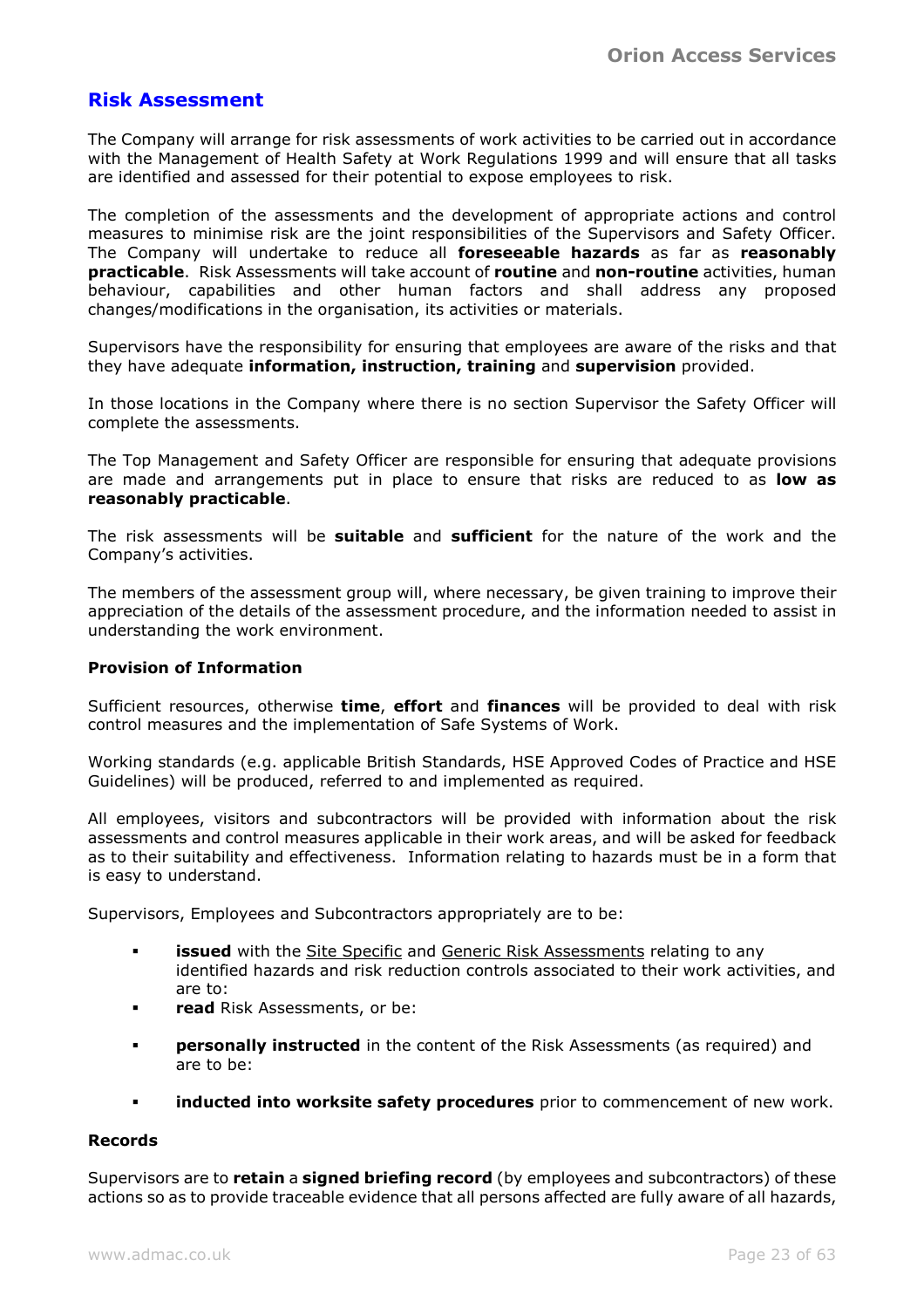correct control procedures, safe systems of work and method statements (as applicable), and what they are to do in the event of new hazards being identified during the course of their work. This is to ensure that no person misses training and instruction.

The company will keep all necessary records of risk assessments and actions to be taken to deal with recognised significant health and safety risks to employees and others at the workplace.

When health and safety reviews indicate the need, re-assessments will be arranged to determine any necessary additional or alternative actions.

### **The Purpose of Risk Assessment**

The concept of risk assessment, rather than prescribed legislative criteria, enables employers to evaluate how the respective legislative requirements should be applied within their own organisations, and to plan for any interface with third parties. This is an onerous duty and requires detailed recording.

The purpose and function of risk assessments may be expressed as follows:

- To identify operations, tasks and processes which may **foreseeably** cause potential harm to employees or others, including members of the public (**Hazards**)
- To identify the potential of the hazard being realised, and the potential consequences which might then occur (**Risk**)
- To enable a risk assessment to be developed which will assist in eliminating or reducing the exposure of those present to the risk (**Controls**)
- To identify the potential for emergency situations

When an evaluation of risk has been considered, the principles of prevention and protection should be applied, which are, in summary:

- avoid the risk, Don't Do It!
- combat risk at source
- change the method of work to suit the individual and make use of technological developments
- incorporate control measures into procedures within an overall planned structure to reduce risks
- give precedence to controls which cover the whole workforce or activity
- provide information and training to **employees** and **self-employed** persons
- confirm that a **safety culture** is in place for a project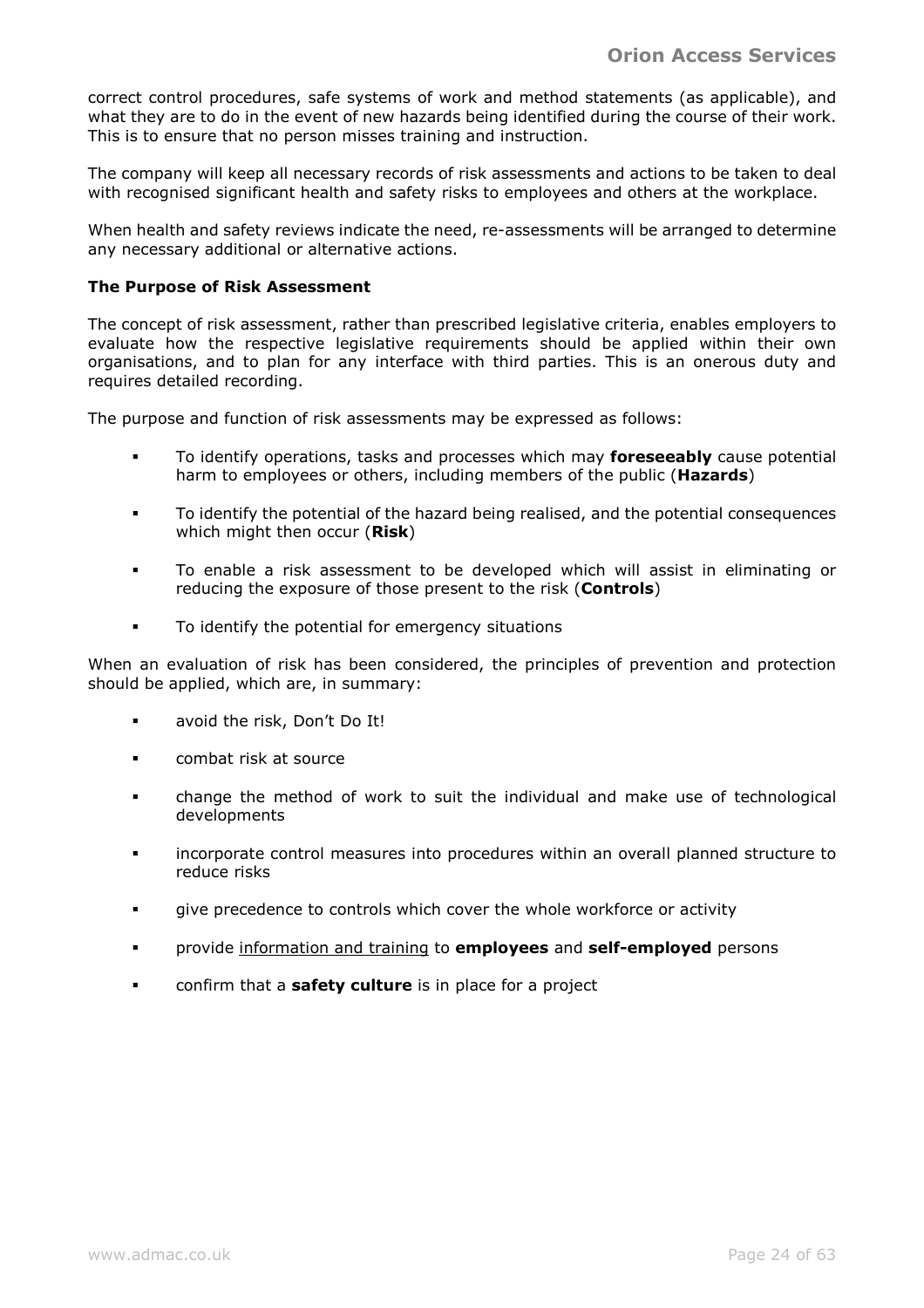| <b>The Five Steps of Risk Assessment</b> |                                                                |                                                                                                                                                                                                                                                                                                                                                                                                                                                                                                                                                                                                                                                     |  |  |
|------------------------------------------|----------------------------------------------------------------|-----------------------------------------------------------------------------------------------------------------------------------------------------------------------------------------------------------------------------------------------------------------------------------------------------------------------------------------------------------------------------------------------------------------------------------------------------------------------------------------------------------------------------------------------------------------------------------------------------------------------------------------------------|--|--|
| 1                                        | <b>Look for the hazards</b>                                    | Walk around, and outside of the workplace, and look at what<br>could reasonably be expected to cause harm.<br>Consider human behaviour, capabilities and other human<br>factors.<br>Concentrate on significant hazards that could result in<br>serious harm to several people.<br>Don't overlook the workplace infrastructure, work equipment<br>and materials.                                                                                                                                                                                                                                                                                     |  |  |
| $\overline{2}$                           | <b>Decide who might</b><br>be harmed and how                   | Young workers, Trainees, New and expectant mothers, Cleaners,<br>Visitors, Contractors, Maintenance workers, Members of the<br>public, People sharing the workplace, Site Operatives, Other<br>trades, Supervisors                                                                                                                                                                                                                                                                                                                                                                                                                                  |  |  |
| 3                                        | <b>Assess the risk</b>                                         | Evaluate the risks and decide whether the existing precautions,<br>designs and procedures, are adequate - or whether more should<br>be done e.g. additional controls. Ask:<br>How likely is it that each hazard could cause harm?<br>Will you need to do more to reduce the risk?<br>For each significant hazard is the remaining risk high $(3)$ ,<br>medium $(2)$ , or low $(1)$ .<br>Consider:<br>- Prevention of access to dangerous parts of machinery<br>- Industry standards, British Standards & Legal Obligations<br>- Are measures reasonably practicable to keep the<br>workplace safe?<br>- Get rid of the hazard - or control the risk |  |  |
| 4                                        | <b>Record your findings</b>                                    | Write down significant hazards and conclusions and ensure<br>there are suitable and sufficient risk assessments. Remember<br>that records may be required in any civil liability!                                                                                                                                                                                                                                                                                                                                                                                                                                                                   |  |  |
| 5                                        | <b>Review your</b><br>assessment and<br>revise it if necessary | Ensure a proper check was made and that all the obvious<br>significant hazards have been dealt with. Make sure you have<br>considered all persons affected, and any proposed changes in<br>the organisation, activities and materials used. Precautions<br>taken must be reasonable to ensure any remaining, or<br>acceptable, risk is low e.g. where no further action is required.                                                                                                                                                                                                                                                                |  |  |

### **Hazard Identification**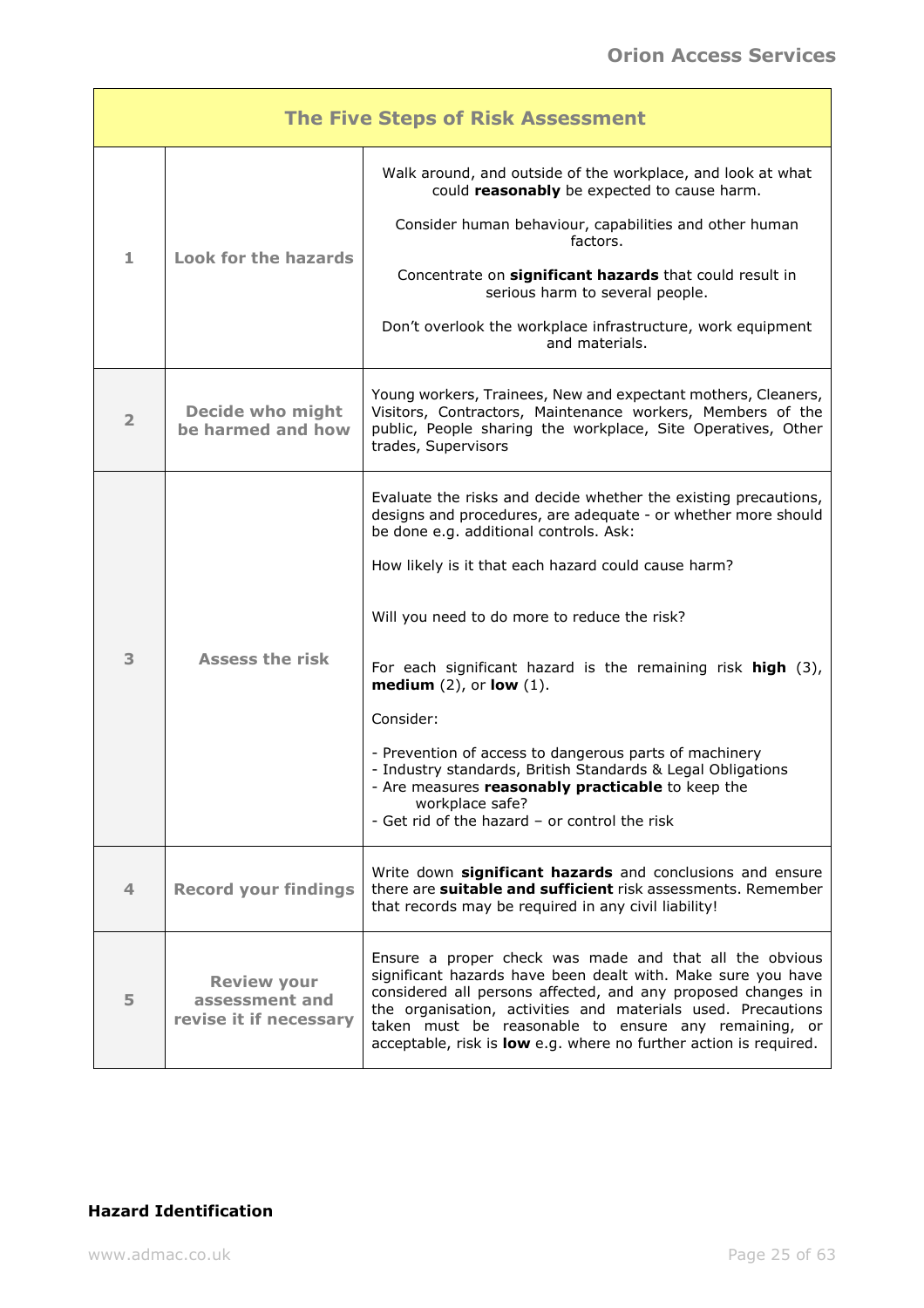The first action in the exercise of risk assessment is to identify the hazard.

A **hazard** may be defined as a **potential for somebody to be harmed** either by an accident or exposure to a hazardous substance.

The following analysis of some common accidents will highlight the type of hazards which are the most common.

### **Falls**

Over **half the fatal accidents** are due to falls:

- **n** off ladders
- from scaffolds
- **through fragile roofs**
- **through holes in roofs**
- off roof edges
- from structural steel work
- **Fig.** from temporary working platforms
- during demolition

#### **Overturning and Collapsing**

About a **fifth of accidents** are due to things overturning or collapsing. The hazard is therefore the potential for harm to people from:

- structures or buildings
- **Propert** including:
	- Lift machinery
	- Vehicles
	- **Scaffolding**

#### **Other Risks and Hazards**

When assessing risks and hazards attention must be given to the probability of unusual issues such as Bomb, Fire and Evacuation Risks. Consider the need for an **Emergency Plan**.

Vehicles moving around the worksite cause a **fifth of accidents**.

Remaining fatalities are due to a variety of causes including contact with electricity, contact with moving machinery and exposure to harmful substances.

Fatalities represent the extreme accidents, but there are many more cases of minor injury and ill health (particularly Musculo-skeletal disorders (**MSD**) which cause a great deal of distress, as well as lost time from work and financial losses to both workers and employers.

These arise from a variety of causes and must also be considered in the evaluation of risk.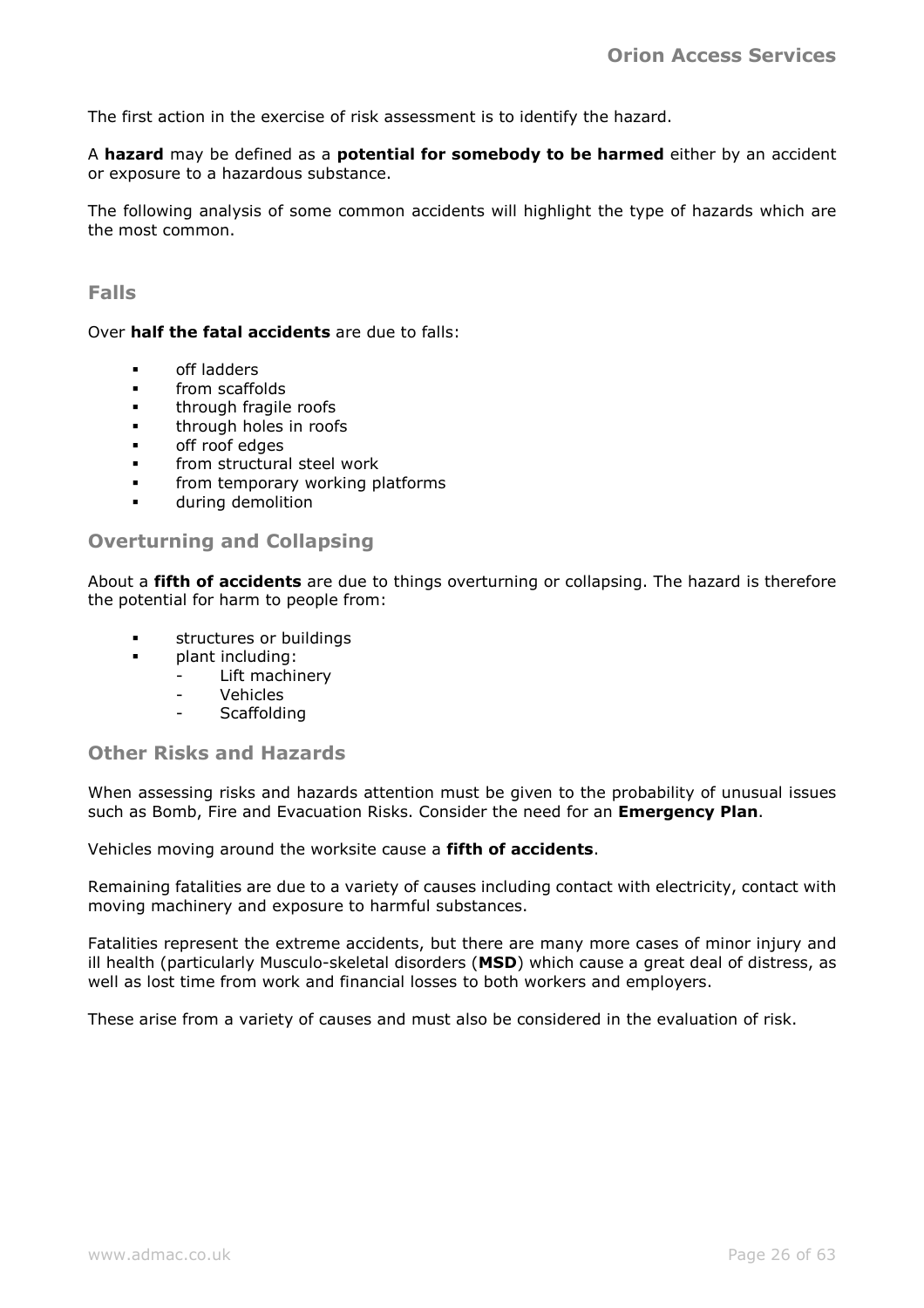### **Evaluation of Risk**

Having identified the hazards, it is necessary to quantify two factors which will then identify the degree of **risk** posed by the hazard, or the **probability that harm will be realised without further control** to eliminate or reduce the risk.

Risk may be defined as:

*A measure of the probability that damage to life, health, property, and/or the environment will occur as a result of a given hazard.* 

Risk is determined by several factors including:

- The **likelihood** that harm will occur. This will relate to the frequency of a hazardous circumstance, e.g. volume of vehicles entering and leaving a site, or number of people who may be exposed to the hazard, e.g. the number of people having to cross the site access point.
- The **severity (consequence)** of harm that would arise if that hazard manifested itself, e.g. how badly someone may be hurt.

The duty to do what is reasonably practicable is less strict than the unqualified duty to do what is practicable. The **seriousness** of the risk must be weighed against the **difficulty** and **cost** of removing it or reducing it. In considering the cost, **no allowance** should be made for the size, nature or profitability of the business concerned.

Where the difficulty and cost are high and a careful assessment of the risk shows it to be comparatively unimportant, action may not need to be taken.

On the other hand, where the risk is high, action must be taken at whatever the cost.

In any prosecution, it is the responsibility of the accused to show that it was not practicable or reasonably practicable for him, or her, to do more than he or she had in fact done to comply with the duty.

**Note:** A risk assessment represents the statistical probability of an event occurring. It is not a statement of fact, but is a statement of analysis based on the gathering together of a comprehensive body of information and research in order to give credibility to a numerical conclusion.

The following equation shows how an evaluation may then be made of the risk.

For example (from a scale of 1 to 3) using the following **Risk Rating Matrix** we have:

| <b>Hazard Severity</b>                         | $= 3$ <b>Major</b> – permanent disability                               |
|------------------------------------------------|-------------------------------------------------------------------------|
| Likelihood of Occurrence $= 2$ <b>Possible</b> |                                                                         |
| Risk Rating is $3 \times 2$                    | $= 6$ <b>Medium</b> Action Priority – Implement Controls to Reduce Risk |

The Risk Rating therefore gives a numerical value. If the worst possible scenario for both hazard severity and likelihood of occurrence is 9, the risk evaluation is:  $3 \times 3 = 9$ .

The assessed figure gives a more substantive idea of risk and the priority which should be assigned to introducing measures to control the circumstances in question.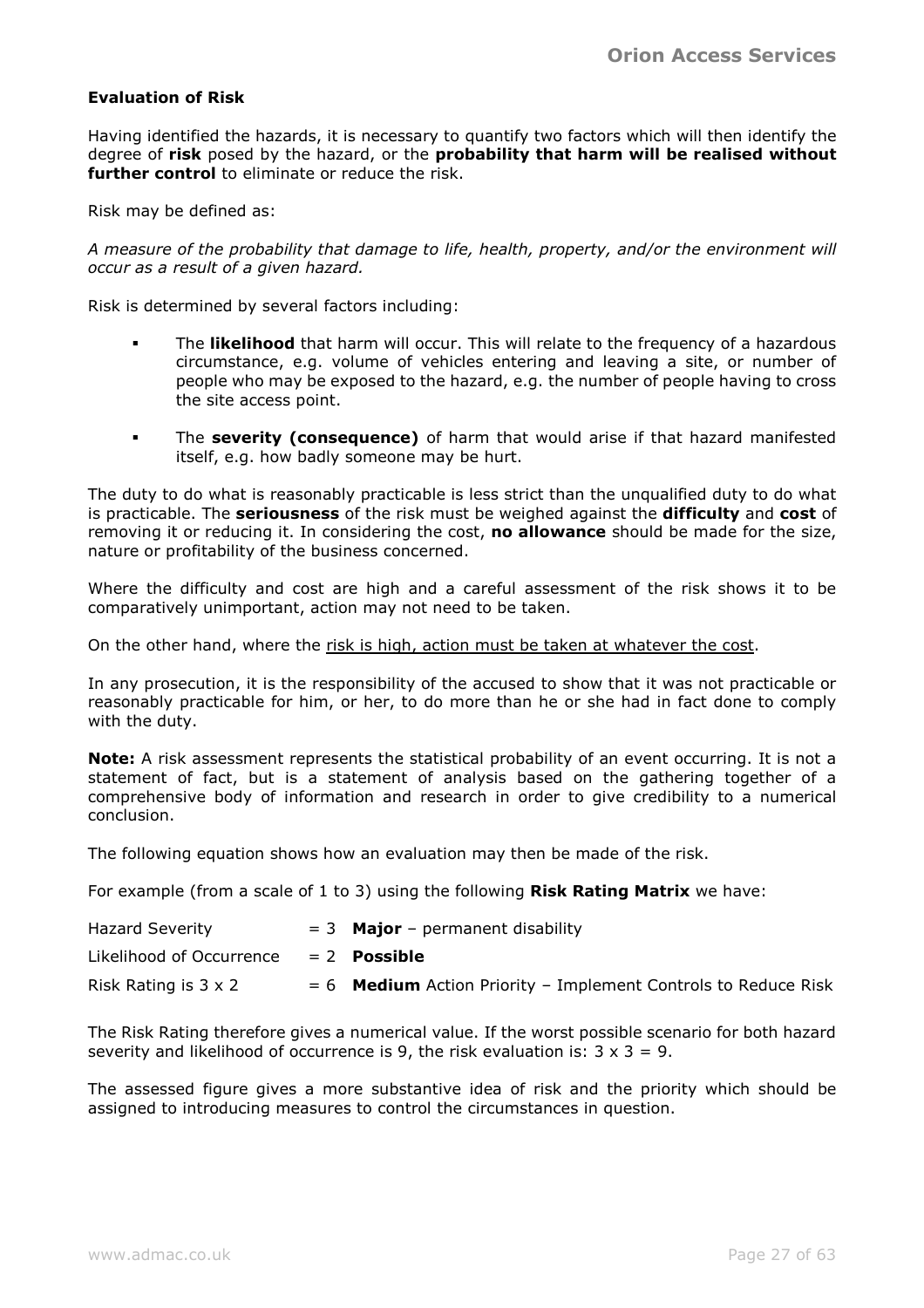### **Risk Rating Matrix** (3 x 3) – Generic Risk Assessments (Admac Ltd)

|            |               |   | <b>Consequence (Severity)</b> |                              |                              |  |
|------------|---------------|---|-------------------------------|------------------------------|------------------------------|--|
|            |               |   | Low                           | <b>Medium</b>                | <b>High</b>                  |  |
|            |               |   |                               | 2                            | 3                            |  |
|            | Low           |   | Acceptable                    | 2<br>Low risk                | Look to improve              |  |
| Likelihood | <b>Medium</b> | 2 | 7<br>Low risk                 | Look to improve              | 6<br><b>Immediate action</b> |  |
|            | <b>High</b>   | 3 | 3<br>Look to improve          | 6<br><b>Immediate action</b> | 9<br><b>Unacceptable</b>     |  |

 $3 = \text{Very}$  likely to occur

1 = Unlikely to occur<br>2 = Likely to occur<br>Possible **minor** injury Possible **minor** injury<br>Possible **major** injury

### **Risk Rating Matrix** (10 x 10) - Site Risk Assessments (British Safety Council)

|                       | Consequen<br>(Severity) | Multiple<br>Death                        | Single Death                            | Major Injury                            | Lost Time<br>Injury<br>Illness /<br>Damage | Minor Injury<br>Minor Damage              | Process Delay<br>Production<br>Loss |
|-----------------------|-------------------------|------------------------------------------|-----------------------------------------|-----------------------------------------|--------------------------------------------|-------------------------------------------|-------------------------------------|
| Likelihood            |                         | 10                                       | 8                                       | 6                                       | 4                                          | 2                                         | 1                                   |
| Certain /<br>Imminent | 10                      | 100<br><b>Immediate</b><br><b>Action</b> | 80<br><b>Immediate</b><br><b>Action</b> | 60<br><b>Immediate</b><br><b>Action</b> | 40<br><b>Immediate</b><br><b>Action</b>    | 20<br>Within 2<br>Weeks                   | 10<br>Within 1<br>Month             |
| Very Likely           | 8                       | 80<br><b>Immediate</b><br><b>Action</b>  | 64<br><b>Immediate</b><br><b>Action</b> | 48<br><b>Immediate</b><br><b>Action</b> | 32<br>Within 2<br>Weeks                    | 16<br>Within 1<br>Month                   | 8<br>Within 3<br><b>Months</b>      |
| Likely                | 6                       | 60<br><b>Immediate</b><br><b>Action</b>  | 48<br><b>Immediate</b><br><b>Action</b> | 36<br>Immediate<br>Action               | 24<br>Within 2<br>Weeks                    | 12<br>Within 1<br>Month                   | 6<br>Low Priority                   |
| May Happen            | 4                       | 40<br><b>Immediate</b><br><b>Action</b>  | 32<br>Immediate<br><b>Action</b>        | 24<br>Immediate<br>Action               | 16<br>Within 1<br>Month                    | $\mathbf{8}$<br>Within 3<br><b>Months</b> | $\overline{4}$<br>Low Priority      |
| Unlikely              | $\overline{2}$          | 20<br><b>Seek Advice</b>                 | 16<br>Seek Advice                       | 12<br>Seek Advice                       | 8<br>Within 3<br><b>Months</b>             | $\overline{4}$<br>Low Priority            | $\overline{2}$<br>Low Priority      |
| Very Unlikely         | 1                       | 10<br>Seek Advice                        | 8<br>Seek Advice                        | 6<br>Seek Advice                        | $\overline{4}$<br>Low Priority             | $\overline{2}$<br>Low Priority            | Low Priority                        |

| <b>Score</b>         | <b>Priority</b> | <b>Action</b>                                                         |
|----------------------|-----------------|-----------------------------------------------------------------------|
| $1 - 2$<br>$1 - 16$  | <b>LOW</b>      | Acceptable. No further action, ensure control measures are maintained |
| $3 - 5$<br>$20 - 36$ | <b>MEDIUM</b>   | Tolerable. Look to improve within specified timeframe                 |
| $6 - 9$<br>40-100    | <b>HIGH</b>     | Unacceptable. Take immediate action.                                  |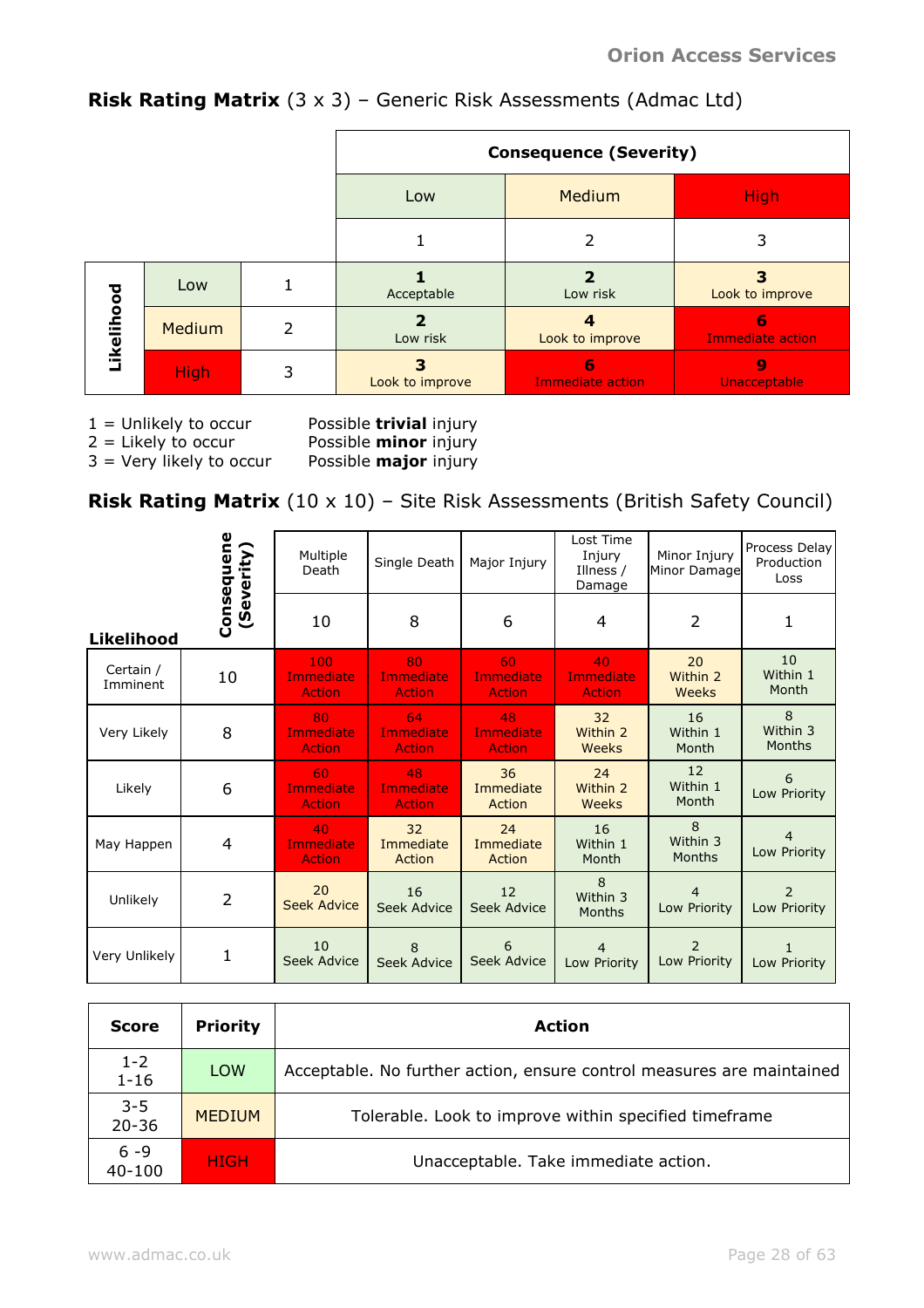| <b>CONTROLLING RISKS</b><br>(Source IOSH) |                  |                                                                                                                                                                                               |  |  |
|-------------------------------------------|------------------|-----------------------------------------------------------------------------------------------------------------------------------------------------------------------------------------------|--|--|
| <b>Active</b><br><b>Monitoring</b>        | High Likelihood  | Where there are hazards with <i>high likelihood</i> and <i>high</i><br>consequence risks will be managed and monitored proactively                                                            |  |  |
|                                           | High Consequence | - for example when a dangerous machine is consistently in use<br>and regularly accessed for maintenance and cleaning.                                                                         |  |  |
| <b>Emergency</b><br><b>Planning</b>       | High Consequence | High consequence but low likelihood issues are best suited<br>to contingency and emergency planning $-$ for example when                                                                      |  |  |
|                                           | Low Likelihood   | there is the potential for electrical failure in organisations relying<br>on power for safety reasons, but with well-engineered and<br>maintained electrical system.                          |  |  |
| Good<br><b>Housekeeping</b>               | Low Consequence  | Low consequence issues with high likelihood are usually the<br>kind of issues which are generally well understood. Therefore<br>we should be dealing with these already - for example, slips, |  |  |
|                                           | High Likelihood  | trips and falls can often be managed through good housekeeping<br>measures.                                                                                                                   |  |  |
| Regular<br><b>Reviewing</b>               | Low Consequence  | Low consequence issues with low likelihood Monitor issues                                                                                                                                     |  |  |
|                                           | Low Likelihood   | for change - no further control should be necessary.                                                                                                                                          |  |  |

| <b>RISK CONTROL</b> |                                                        |                                                                                                                    |  |
|---------------------|--------------------------------------------------------|--------------------------------------------------------------------------------------------------------------------|--|
| <b>Order</b>        | <b>Hierarchy of Risk Assessment</b><br><b>Controls</b> | <b>Examples of Controls</b>                                                                                        |  |
| 1                   | Remove the hazard<br>(Eliminate it!)                   | Don't do it!<br>Cordon off the Work Area                                                                           |  |
| $\overline{2}$      | Substitution                                           | Try a less risky option instead                                                                                    |  |
| 3                   | <b>Prevent Access</b>                                  | Guards, Fencing, Barriers & Tape,<br>Banksman, Security<br><b>Engineering Controls</b>                             |  |
| ◢                   | Reduce Exposure to the Hazard                          | Safe Systems of Work<br>Permits to Work<br>Organise Better<br>Safety Signage<br>Maintenance/Inspection/Supervision |  |
| 5                   | Personal Protective Equipment (PPE)                    | Safety Helmets, Gloves, Safety Glasses, Safety<br><b>Boots</b>                                                     |  |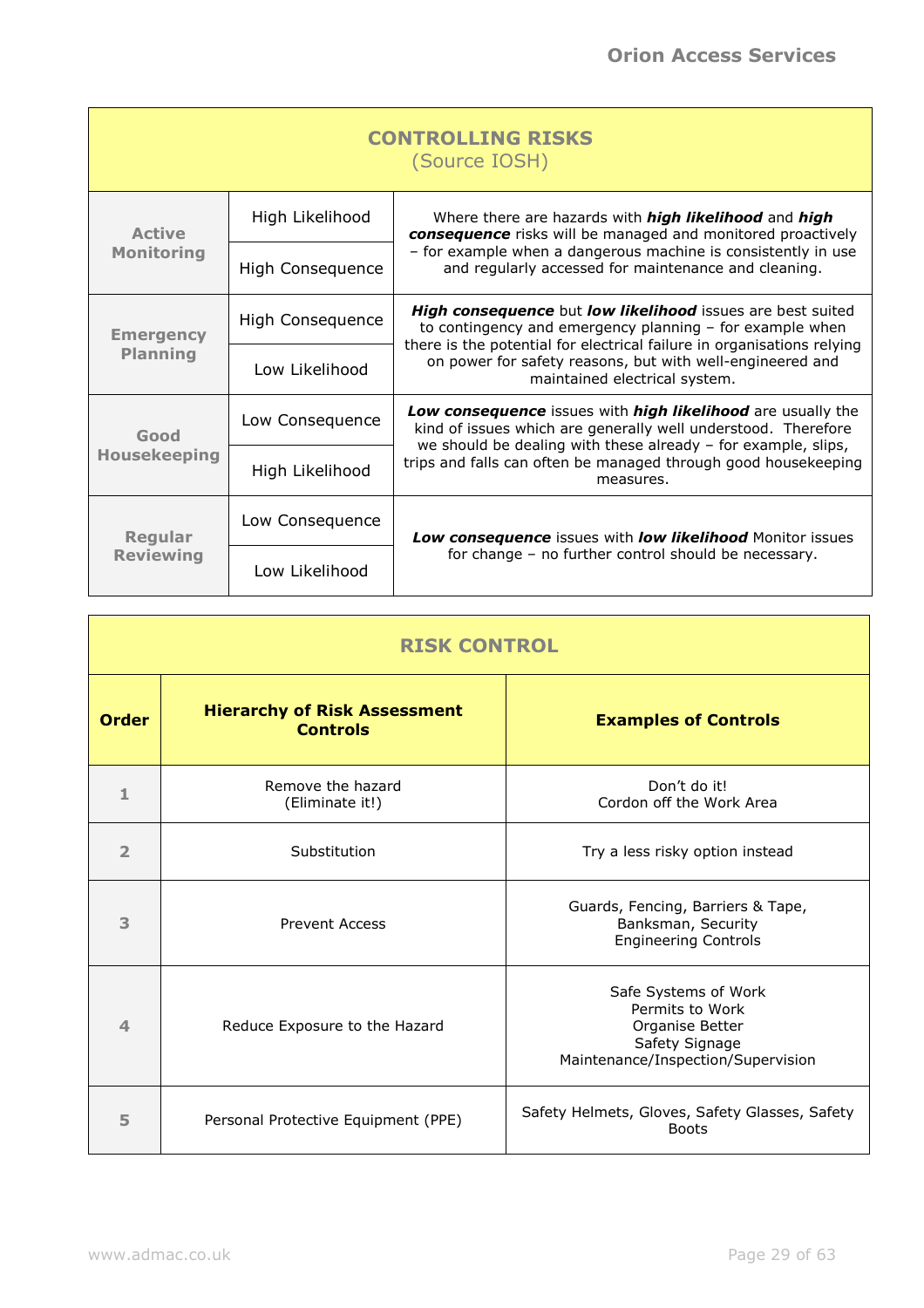Existing Controls **must be documented in the risk assessment** - but wherever they are found to be inadequate review the controls to return the residual risk of harm to an acceptable level. When reading the Risk Assessment Supervisors and Workers alike shall comply with both Existing and Additional Control Measures.

|                | <b>SAFE SYSTEMS OF WORK</b>                                                             |
|----------------|-----------------------------------------------------------------------------------------|
|                | Take the controls from your risk assessment                                             |
| $\overline{2}$ | Type these into Simple to Understand Language                                           |
| 3              | Issue them to the appropriate people - the people who are at risk!                      |
| 4              | Read the instructions to them and ensure that they understand the content               |
| 5              | Obtain signatures from employees, as evidence, once they have received the instructions |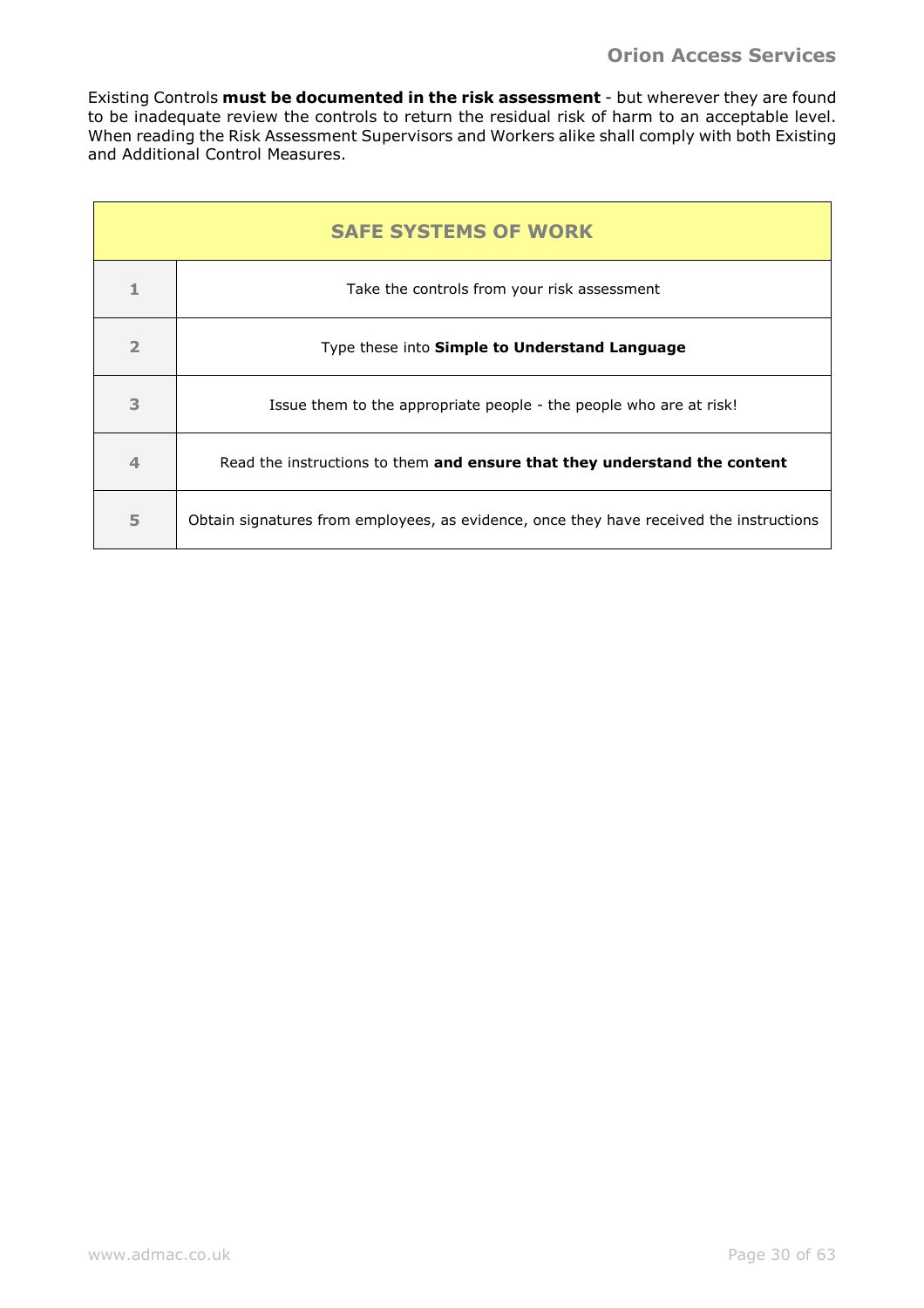### **Method Statements**

Method Statements are a written list of operations, to be carried out in a specific sequence, in order to complete a work activity in a safe manner. They are to be presented in such a manner that all workers **clearly understand** their specific work instruction (e.g. employees, freelancers, agency staff, part time).

Everyone involved in a job for which a method statement has been written should read it and sign the **briefing (call) sheet** as having done so.

Well-written Method Statements address all the hazards present and plan the work so that the risk of accident is eliminated or reduced to an acceptable level.

Most Method Statements also include the Risk Assessments for the same job so that operatives can read what hazards have been considered and how the risk of accidents has been overcome.

Typically a Method Statement will include (at least):

- 1. Project reference (Job Number) / client
- 2. Scope of work
- 3. Identification of individuals (key personnel)
- 4. Training requirements (where competency is a requirement) e.g. site safety induction, crane, fork lift, testing, commissioning
- 5. Details of access equipment e.g. safe access/egress routes, maintenance, safe and emergency routes
- 6. Equipment required to carry out work e.g. size, weight, power rating, necessary certification
- 7. Locations and means of fixing the stability of any lifting equipment
- 8. Material storage, transportation, handling and security details
- 9. Hazard identification and risk control (supplementary to risk assessments)
- 10. Detailed work process specific sequence including co-operation between trades, limitations for part completion of works, temporary supports or supplies
- 11. Details of personal protective equipment and other measures e.g. barriers, signs, local exhaust ventilation/cooling, rescue equipment, fire extinguishers, gas detection
- 12. Environmental limitations e.g. wind speed, rain, temperature
- 13. Details of measures to protect third parties (who may be affected)
- 14. The means by which any variation to the method statement will be authorised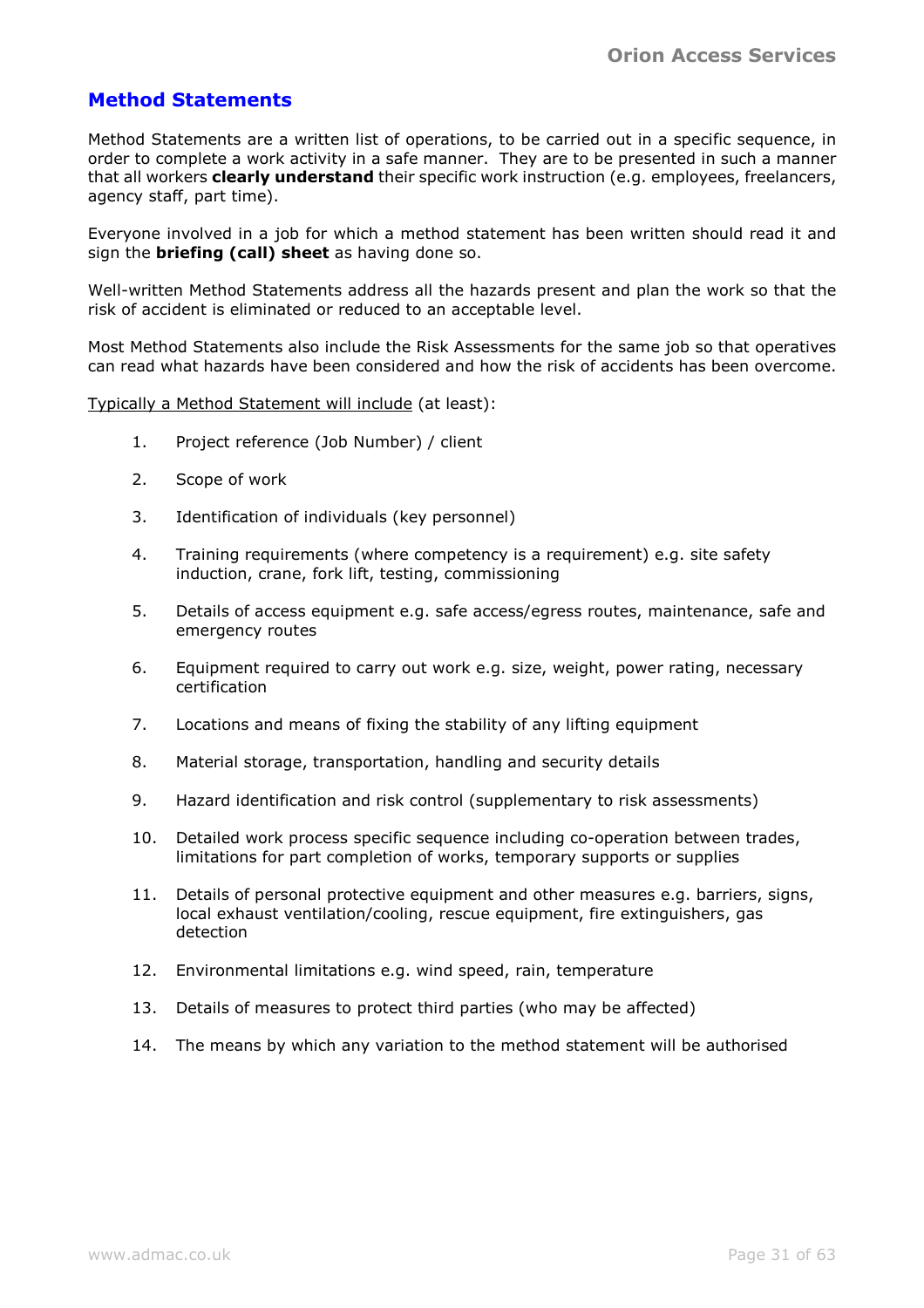### **Safe Systems of Working**

The Company takes all reasonable steps to ensure that all dangerous plant and equipment are adequately safeguarded. In those instances, where mechanical safeguards are provided to reduce the risk and a residual risk still remains, a Safe Working Practice will be developed by the responsible Supervisor, Manager and/or Competent Person, specifically for the equipment or process in question.

#### **Permits to Work**

Permits to work provide a formal safety control system against accidental injury to personnel/plant/products, when foreseeable hazardous work is undertaken. The permit to work, consisting of a document detailing the work to be done and precautions to be taken, is a statement that all foreseeable hazards have been noted and precautions defined. It does not in itself, make the job safe but relies for effectiveness on specified personnel implementing it conscientiously under supervision and control.

#### **Welding/Hot Works**

The company ensure that all personnel who use welding equipment, or other equipment which produces a naked flame or arc as part of the work process are adequately trained in the use of such equipment as required by the Provision and Use of Work Equipment Regulations 1998, the Control of Substances Hazardous to Health Regulations 1999 and other relevant regulations. The training is to include operator checks and instruction on what to do in the event of faulty equipment. It is the duty of all employees to correctly use such equipment in accordance with instruction and training that has been given.

### **Training**

All persons employed receive suitable and sufficient health and safety training in accordance with the Health and Safety at Work etc. Act 1974 and the Management of Health and Safety at Work Regulations 1999. The aims of the health and safety training programmes are:

- **To ensure all employees work in a safe manner**
- To ensure employees correctly use and maintain PPE required for their work
- To assist management to arrange and organise effective work operations
- To minimise workplace incidents, accidents, delays in work programmes and damage to property
- To ensure a safe and healthy working environment
- To ensure compliance with all relevant health and safety legislation

Additionally, it is Company Policy to provide ongoing training for all employees to refresh knowledge and update on safe working practices and new equipment.

All new employees shall undertake **Health and Safety Induction Training prior to release to the worksite**. Induction training shall include an introduction to the Health and Safety Policy documentation, Duty Holders, Fire and Evacuation procedures, Risk Assessment and Safe Systems of work as applicable and issue, use and maintenance of Personal Protective Equipment and work equipment.

If any personnel are uncertain of the safe working practices for any equipment they must contact their immediate Supervisor who will be responsible for ensuring adequate training is provided. Any staff wishing to add to their training record in matters of Health and Safety should notify their Supervisor of their request, and appropriate training will be considered at the next available opportunity.

Supervisors shall be responsible for ensuring any subcontractors are trained in the safe use of equipment allocated to them, and that any work carried out is supervised.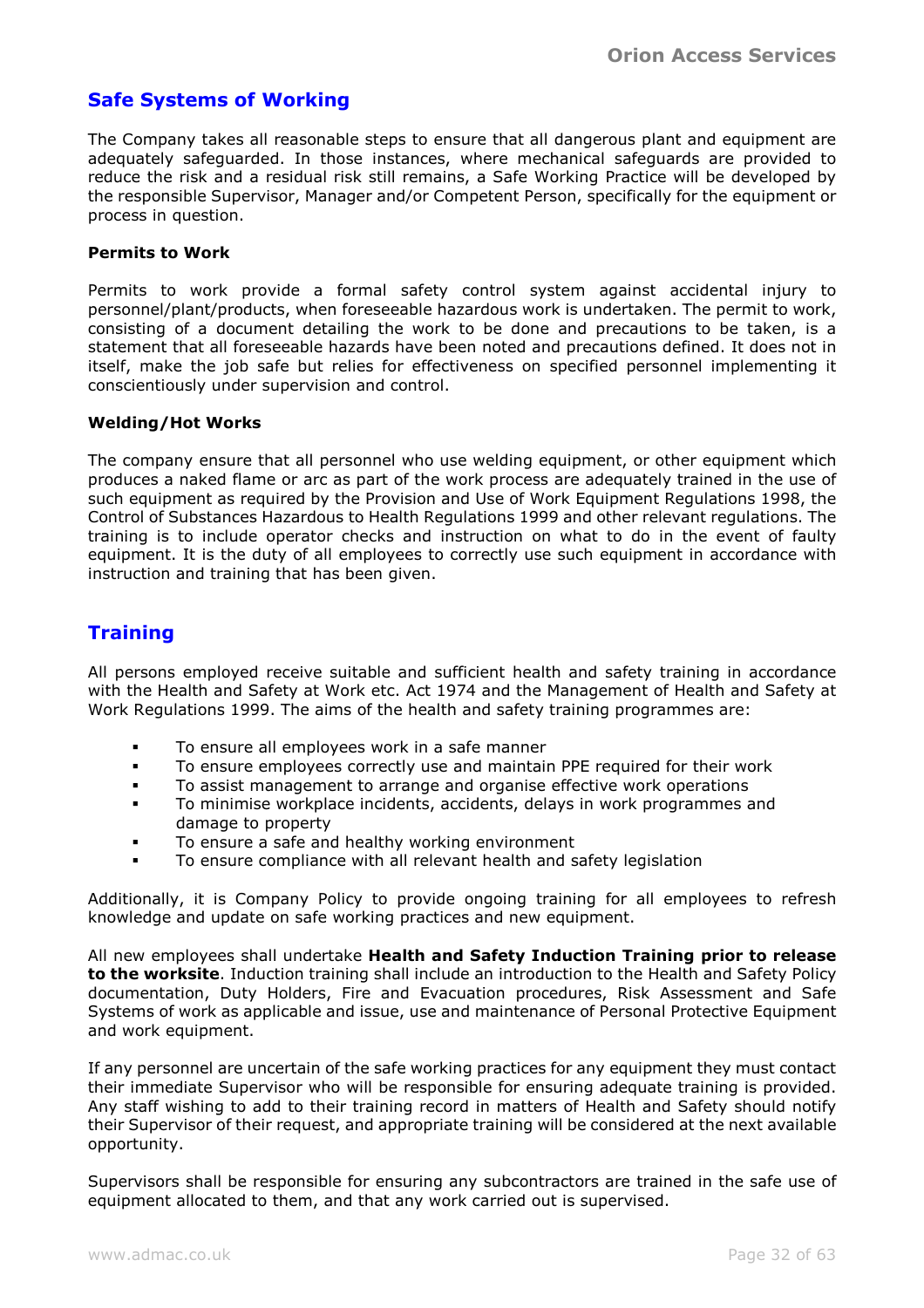### **Manual Handling**

All tasks that expose employees and/or third parties to the risk of Musculo-skeletal disorders (MSD) are subject to a risk assessment and evaluation. The Supervisors and Safety Officer have the responsibility to complete assessments, develop appropriate control measures and minimise risk to comply with the Manual Handling Operations Regulations 1992.

The Company will undertake to reduce all known hazards, so far as is reasonably practicable, with Supervisors having the responsibility for making sure that the employees are aware of the risks and ensuring that adequate information, instruction and training are provided. The order of actions being:

- **To avoid the manual handling activity**
- **To introduce automation or mechanical aids**
- **To introduce smaller or lighter loads**
- To alter the system of work to reduce the frequency of manual effort where movements required
- To consider use of personal protective equipment

### **All employees will be required to:**

- **Follow all safe systems of work and use the handling aids provided**
- Not take on handling tasks where excessive twisting, stretching or stooping is involved
- Report any work activity that may give rise to manual handling problems or any mechanised handling aid shortcomings

Heavy, or unmanageable materials or tools, are not be manually handled. No employee should attempt to lift or carry loads in excess of their ability. Guidance for safe weights to lift for Men and Women at various areas on the body are detailed in the following chart from the HSE:



A **Manual Handling Risk Assessment Form** will enable Risk Control Measures to be assessed to identify High, Medium and Low Risk.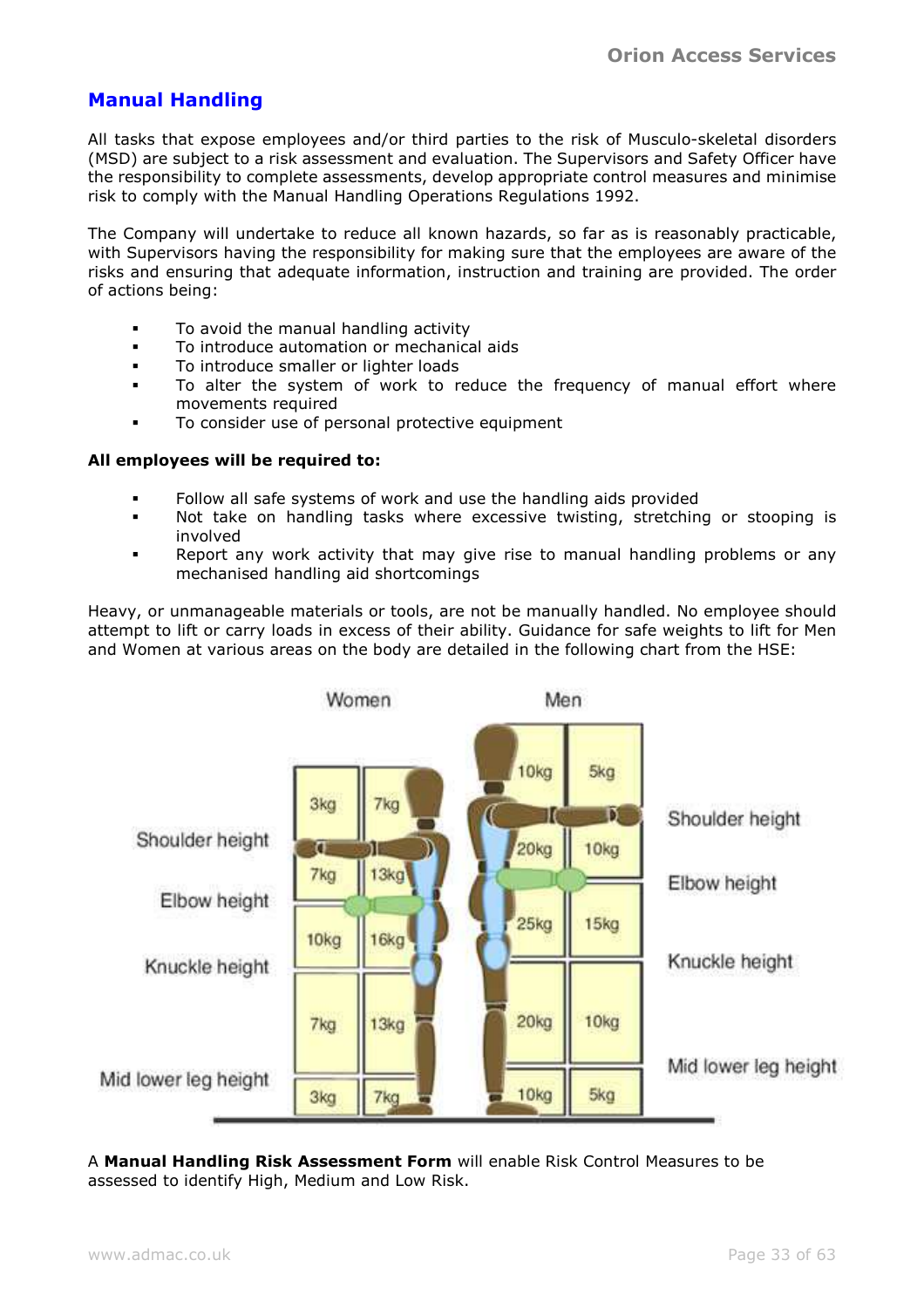### **Kinetic Lifting**

The primary objective for employees is to avoid Manual Handling Operations.

Kinetic lifting indicates that most of the power for lifting comes from the individual(s) legs. This method of handling involves the following steps:

- 1. Plan the route, the lift and the set down point.
- 2. Position your feet, bend knees and keep your back straight.
- 3. Secure a firm grip and lift smoothly.
- 4. Move the feet rather than twisting the body.
- 5. Keep the load close to the body.
- 6. Place the load down smoothly and then adjust for the final position.

#### **Procedure**

Where hazardous manual handling activities are unavoidable, manual handling task(s) should be assessed on the following factors:

- **T** Task (twisting, stooping, repetition)
- **I** Individual (physical condition, training received)
- **L** Load (bulky, difficult to grasp, unstable)
- **E** Environment (inclement weather, poor floor coverings, constraints)

Following the assessment of these factors, and if the activity is hazardous to the health of the individual(s), additional control measures e.g. lifting aids will need to be considered/introduced in order to reduce the risk to a reasonable level. Only when the residual risk is reduced to low, may the activity commence.

No employee or self-employed person should use lifting tackle or other lifting gear unless specifically trained in its use.

All employees involved in manual handling operations should be adequately trained to enable them to 'self assess' the task.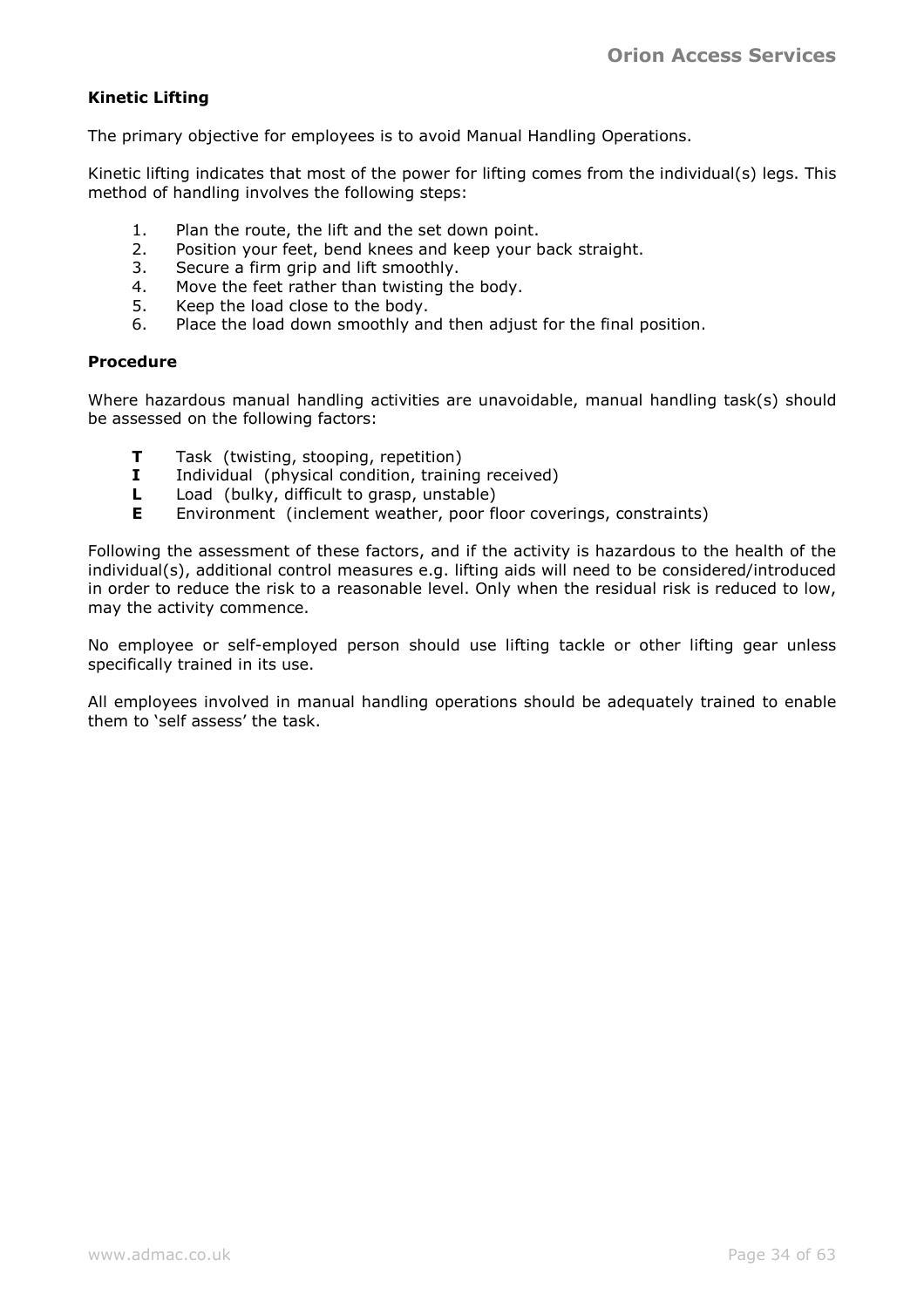### **Confined Spaces**

Any work involving confined space must be risk assessed and where possible confined space work avoided by doing the work from the outside. If entry to a confined space is unavoidable, follow a safe system of work; and put in place adequate emergency arrangements before the work starts.

Workers involved in confined space operations must:

- Be suitably trained and competent to undertake this type of task
- **Have adequate supervision in place**
- Have adequate and tested communication systems
- Be provided with, as necessary, safety equipment for testing/analysing atmospheric conditions
- Have forced ventilation provided where required
- Follow agreed Risk Assessment and Permits (isolation details)
- Be provided with work equipment appropriate for the conditions (intrinsically-rated to avoid risk of fire or explosion) which is inspected and maintained in accordance with regulations
- Be provided with appropriate RPE and PPE
- Have sufficient means of access and egress, lighting etc to facilitate safe working
- **Have an Emergency Plan in place**

### **Noise**

Over one million employee in the UK are exposed to levels of noise that puts their hearing at risk.

Where there is a risk of exposure to noise in the workplace, this will be the subject of an assessment and evaluation by a Competent Person.

The potential for noise exposure will be assessed and evaluated and the Company will undertake to reduce known hazards as far as reasonably practicable and provide suitable information, training and instruction to the employees.

In the event that the noise levels exceed the second action level of **85db**, as defined in the Control of Noise at Work Regulations 2005, the Company will take all reasonable steps to reduce the level by engineering means. The location will be designated a noise zone, employees will be issued with Hearing Protection by their Supervisor and trained and instructed in their use. The first action level, where hearing protection is to be provided is **80db**.

#### **Health Surveillance**

You must provide health surveillance (hearing checks) for all your employees who are likely to be regularly exposed above the upper exposure action values, or are at risk for any reason, eg they already suffer from hearing loss or are particularly sensitive to damage.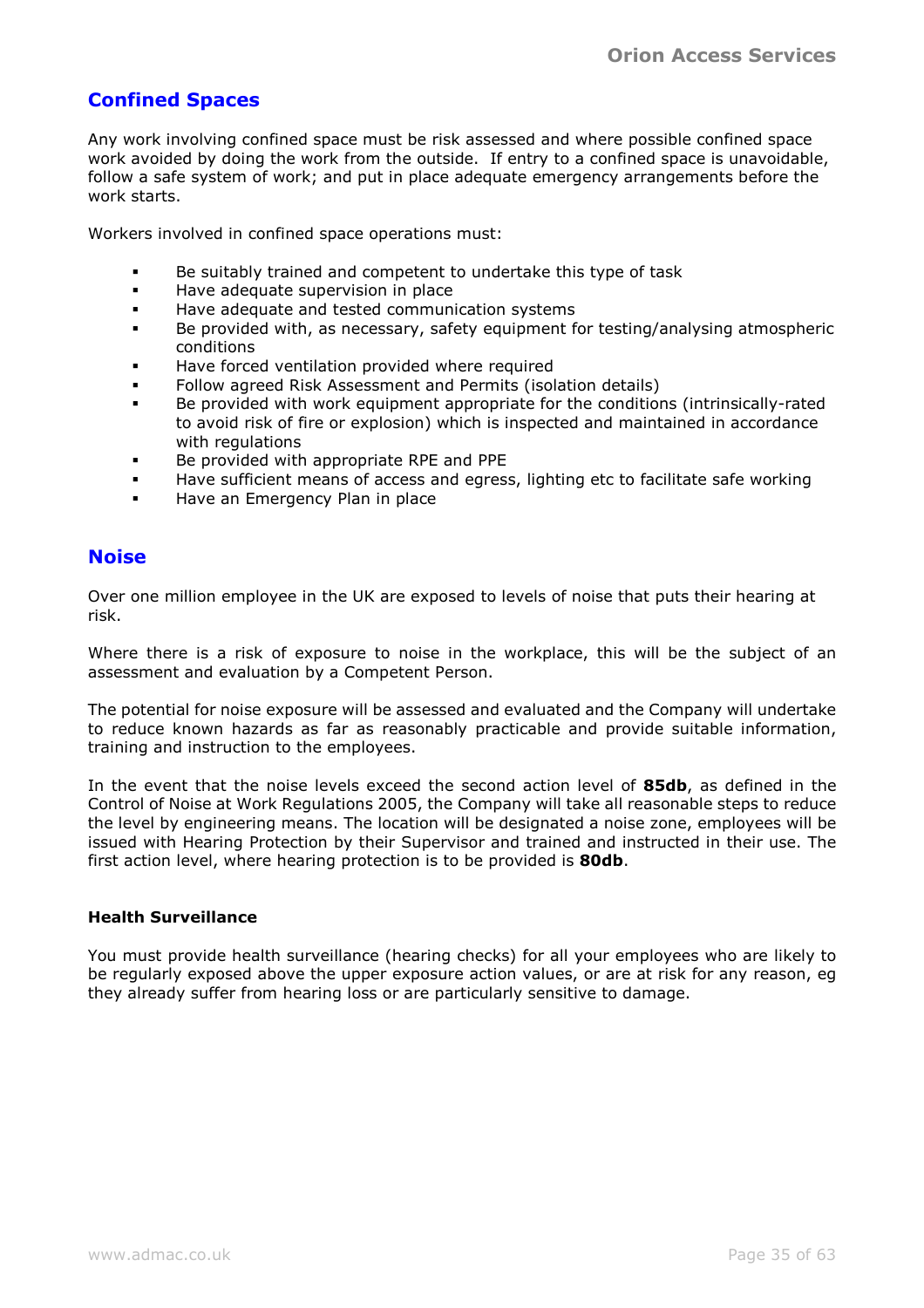### **Vibration**

Where there is a risk of exposure to either Hand Arm Vibration (HAV) or Whole Body Vibration (HBV) the company will assess the risk and undertake a full assessment of the vibration level using the value m/s<sup>2</sup> A(8) showing the vibration exposure level over an 8 hour day.

When there are multiple machines in use, in a working day, the company shall adopt the HSE 'exposure points' scale to calculate **daily exposure to vibration**.

Once the m/s² A(8) value is converted into exposure points per hour using the HSE's own converter, the Company shall further divide that exposure points per hour value into 15 minute sessions. Based upon this information, the Company will formulate a vibration exposure points value for each piece of machinery per 15 minutes of use.

The exposure action value (EAV) is a daily amount of vibration exposure above which employers are required to take action to control exposure. For hand-arm vibration the EAV is a daily exposure of **2.5 m/s2 A(8) or 100 Exposure Points**. There is also a level of vibration exposure that must not be exceeded. This is called the exposure limit value.

The exposure limit value (ELV) is the maximum amount of vibration an employee may be exposed to on any single 8 hour day. For hand-arm vibration the ELV is a daily exposure of **5 m/s2 A(8) or 400 Exposure Points.** 

Available via the Equipment list or by the 'Noise & Vibration Tag' attached to each item machinery, is the 'Exposure Points / 15 minutes' value which shows how many Exposure points are accrued during 15 minutes of use.

If an employee's exposure level for the day is under 100 Points then no action is needed, if an employee exceeds 100 Points then anti-impact gloves must be worn and breaks taken every 20 minutes. The daily total of points **MUST NEVER exceed 400 Points**

In order to ensure that limits are not exceeded we also advise that our employees share the use of machinery to spread the exposure points amongst the teams and also take regular breaks or swap onto non vibrating tasks.

The Company shall calculate the levels of vibration via information supplied by the manufacturer or by the OPERC Hand-Arm Vibration Test Centre (HAVTEC) input into the following charts and calculators



(For multi tool use we convert the ms2 value into Exposure points per Hour)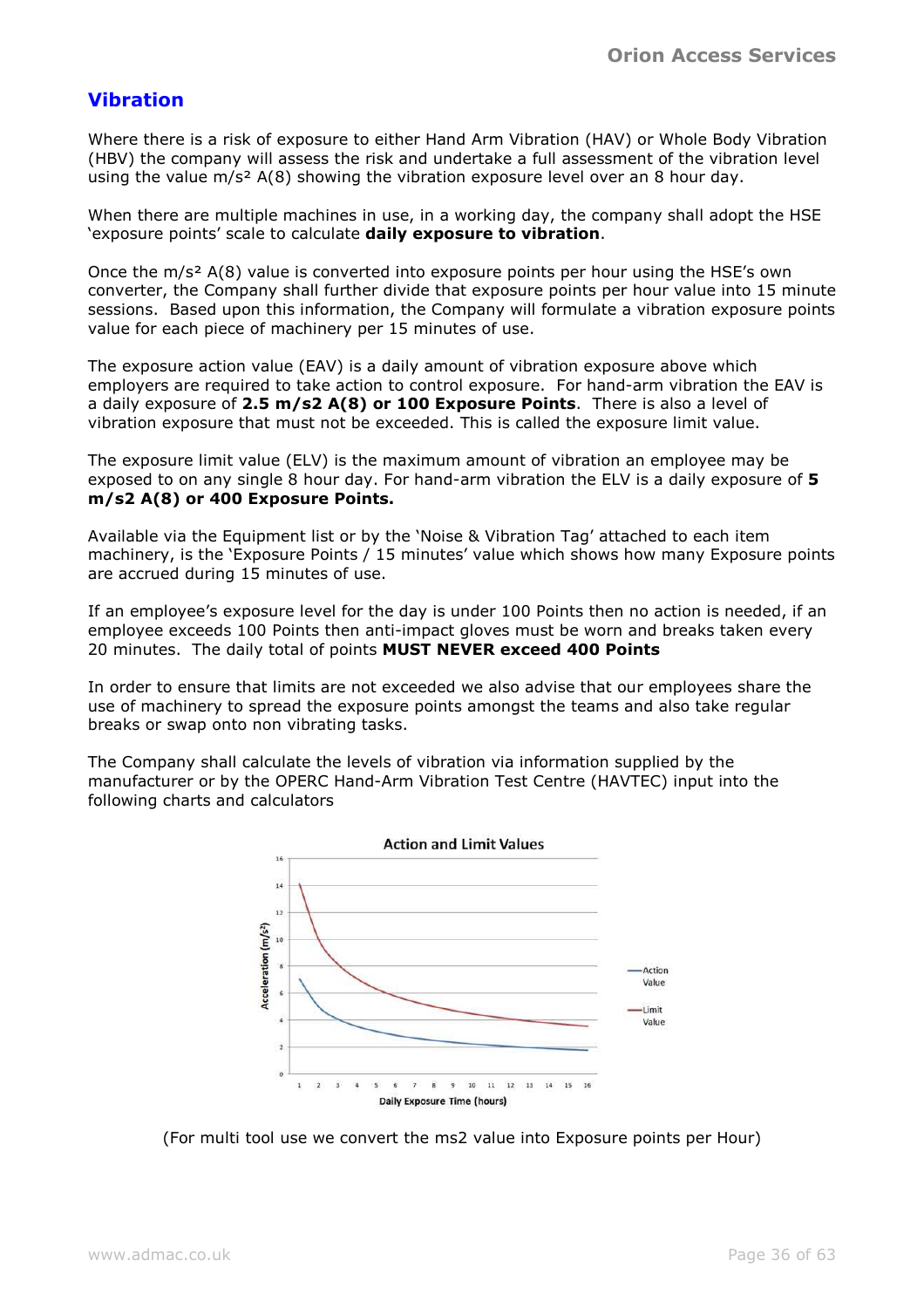### **Hazardous Substances**

The Company ensures that all substances with the potential to cause injury to health for use within the workplace will have up-to-date information available. This information is communicated by the Supervisor to all those employees likely to be affected by the use of the substance.

The Supervisor will prohibit the use of any hazardous substance unless the Risk Assessment can justify its use and appropriate controls are in place to prevent the risk of harm.

All substances identified as hazardous to health under the Control of Substances Hazardous to Health Regulations 2002 are assessed and evaluated for risk. Exposure of employees is limited, as far as reasonably practicable, within the workplace or places where there is a likelihood of release affecting third parties. Where users of hazardous substances are identified as requiring health surveillance, the Company, where appropriate, will arrange a health surveillance programme to comply with its legal requirements.

The regulations are generally referred to as COSHH and cover innumerable materials and substances.

**Issue of Documentation** – all COSHH Risk Assessments and Material Safety Data Sheets (**MSDS**) shall be issued to site. The Supervisor is responsible for the control, issues, instruction and monitoring of safe use of hazardous substances.

Where required access to areas where hazardous substances are stored shall be **prohibited** by the use of hazardous substances signage, instruction, training, supervision and secure enclosure.

Appropriate Personal Protective Equipment shall be issued as necessary.

The regulations are quite involved, but the following **eight steps** are the basis for evaluating health hazards:

#### 1. **Assess the Risks**

Assess the risks to health from hazardous substances used in or created by your workplace activities.

#### 2. **Decide What Precautions Are Needed**

You must not carry out work which could expose your employees to hazardous substances without first considering the risks and the necessary precautions, and what else you need to do to comply with COSHH.

#### 3. **Prevent or Adequately Control Exposure**

You must prevent your employees being exposed to hazardous substances. Where preventing exposure is not reasonably practicable, then you must adequately control it.

### 4. **Ensure That Control Measures Are Used And Maintained**

Ensure that control measures are used and maintained properly and that safety procedures are followed.

#### 5. **Monitor the Exposure**

Monitor the exposure of employees to hazardous substances, if necessary.

#### 6. **Carry Out Appropriate Health Surveillance**

Carry out appropriate health surveillance where your assessment has shown this is necessary or where COSHH sets specific requirements.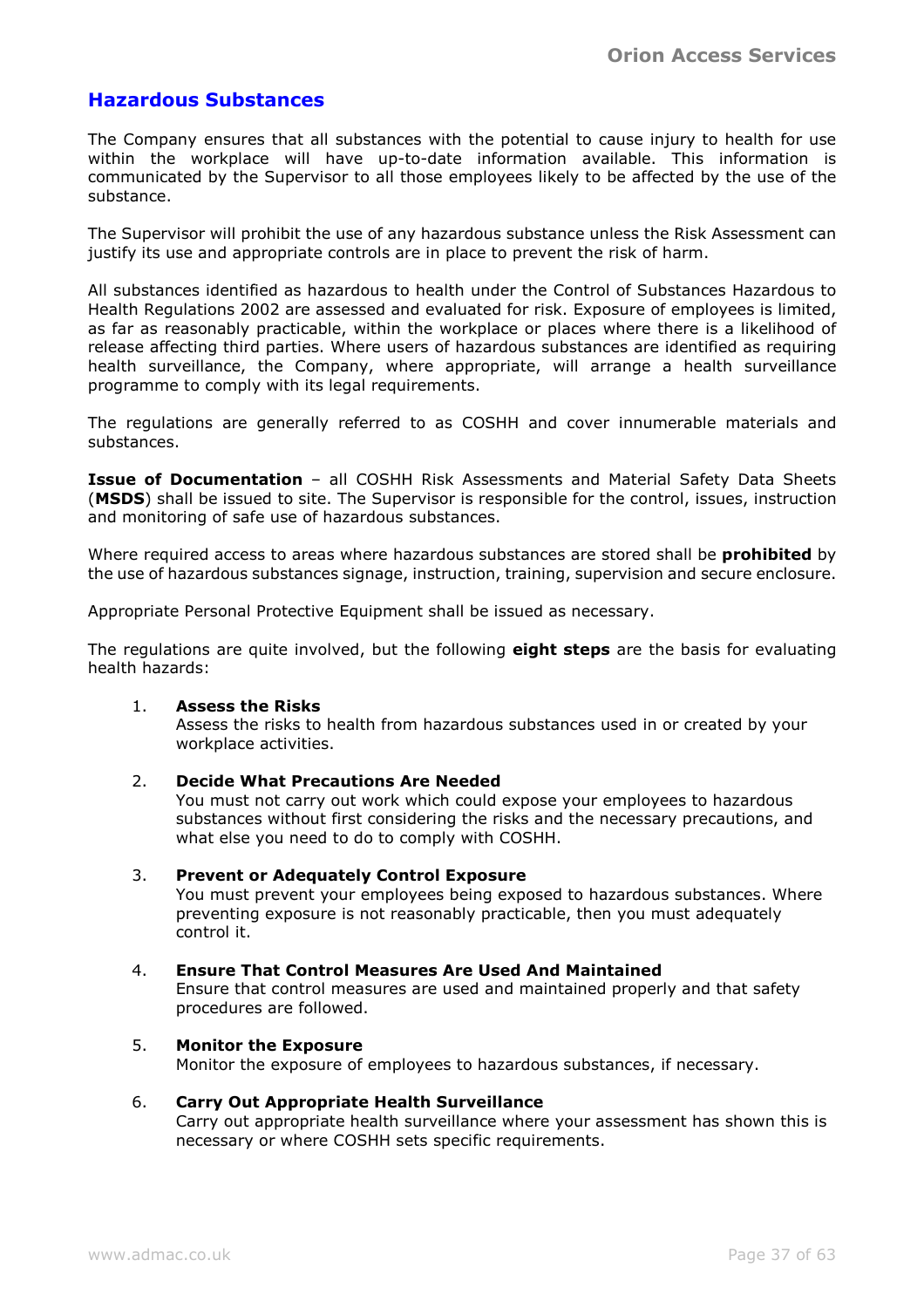7. **Prepare Plans and Procedures to Deal with Emergencies**  Prepare plans and procedures to deal with accidents, incidents and emergencies involving hazardous substances, where necessary.

### 8. **Ensure Employees Are Properly Informed, Trained and Supervised**

You should provide your employees with suitable and sufficient information, instruction and training.

Almost all trades use some kind of chemicals which are potentially hazardous. In fact almost everything used in a building comes under the COSHH regulations.

However, ASBESTOS and LEAD have their own specific regulations, and dust and fumes require special attention. Be especially aware of the dust problems of welding and cutting materials.

### **Remember:**

- **•** Obtain information.
- Read it. It's also on the label.
- **Wear appropriate protection.**
- **Make sure nobody nearby is in danger.**
- **If in doubt, check.**

The First Aider(s) should know what products are in use, and have the safety data sheets, which also give medical instructions in case of emergency. In the event of skin or eye contact, follow the data sheet instructions, which normally recommend copious washing with water. For ingestion, follow the data sheet instructions, which normally suggest drinking plenty of water, and sometimes suggest NOT to induce vomiting.

### **Globally Harmonised System (GHS) on classification and labelling (CLP Regulations)**

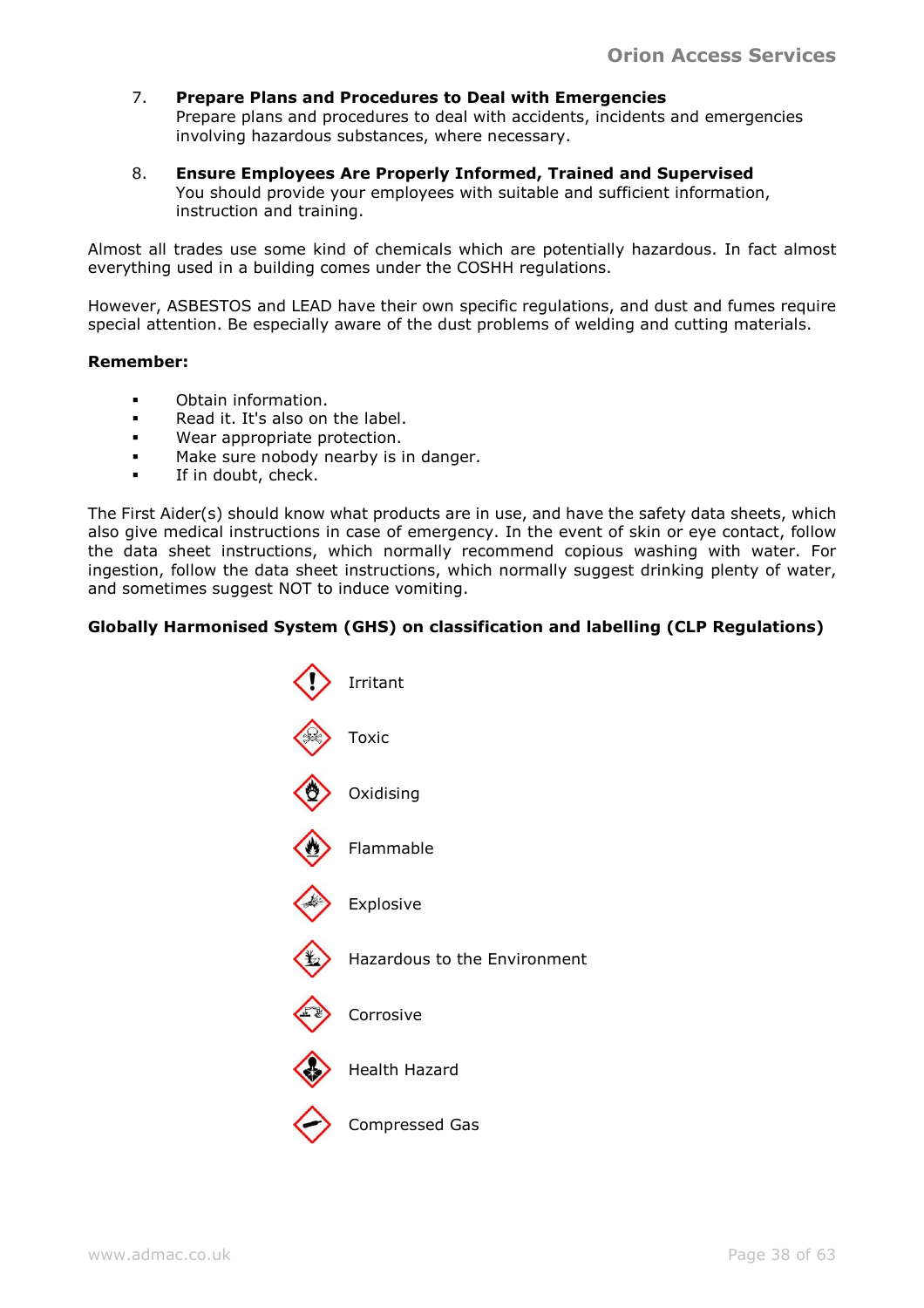### **Asbestos**

Asbestos is currently the single greatest cause of work-related deaths in the UK. It was extensively used as a building material in the UK from the 1950s through to the mid-1980s, for a variety of purposes, and was ideal for fireproofing and insulation. Any building built before the year 2000 (houses, factories, offices, schools, hospitals etc) can contain asbestos.

Asbestos containing materials (ACMs), in good condition, are safe unless asbestos fibres become airborne, which happens when materials are damaged. When these fibres are inhaled they can cause serious diseases including mesothelioma (which is always fatal), lung cancer (almost always fatal), asbestosis (not always fatal, but it can be very debilitating) and diffuse pleural thickening (not fatal).

The company recognises its duties under the *Control of Asbestos Regulations 2012* and is committed to providing a safe workplace without risk of exposure to asbestos fibres.

### **Duty to Manage**

Where the company is responsible for the management of non-domestic premises it will arrange for a *Management Survey* to identify any potential ACMs and compile a *Register* including information on the location, amount and condition.

Any risks of exposure to fibres from the identified materials will be assessed and a plan prepared which details the arrangements to manage and control them. This will be periodically reviewed to ensure it remains relevant and up-to-date.

Where ACMs are found to be in poor condition a specialist contractor will be appointed to repair or remove.

This register will be provided in advance to any persons who are liable to work on or disturb them.

#### **Site Activities**

Where work is to be undertaken on a non-domestic premises, which is not managed by the company, an asbestos register is to be requested prior to commencement.

This will be issued to workers along with other task instructions.

For work on domestic premises, or where no information is available, or it is limited and it is suspected asbestos may be present, the area will be surveyed by a competent person and representative samples of the material analysed by a UKAS accredited organisation.

Alternatively it will be assumed that any suspected material does contain asbestos and the appropriate precautions will be taken for the highest risk situation.

Where ACMs are identified, which are not listed on a provided register, the client is to be notified to update their records.

Prior to any works which will disturb the fabric of a building, unless it can be proven to contain no ACMs, a *Demolition/Refurbishment Survey* (fully intrusive) will be undertaken by a specialist organisation. Any action required will be assessed in each case.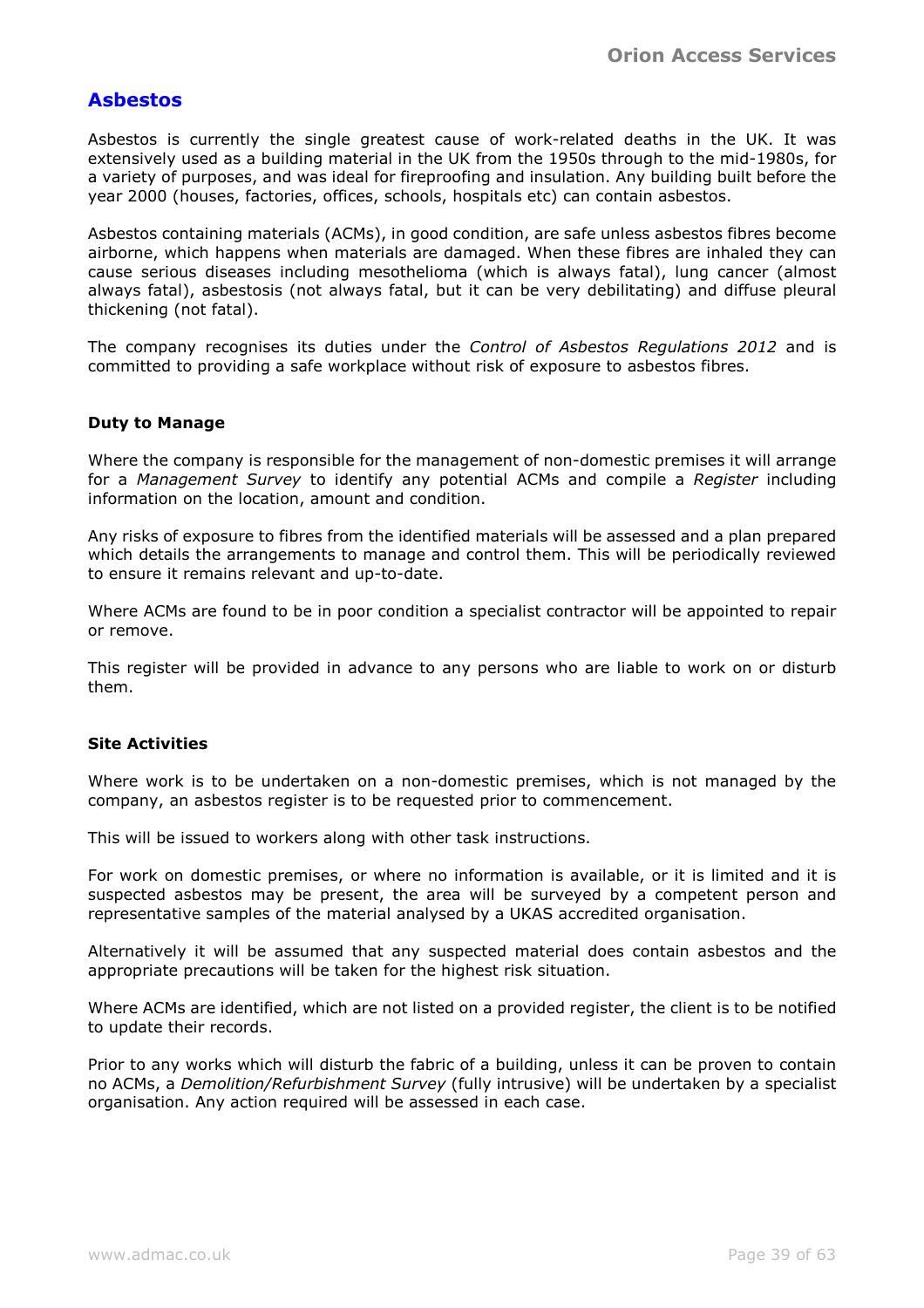#### **Asbestos Awareness**

Any worker liable to disturb asbestos while performing their normal everyday work (specifically including those in the demolition, refurbishment, maintenance, servicing and installation trades) will receive adequate information, instruction and training.

Training will include the following topics:

- The properties of asbestos and its effects on health, including the increased risk of lung cancer for asbestos workers who smoke
- The types, uses and likely occurrence of asbestos and asbestos containing materials (ACMs) in buildings and plant
- The general procedures to deal with an emergency, for example an uncontrolled release of asbestos dust into the workplace
- How to avoid the risk of exposure to asbestos

This training requirement will also extend to sub-contracted workers, those involved in the planning and supervising of work, or those who may influence how work is carried out.

Refresher training will be given at least once per year.

#### **Non-Licensed Works**

Where work with ACMs is sporadic and of low intensity some lower risk tasks may be undertaken without a licence. This will be determined in each case and will depend on the type of work being carried out, the type of material that will be worked on and its condition.

Workers undertaking these tasks will receive training, in addition to awareness training, which includes legislative requirements, the assessment of risks, safe working practices, selection and use of protective equipment, waste and emergency procedures.

Each task will be subject to an individual risk assessment to determine required controls.

Guidance in the HSE publication *HSG 210* will be followed for any works: http://www.hse.gov.uk/asbestos/essentials/index.htm

The company will ensure that it's liability insurance covers this work activity.

#### **Notifiable Non-Licensed Works (NNLW)**

Where non-licensed tasks give rise to higher risks, including work with highly friable materials or those in poor condition, the work may be classified as notifiable.

This is to be determined in each case based on risk assessment and HSE guidance.

All non-licensed work will be carried out with the appropriate controls in place. But for notifiable tasks the following additional requirements will be undertaken:

- Notify work with asbestos to the relevant enforcing authority (HSE) *(https://extranet.hse.gov.uk/lfserver/external/asbnnlw1)*
- Ensure medical examinations are carried out (from April 2015) *(prior to a workers first exposure and then at least every three years, as long as the worker continues to do NNLW)*
- Maintain a record of the works (for at least 40 years) *(including nature and duration of work, estimated exposure for each worker, dates of the worker's medical examinations)*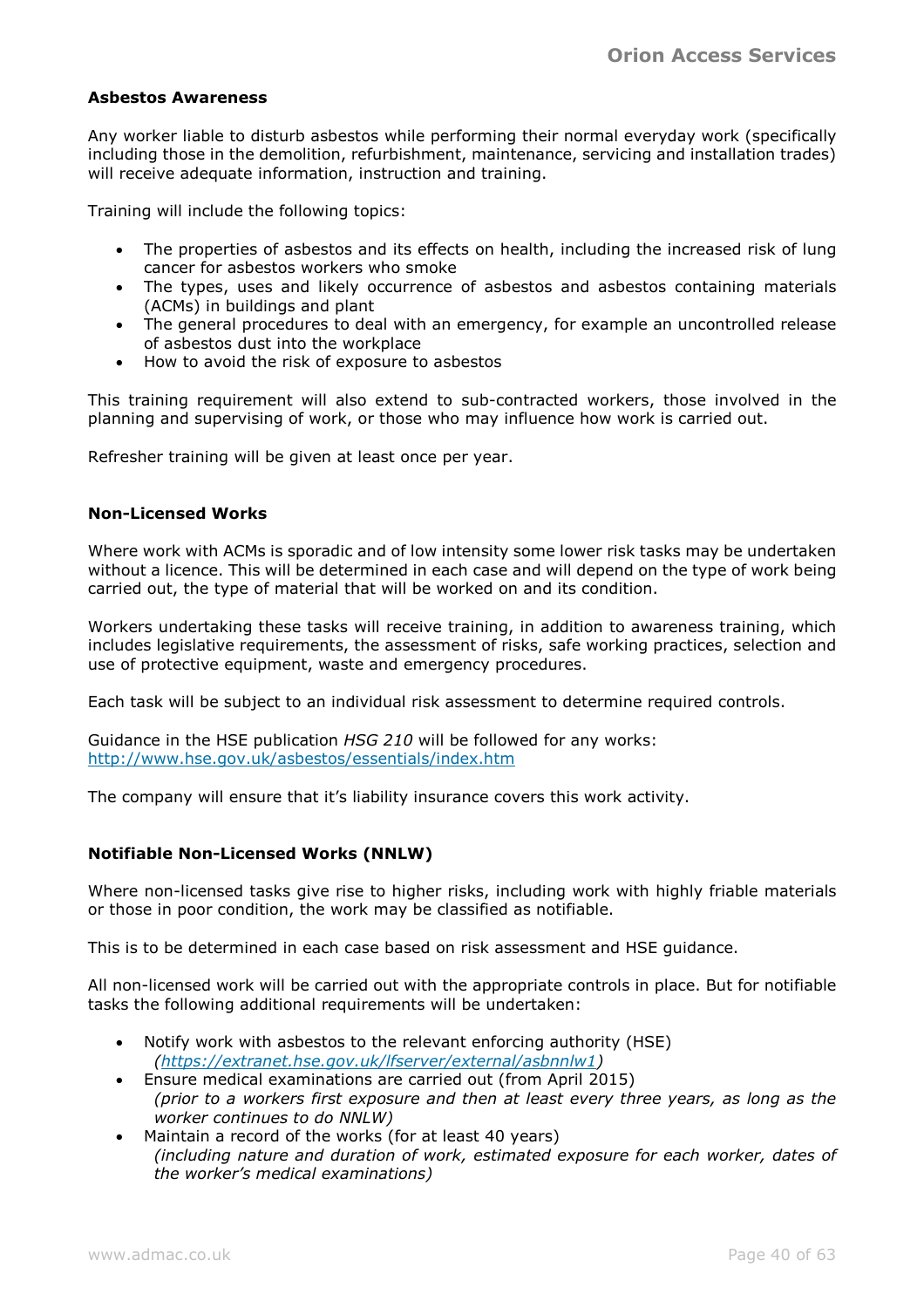#### **Licensed Works**

Tasks which are classed as 'licensed asbestos work' will include most removal, all work with sprayed asbestos coatings and asbestos lagging and most work with asbestos insulation and asbestos insulating board (AIB).

Only suitably trained workers, using appropriate respiratory protective equipment and who are under suitable medical surveillance can undertake licensed asbestos work.

It is company policy to contract asbestos works to a specialist organisation who are licensed and competent to undertake the works.

The company will assess contractors to ensure their legal compliance and review any risk assessments and safe systems of work prior to commencement.

#### **Asbestos Waste**

Asbestos waste describes any asbestos products or materials that are ready to be disposed. This includes any contaminated building materials, dust, rubble, used tools that cannot be decontaminated, disposable PPE (personal protective equipment) and damp rags that have been used for cleaning.

During non-licensed work activities, with the appropriate controls in place, any asbestos waste generated will be placed in suitable packaging to prevent any fibres being released. This will be double wrapped and appropriately labelled.



Standard practice is to use a red inner bag, marked up with asbestos warning labels, and a clear outer bag with appropriate hazard markings. Intact asbestos cement sheets and textured coatings that are firmly attached to a board should not be broken up into smaller pieces. These should instead be carefully double wrapped in suitable polythene sheeting (1000 gauge) and labelled.

This will be stored on site in a segregated, easily cleanable, and lockable container with appropriate warning signage. It will be collected by a registered carrier and taken to a licensed disposal site. *Waste Consignment Notes* will be stored for at least three years.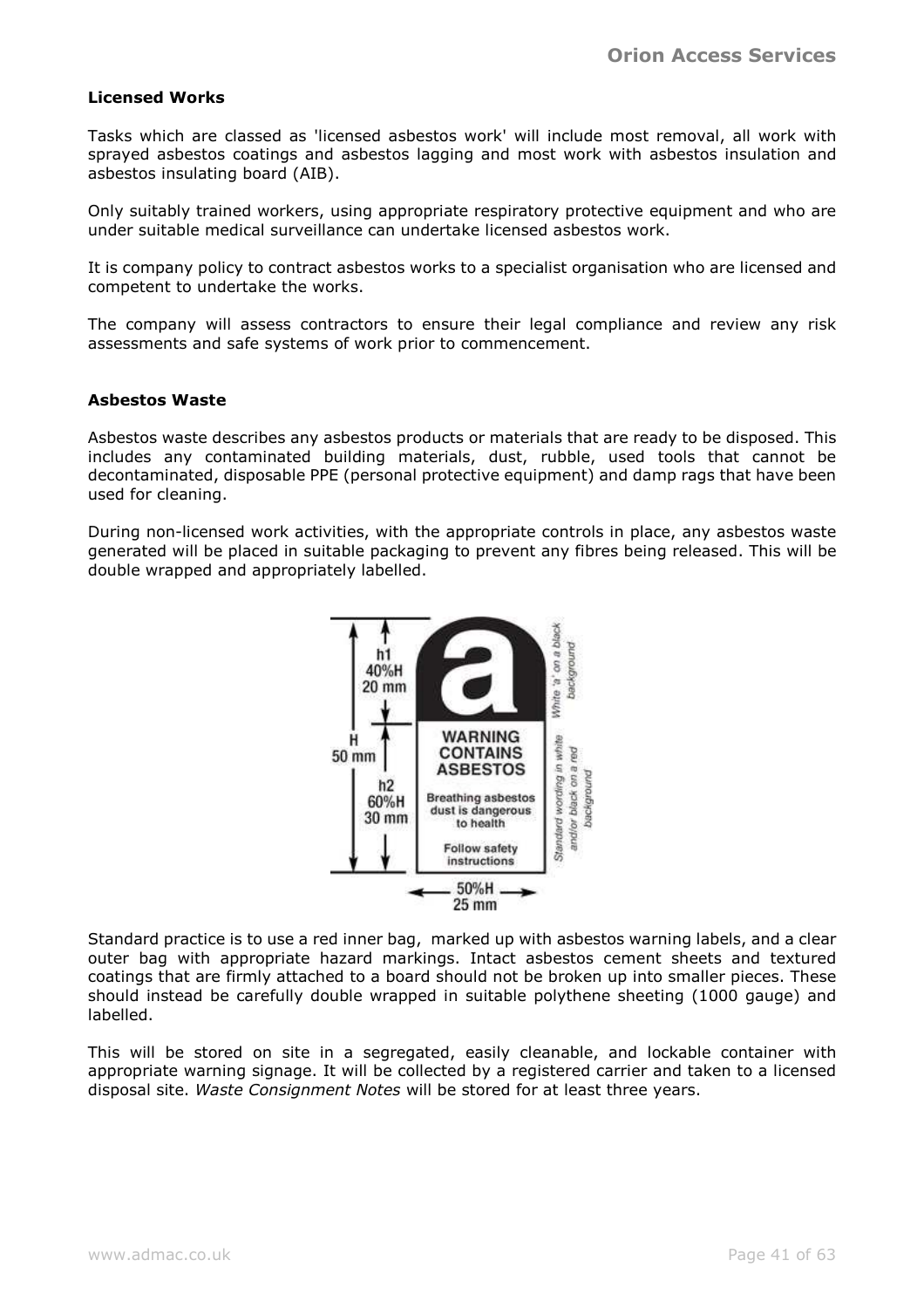### **Emergency Arrangements**

In the event of discovery or accidental damage of a suspected ACM the following procedure shall be followed:

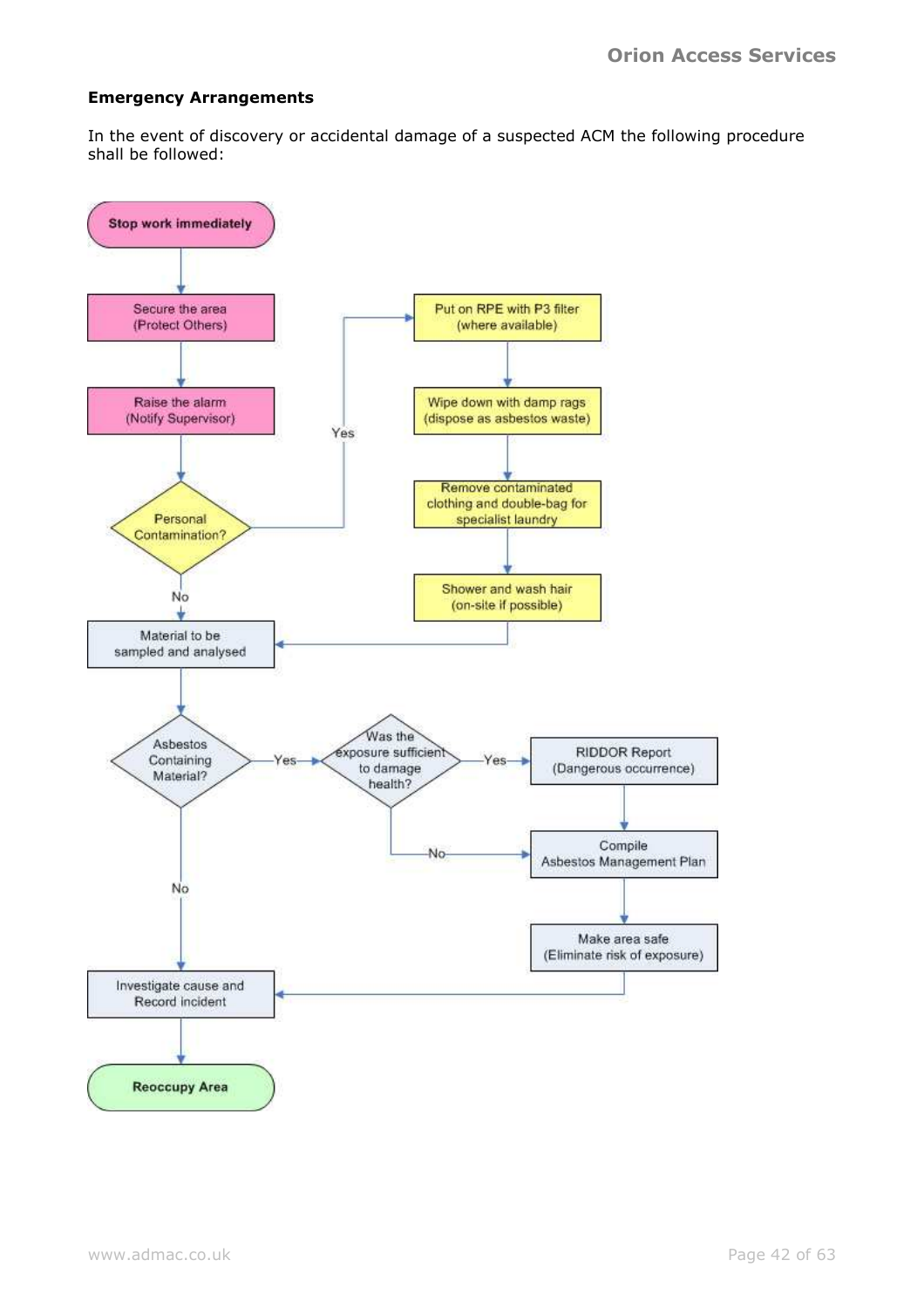### **Display Screen Equipment**

The overuse or improper use of DSE may result in workers experiencing symptoms including fatigue, stress, eyestrain, upper limb disorders and backache. These problems can also be experienced from poorly designed workstations or work environments.

The Company will identify those exposed to DSE hazards and take measures to eliminate or reduce the risk.

#### **Identification of Users**

Employees that are required to work with DSE will be classified as '**users**' if they meet the following criteria:

- Normally use DSE for continuous or near-continuous spells of an hour or more at a time
- Use DSE in this way more or less daily
- **Have to transfer information quickly to or from the DSE**
- Need to apply high levels of attention and concentration, or are highly dependent on DSE, or have little choice about using it, or need special training/skills to use the DSE

Some requirements also extend to self-employed people who work at an employer's workstation and whose use of DSE is such that they would be users if employed. They are defined as '**operators**' or the purposes of the regulations.

The Office Supervisor is to identify all users and operators and ensure that appropriate Workstation Assessments are undertaken. Should any issues arise as a direct result of the assessment this is to be reported to the Safety Officer who shall instigate remedial action as may be necessary.

### **Workstation Assessment**

All identified users and operators will be required to complete a Workstation Risk Assessment and documented records of this held.

The assessment may be undertaken by either the worker, following a checklist for which they have received suitable training and information for its completion, or by a DSE assessor appointed by Management.

The assessment or relevant parts of it should be reviewed in the light of changes to the DSE worker population, or changes in individual capability, or where there has been some significant change to the workstation

#### **Requirements for Workstations**

The Company shall ensure all workstations meet the following minimum requirements:

- Adequate lighting, adequate contrast, with no glare or distracting reflections
- Distracting noise minimised
- Leg room and clearances to allow postural changes
- Screen: stable image, adjustable, readable, glare/reflection-free
- Keyboard: usable, adjustable, detachable, legible
- Work surface: with space for flexible arrangement of equipment/documents; glare-free
- Chair: stable and adjustable
- Footrest if user needs one
- Software: appropriate to task/user, providing feedback on system status, no undisclosed monitoring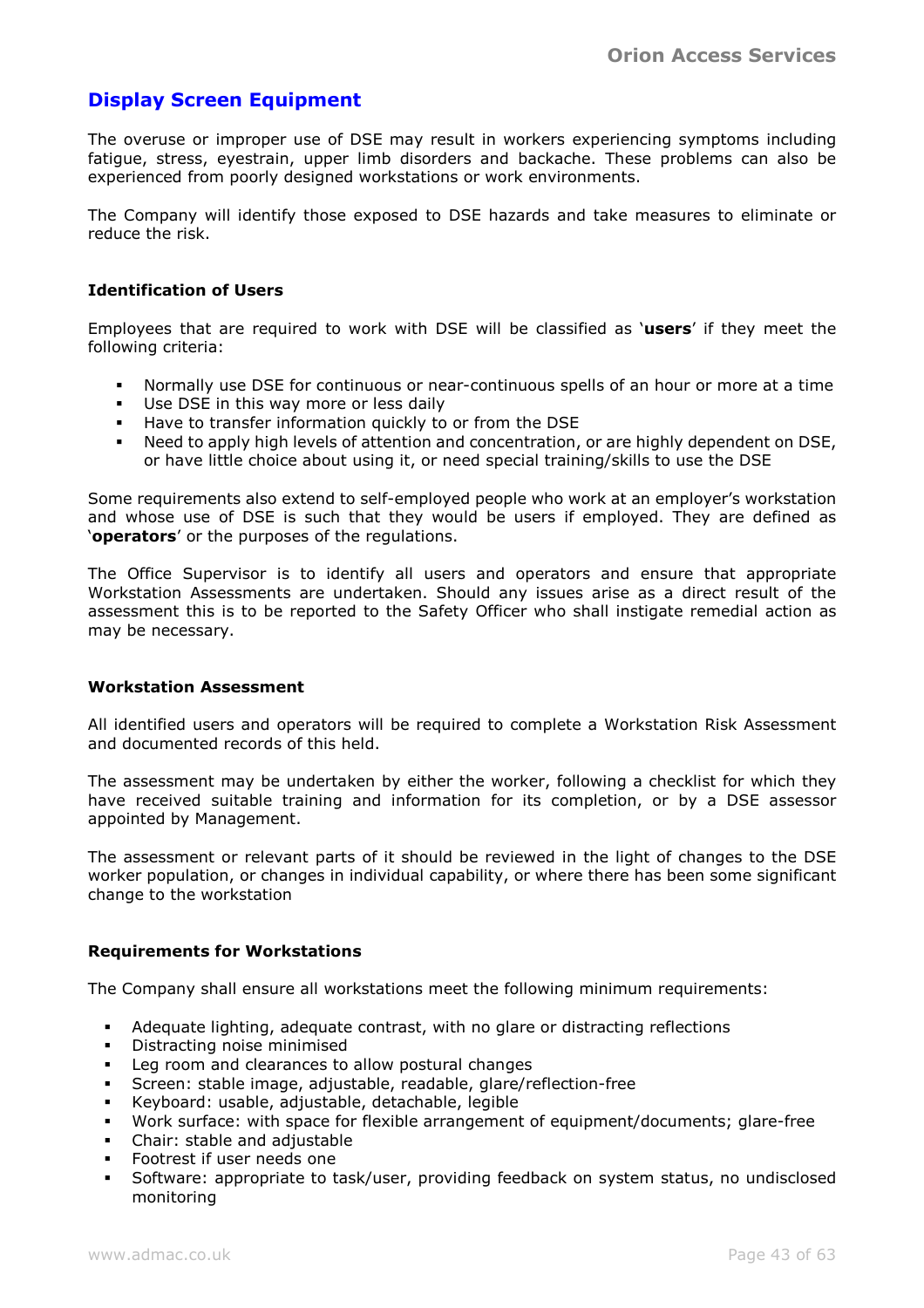Every employer shall so plan the activities of users at work in his undertaking that their daily work on display screen equipment is periodically interrupted by such breaks or changes of activity as reduce their workload at that equipment.

### **Eye Tests**

There is no evidence to suggest that DSE work will cause permanent damage to eyes or eyesight. Eye tests are provided to ensure users can comfortably see the screen and work effectively without visual fatigue.

If an employee who has been identified as a user (or a potential user) requests an eye test the Company will arrange for this to be provided. Eye tests are not an entitlement for the selfemployed.

If the test shows that the user needs glasses specifically for DSE work, the Company will pay for a basic pair of frames and lenses. If a user's normal glasses are already suitable further spectacles will not be provided.

Users are entitled to further tests if DSE work is considered to cause them visual fatigue and at regular intervals after the first test. The optician will be requested to give advice on a suitable retesting frequency.

### **Training and Information**

The Company will provide information, instruction and health and safety training to users to help them identify risks and safe work practices. When training users, the following will be explained:

- The risks from DSE work and the controls put in place
- **How to adjust furniture**
- How to organise the workplace to avoid awkward or frequently repeated stretching movements
- How to clean the screen and mouse
- Who to contact for help and to report problems or symptoms

Users will be retrained as necessary if significant changes are made to workstations.

Information will include reminders of the measures taken to reduce the risks such as the system for reporting problems, the availability of adjustable window covering and furniture, and of how to make use of them. Providing information will help to consolidate training provided to new users and act as a reminder to those trained previously.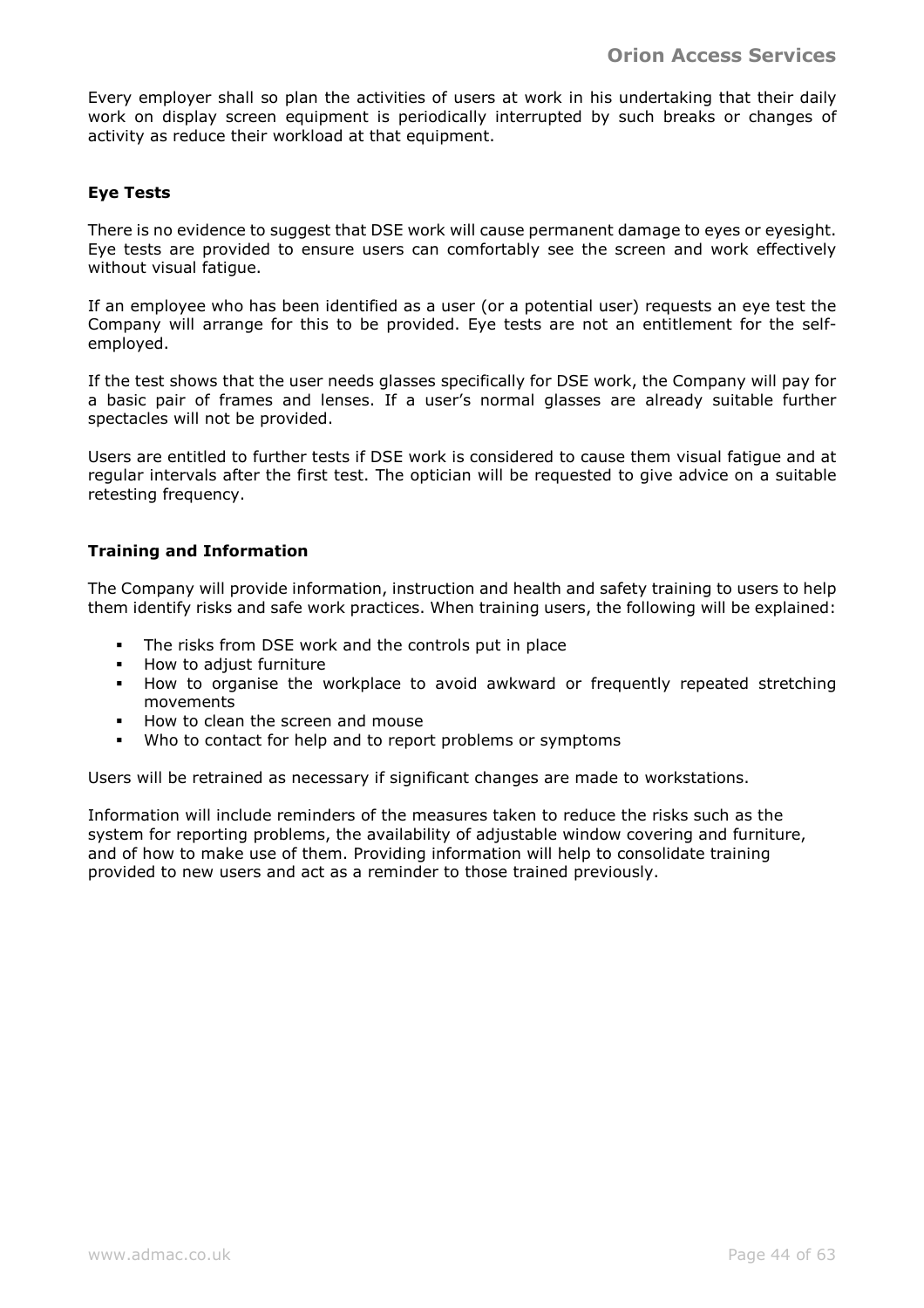### **Personal Protective Equipment**

It is the policy of the Company to protect, as far as is reasonably practicable, all its employees from unnecessary risks to health and safety at work and to comply with the requirements of the Personal Protective Equipment at Work Regulations 1992. It will, therefore, provide protective clothing and equipment as necessary, for all its employees whilst at work, together with effective training in its use.

If the risks associated within the workplace cannot be controlled by other means, then the Company provides Personal Protective Equipment (PPE) to employees. The section Supervisor issues these to the individual employee and where necessary a locker is provided for its storage.

All site employees are issued, and trained in the appropriate use of Steel Toe Capped Safety Footwear, gloves, safety goggles, hard hats, hi-visibility tabards and any other PPE where it is deemed appropriate, and all are provided with suitable storage facilities. The Supervisors will monitor and assess any ongoing needs.

Where PPE is provided it is to be worn at all times, as directed by the Supervisor and Client, where a hazard is likely to exist. The equipment is to be maintained by the employee and if it becomes damaged or unfit for use it must be reported at the first available opportunity to the Supervisor for replacement.

The Supervisor is to monitor PPE compliance at all times. Failure to use, or misuse of the PPE, as directed by the Supervisor will be dealt with within the Company Disciplinary Procedure.

#### **A Personal Protective Equipment Policy is to be issued and signed by all employees.**

### **General Housekeeping**

The maintenance of the workplace (good housekeeping) is an essential part of the day-to-day contribution in which all employees have a collective responsibility. In addition to any specific requirements, all employees are to ensure that all waste bins are regularly emptied to the waste disposal area, that clothing, tools and waste are correctly stored, and that gangways, particularly Evacuation Routes and Emergency Exits are kept clear at ALL times.

### **Waste Management**

The company will ensure that all waste generated in the establishment is managed safely according to statutory requirements, as specified by the enforcing authority and/or by the Environmental Protection Act 1990 and/or by the Special Waste Regulations 1996. The health, safety and welfare of its employees and others, who could be adversely affected by waste products associated with work activities, will be part of the company's duty of care commitment. Suitable procedures will be followed for dealing with both solid and liquid wastes.

All waste materials will be suitably transported, handled, stored, labelled, and disposed of regularly. The arrangements will be reviewed on a periodic basis, but employees are encouraged to discuss any problems regarding health and safety that may arise on any aspect of the waste management process. Waste minimisation, conservation of resources, and recycling schemes will be introduced, wherever reasonably practicable.

Due to the nature of the Company's products there is very little waste produced as a result of its business. The Supervisor arranges for the principal waste to be either recycled or disposed of in accordance with both national and local regulations.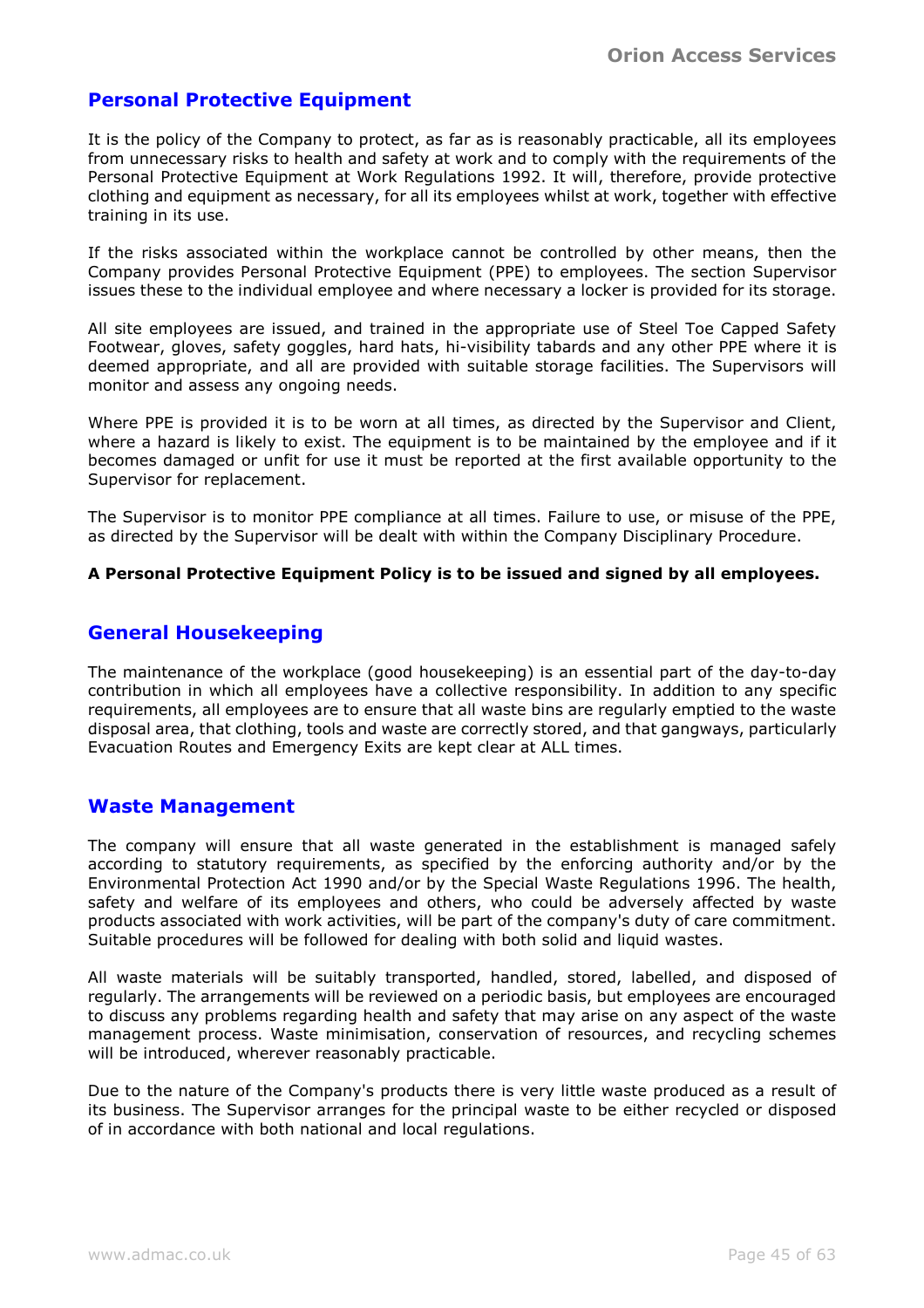### **Emergency Preparedness**

The Company should devise strategies for emergencies at both company locations and temporary sites (including construction projects, occupied premises, void works etc). The Safety Officer will identify key hazards/risks and develop appropriate emergency response plans. Consideration to the following is essential during the planning stage:

- Hazard identification/assessment for area of response
- **Training needs for key staff**
- **Emergency resources needed**
- **EXECOMMUNICATION SYSTEMS Needed**
- Emergency response procedure for type of situation
- **Communication telephone numbers, means of raising alarm**
- Debriefing and post-traumatic stress procedure

### **Fire**

To meet the requirements of the Regulatory Reform (Fire Safety) Order 2005 the Company conducts a Fire Risk Assessment and applies control measures to ensure the means of escape, fire detection, warning systems and fire fighting equipment are both adequate and properly maintained.

Procedures to be followed in the event of a fire are displayed at strategic points throughout the Company's offices and facilities. New employees are instructed at their induction of the evacuation routes and assembly points in the event of an emergency. Visitors, are made aware of the emergency arrangements and escorted at all times.

A record of all employees and visitors present in the building is kept, using Attendance Records and Visitor Books, to ensure that a full evacuation has been achieved.

All accesses and fire exits will be kept well lighted and clear of stored materials and other obstructions.

Appropriate fire extinguishers will be located at strategic points throughout the Company's offices and facilities. Employees will be shown these locations and instructed in their use during induction. All fire fighting equipment is to be maintained in line with manufacturers recommendations.

All office machinery/equipment must be used, maintained and situated in accordance with the manufacturers/suppliers recommendations. Staff required to use unfamiliar equipment or machinery will be given sufficient instruction/training in its use. Offices and facilities will be planned so as to avoid the dangers associated with trailing cables from electric equipment/machinery.

All emergency procedures will be reviewed and amended as found necessary and will be tested at least once annually.



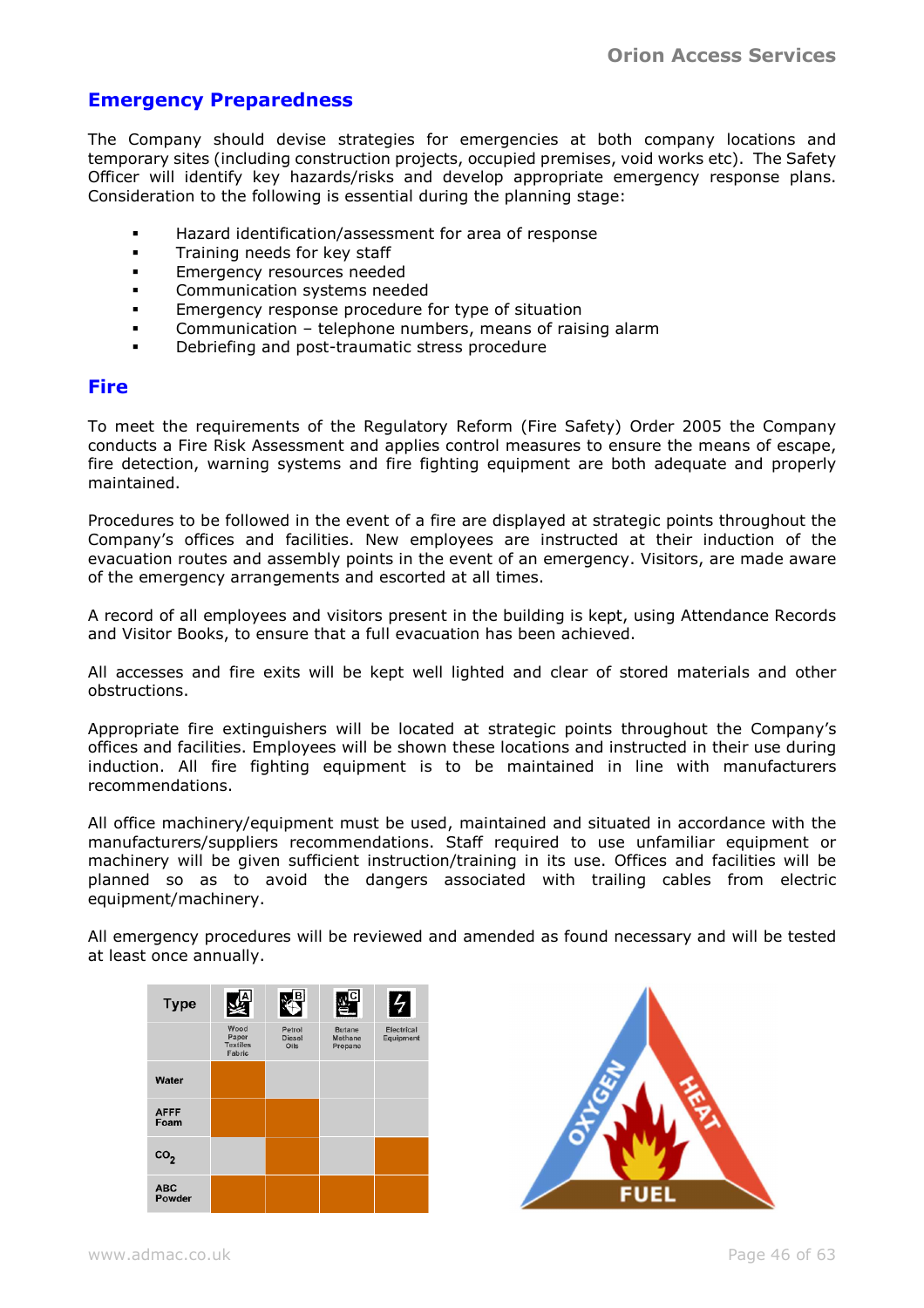### **Transport and Storage**

A fork lift truck may be used for the purpose of moving equipment and items for both storage and loading for transport. The appointed drivers are to be trained to operate the fork lift trucks and will be the only persons authorised (in writing), as holders of a qualifying certificate from a recognised body, that may drive them. The Supervisor must hold the key and allow only trained and competent drivers access to the plant. At all times when the fork lift truck is not in use, the Supervisor has the responsibility of removing the operating keys, thus immobilising it.

The Supervisors are responsible for ensuring that adequate storage is provided in each work area. The employees must ensure those items for use or identified for disposal within each of the work areas does not present a hazard to other employees or visitors.

### **Lifting Equipment**

The Company accepts its responsibilities for ensuring that all lifting machinery and equipment is maintained regularly by a competent person and records are kept in accordance with the Lifting Operations and Lifting Equipment Regulations 1998.

The Company will undertake appropriate planning of all lifting operations and maintain records of such plans (lift plan), additionally the Company will appoint a competent person to supervise all lifting activities to ensure that lifting is carried out safely.

All personnel who use lifting equipment will be adequately trained in the use of that equipment. The training is to include operator checks and instruction on what to do in the event of faulty equipment. It is the duty of all employees to correctly use such equipment in accordance with the instruction and training that has been given.

The Company ensures that all relevant statutory examinations for lifting equipment and accessories as required by the regulations are carried out and records kept.

### **Guarding of Machinery**

The company will ensure that only approved equipment, machinery and tools and will be supplied for use at work. The equipment/machinery will be designed to function in an entirely safe manner in accordance with the Provision and Use of Work Equipment Regulations 1998.

All employees using equipment/machinery in the factory or on site or hand tools that come under PUWER will be adequately trained its use. The training is to include user checks and instruction on what to do in the event of faulty equipment. It is the duty of all employees to correctly use such equipment in accordance with instruction and training that has been given.

All employees will be informed, instructed and trained on safe working practices, and given all necessary details of safety procedures and systems of work.

The company will take necessary steps to assess:

- All operations, control systems and servicing access requirements
- The position and layout with regard to defining a non-access zone
- Specific safety features such as guards and isolation procedures
- Suitability of adjustment procedures
- Maintenance and cleaning arrangements

All reasonable steps will be taken to rectify any deficiencies noted and to suitably control any risks identified, with records being kept of maintenance schedules and reports. Employees will be encouraged to promptly report any defects and to co-operate with management in all aspects equipment used at work.

The Company undertakes to provide equipment which is free from hazards, but where it is not possible to adequately protect the user from the hazard, or this cannot be avoided due to limitations of design, then suitable guards or safety devices will be fitted.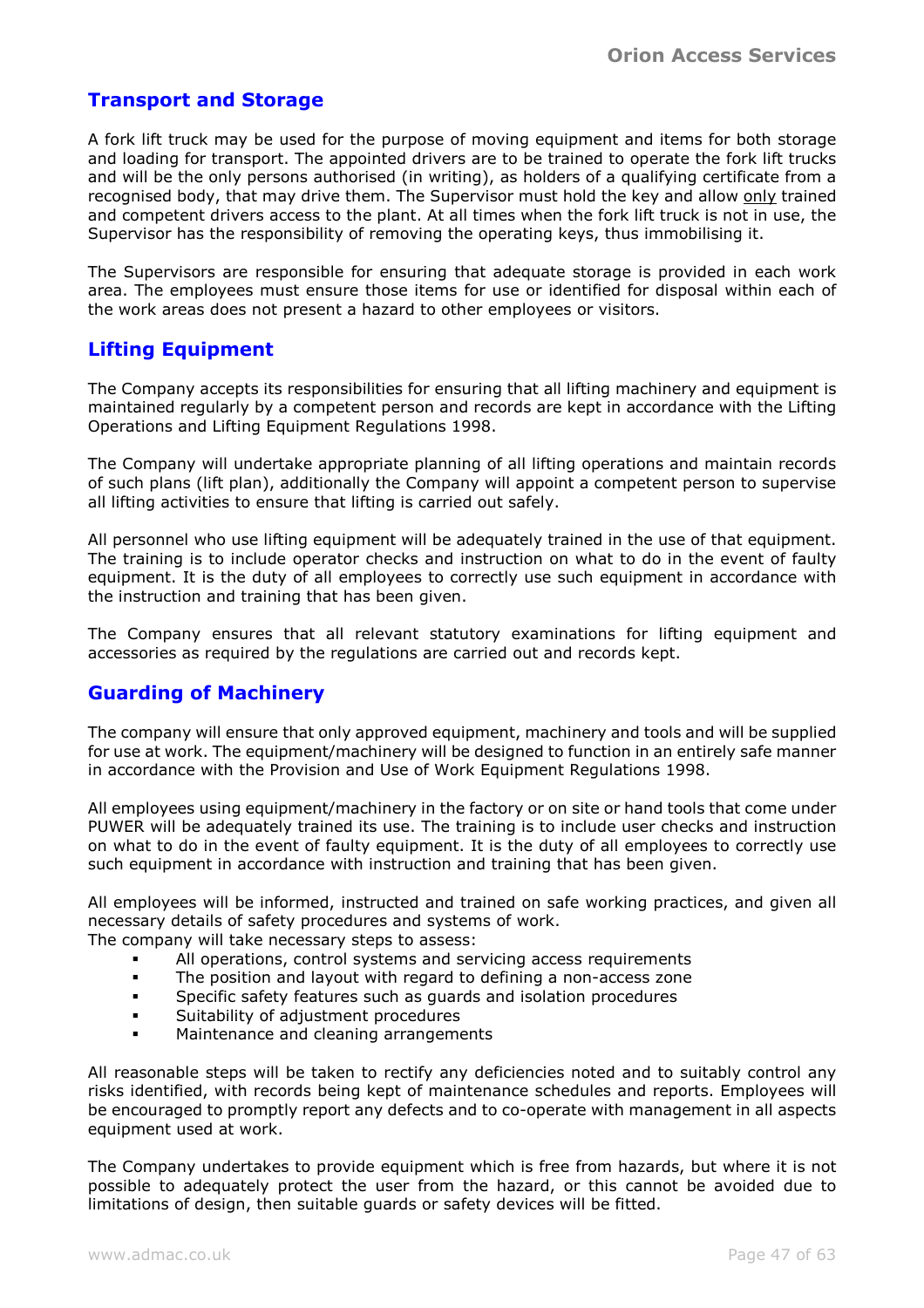### **Portable Tools and Work Equipment**

In the use of knives and 'Stanley' blades, care must be taken to retract blades at ALL times when not in use, it being a collective responsibility to ensure that NO blade is left open at ANY time.

All bench tools should be properly stored and maintained; Improvised or damaged tools should not be used.

The handling of scaffolding tube, all ladders, truss and access towers requires particular care in the working environment.

Employees must ensure that others know what they are doing, and where necessary should work in pairs to avoid any potential hazards, with two or more people to handle any item of exceptional length. The Supervisor will ensure that the work equipment is maintained in an efficient state, in working order and in good repair and that all protective guards are fit for purpose, are securely fitted and are regularly inspected.

All **hired** or **leased** equipment will be checked so that it meets satisfactory safety standards. The Supervisor is to ensure that Certificates of Thorough Inspection, Portable Appliance Testing, Calibration, and compliance to **LOLER** and **PUWER** regulations are met as necessary prior to release to site. Defective, or non-compliant items, are not to be used.

### **Training**

The employer will ensure that all authorised persons who use work equipment have available to them adequate health and safety information and where appropriate written information pertaining to the use of the work equipment.

The employer will take measures to ensure that the exposure of a person using the equipment is protected from risk to his health or safety from any hazard, including any substances falling, ejected, discharges of articles, gas, dust, liquid, vapour which is used or stored in the work equipment. Records of user competency will be maintained.

Work Equipment will be subjected to user inspection prior to use and a thorough inspection by a competent person at least quarterly.

Should there be a requirement for **special training needs** the Safety Committee is to source a competent training provider to deliver, and assess competency, prior to authorising the operative to commence site work.

### **New Equipment**

Where appropriate, new equipment is subjected to assessment and evaluation by the section Supervisor and appropriate Competent Person, in compliance with the Provision and use of Work Equipment Regulations 1998. The Company undertakes to reduce known hazards as far as reasonably practicable and will provide suitable information, training and instruction to employees who are to use the equipment.

The arrangements and layout for the installation of equipment will be reviewed by the Safety Officer who will consider aspects of the changes likely to impact on the health and safety of personnel.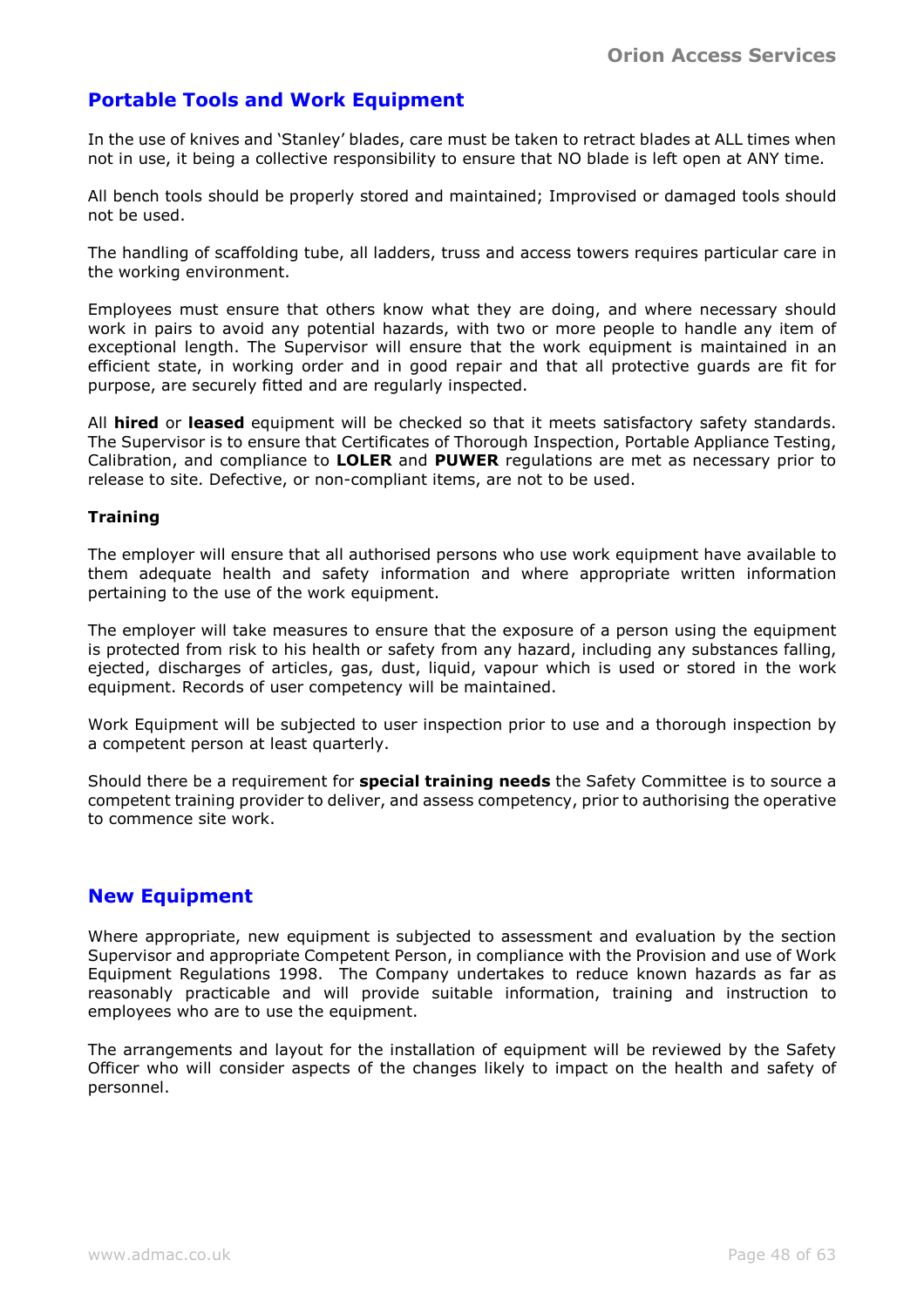### **Portable Electrical Appliances (PAT)**

All equipment brought onto the Company premises, or used on site, is to be subjected to inspection by a Competent Electrical Specialist, recorded as such and issued with a test certificate. The equipment will then be the subject of an inspection at regular intervals defined by the Company's Competent Electrician.

The Duty Holder shall arrange for appropriate records to be retained in the **PAT Folder** at the Head Office**.**

**Portable electrical equipment (appliances)** includes all forms of portable electrical equipment fitted with a plug, rated between 110 and 500 volts ac and allowing disconnection from the electrical supply without the use of a tool.

Equipment will include portable electrical hand tools, lamps, kettles, etc.

HSE Guidance Note PM 32 'The safe use of portable appliances' provides guidance on this matter, including recommendations for the regular testing and examination of such appliances. Electrical tests should confirm the integrity or otherwise of earthing and insulation.

### **Frequency of Examination for Electrical Equipment**

| <b>Equipment/Environment</b>                                                                                    | <b>User</b><br><b>Checks</b>                                   | <b>Formal Visual</b><br><b>Inspection</b>     | <b>Combined Inspection</b><br><b>And Testing</b>                                                                |
|-----------------------------------------------------------------------------------------------------------------|----------------------------------------------------------------|-----------------------------------------------|-----------------------------------------------------------------------------------------------------------------|
| Battery operated $(< 20$ volts)                                                                                 | No                                                             | No                                            | No                                                                                                              |
| Extra low voltage: $(< 50$ volts a.c.)<br>e.g. telephone, low voltage desk lights                               | No                                                             | No                                            | No                                                                                                              |
| Information technology:<br>e.g. desktop computers, display screens                                              | No                                                             | Yes<br>2-4 years                              | No, if double insulated<br>Otherwise up to 5 years                                                              |
| Photocopiers, fax machines:<br>NOT hand held, rarely moved                                                      | No                                                             | Yes<br>2-4 years                              | No, if double insulated<br>Otherwise up to 5 years                                                              |
| Double insulated equipment:<br>NOT hand-held and moved occasionally<br>e.g. fans, table lamps, slide projectors | No                                                             | Yes<br>2-4 years                              | No                                                                                                              |
| Double insulated equipment:<br>HAND-HELD e.g. 110 volt portable tools                                           | Yes                                                            | Monthly                                       | 3 Monthly                                                                                                       |
| Earthed equipment (Class 1)<br>e.g. electric kettles, some floor cleaners,<br>some kitchen equipment, irons     | Yes                                                            | Yes<br>6 months $-1$ year                     | Yes<br>$1-2$ years                                                                                              |
| <b>Cables</b><br>e.g. leads and plugs connected to the above                                                    | Yes                                                            | Yes<br>6 months - 4 years<br>depending on use | Yes<br>$1-5$ years<br>depending on use                                                                          |
| Construction equipment                                                                                          | $110V -$<br>weekly<br>230 V<br>mains -<br>Daily/every<br>shift | 110 V-Monthly<br>230 V mains - weekly         | 110 V - Before first use<br>on<br>site then 3-monthly<br>230 V mains - Before first<br>use on site then monthly |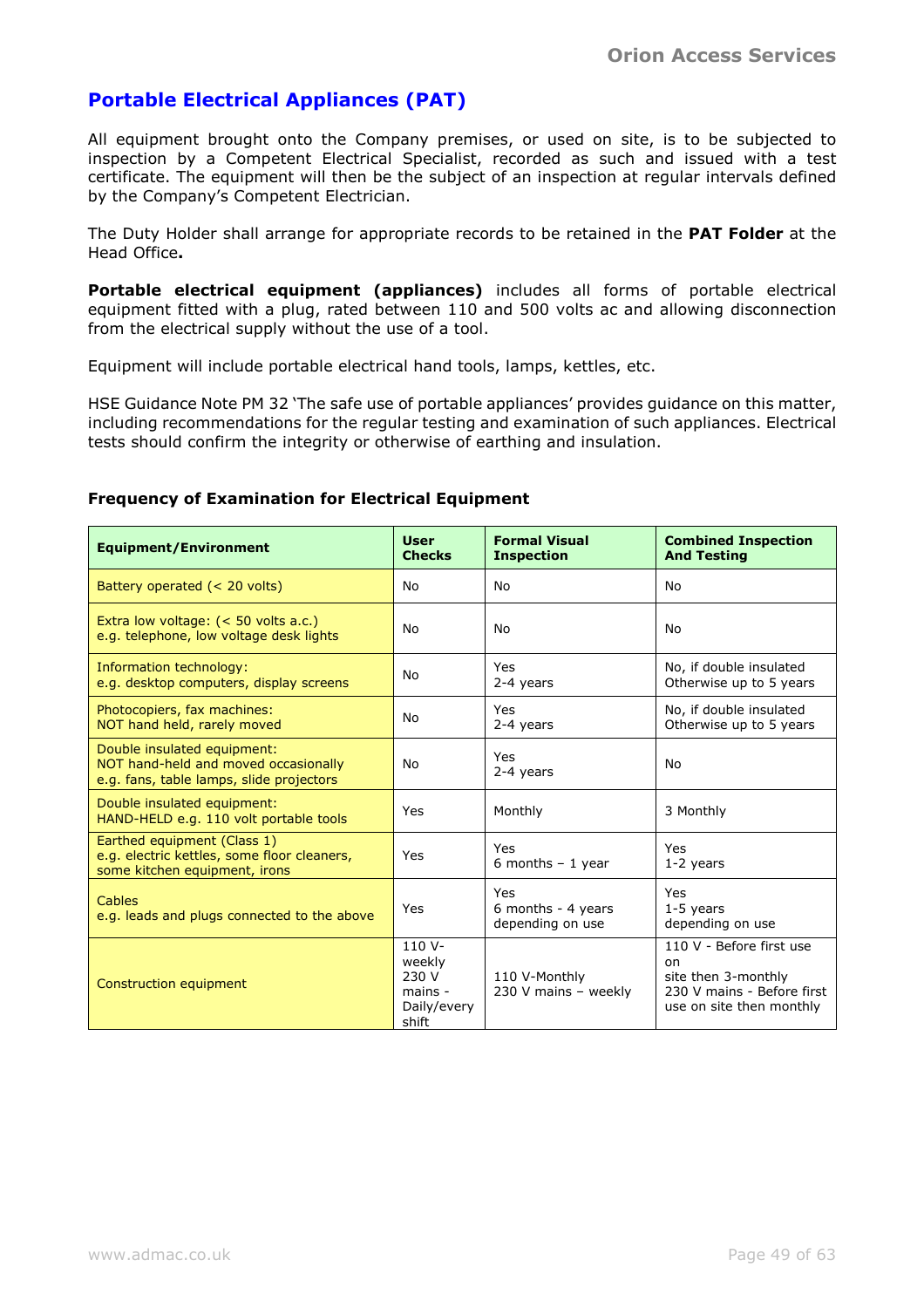### **Working at Height**

All work at heights must be assessed as to the risks involved, and must be carried out in accordance with the Workplace (Health, Safety and Welfare) Regulations 1992, the Management of Health and Safety at Work Regulations 1999 and the Work at Height Regulations 2005

The Work at Height Regulations 2005 apply to all work at height where there is a risk of a fall liable to cause personal injury. They place duties on employers, the self-employed, and any person who controls the work of others (e.g. facilities managers or building owners who may contract others to work at height) to the extent they control the work.

Any employee required to work at heights will receive appropriate training in the use of ladders, safety belts or harnesses and other access equipment before work commences. Regular refresher training to maintain and develop competence levels will also be provided.

All employees who operate, erect/ dismantle or assist in the operation of all access equipment or associated equipment will be adequately trained in the use of such equipment. The training is to include operator checks and instruction on what to do in the event of faulty equipment and ensures that a competent person regularly inspects all equipment and that suitable records are kept.

The Regulations require duty holders to ensure:

- all work at height is properly planned and organised by a competent person
- all work at height takes account of weather conditions that could endanger health and safety
- **those involved in work at height are trained and competent**
- **the place where work at height is done is safe**
- **EXEC** equipment for work at height is appropriately inspected
- **the risks from fragile surfaces are properly controlled**
- **the risks from falling objects are properly controlled**

#### You must:

- ensure that no work is done at height if it is safe and reasonably practicable to do it other than at height;
- **justify the reasons for the selection of height access equipment** specific to each task
- ensure that the work at height is properly planned, appropriately supervised, and carried out in as safe a way as is reasonably practicable
- **plan for emergencies and rescue**
- take account of the risk assessment carried out under regulation 3 of the Management of Health and Safety at Work Regulations 1999.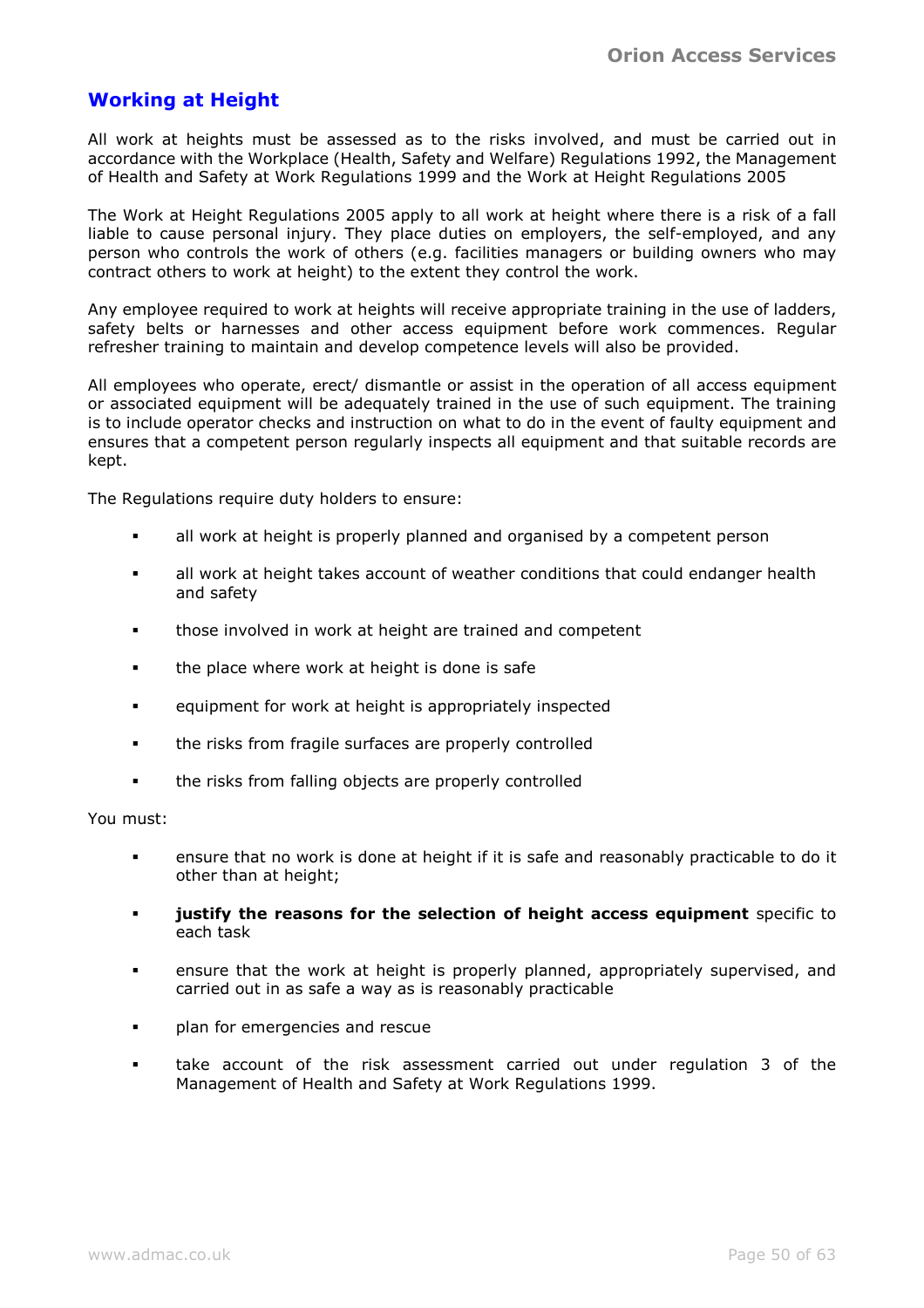### **Selection of Height Access Equipment**

The regulations set out a simple hierarchy for managing and selecting equipment for work at height as follows:



When selecting equipment for work at height you must plan consider the following systems respectively:

- 1. Collective Prevention
- 2. Personal Prevention
- 3. Collective Mitigation
- 4. Personal Mitigation

The alternative equipment for work at height are systems that provide no protection should someone fall, for example Stilts, Ladders, Stepladders and Hop-ups. Such height access equipment (likewise personal protective equipment) must be selected **as a last resort and should only be considered for short duration (<30 minutes), low risk work**.

#### **Ladders / Stepladders**

The company will ensure that only approved access equipment will be supplied for use at work (including ladders, stepladders and trestles). The equipment will comply with the Provision and Use of Work Equipment Regulations 1998.

All employees will be **informed**, **instructed** and **trained** in the safe use and in user checks.

The company will take necessary steps to ensure that access equipment is inspected and maintained by competent persons.

All reasonable steps will be taken to rectify any deficiencies noted, with records being kept of maintenance schedules and reports. Employees will be encouraged to promptly report any defects and to co-operate with management in all aspects equipment used at work.

#### **Mobile Access Towers / Elevated working platforms**

The company will ensure that all equipment that it hires, or is directly responsible for, is adequately maintained by a competent person as required by the Provision and Use of Work Equipment Regulations 1998 and the Lifting Operations and Lifting Equipment Regulations 1998 as appropriate.

Persons using Mobile Access Towers will receive training in the safe erection, dismantling, moving and use of equipment prior to first use to ensure competence.

Persons operating/using Mobile Elevated Working Platforms shall receive formal training such as the Powered Access Licence (PAL) card before they are authorised to operate or work with such plant.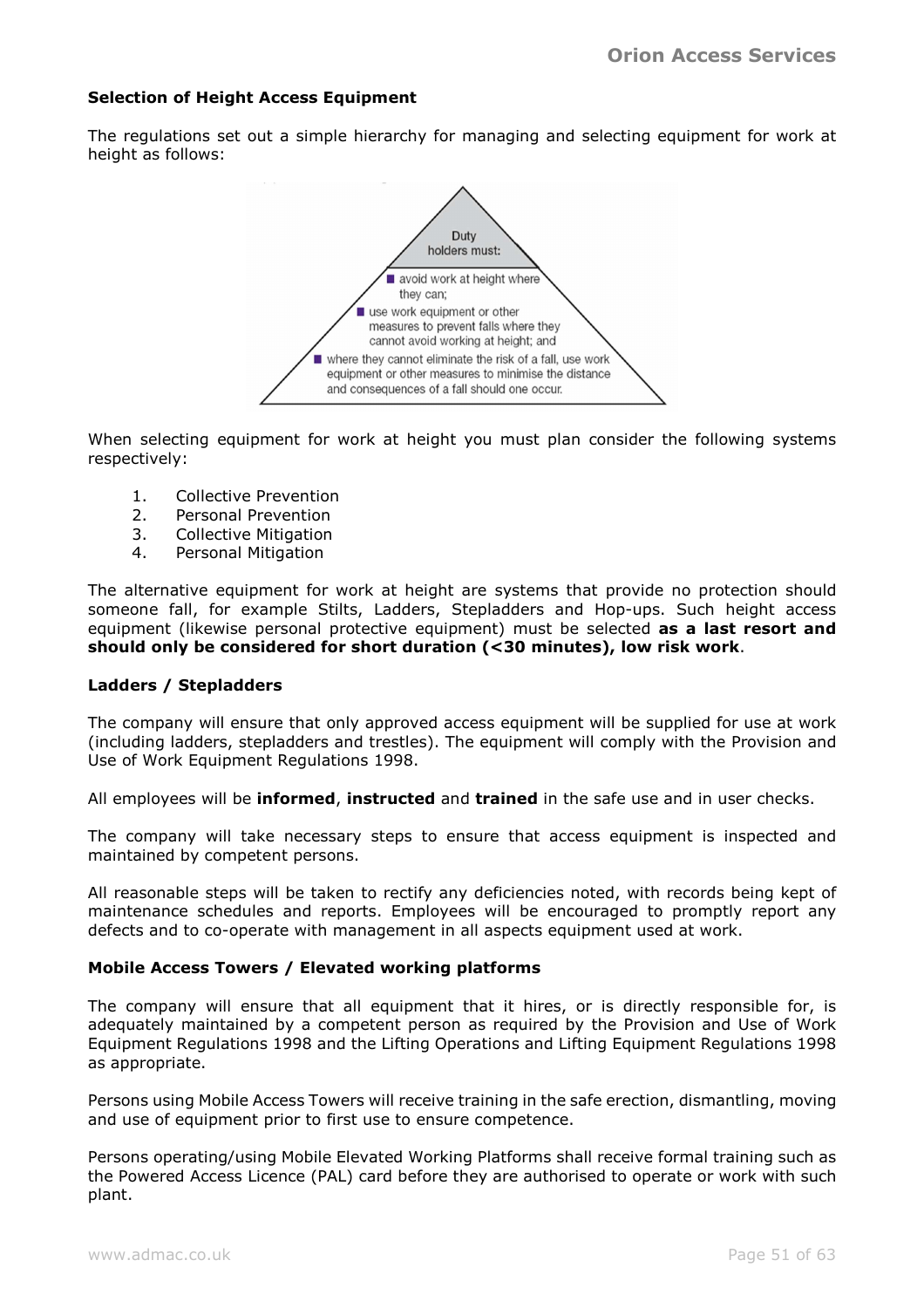### **Work in Occupied Premises**

Where work undertaken by the Company involves working in or on an occupied residential dwelling, then **additional site specific risk assessments** will be undertaken to assess whether there is any further risk to the employee from occupants or others who may be in the vicinity. Advice will be sought from the client to identify any known potentially aggressive, vulnerable or difficult tenants.

If working in occupied premises poses significant risk, work will only be undertaken when additional safety and security measures have been introduced. If an employee, at any time, feels that he or she is in an unsafe environment, work shall cease until the issue has been resolved. Employees will be familiar with lone working emergency arrangements when dealing with tenanted property works.

### **Lone Working**

The Company recognises their responsibility to ensure all employees are not put at risk of injury while at work including lone workers. A risk assessment will be carried out on all employees who are likely to work alone away from the company's premises. Controls relative to the risk will be implemented, such as two way communication through a call back system.

When employees are working on client premises, arrangements are made to ensure the client affords adequate emergency cover to the employee. Where there are none available on site, the company will make arrangements to ensure their employees have access to the nearest emergency services facilities and ensure they have a mobile phone or other means of contacting the emergency services and Supervisors.

Lone working is not permitted on construction sites. Unless an exclusion is indentified through risk assessment for small works e.g. small remedial or reactive maintenance works.

### **Drugs and Alcohol**

The Company has a policy of zero tolerance with regard to alcohol and non-prescription drugs. This is particularly relevant in the use of company vehicles and machinery, but refers equally to consumption on the premises. Non compliance with these requirements may lead to instant dismissal and anyone deemed to be under the influence on arrival at work will be sent home without pay.

### **Violence**

No act of aggression is permissible to any other employee, member of public or customer. The Company's Disciplinary Procedure will be applied to anybody not adhering to this policy. Employees who may witness any potentially hazardous event are to report the matter immediately to their Supervisor.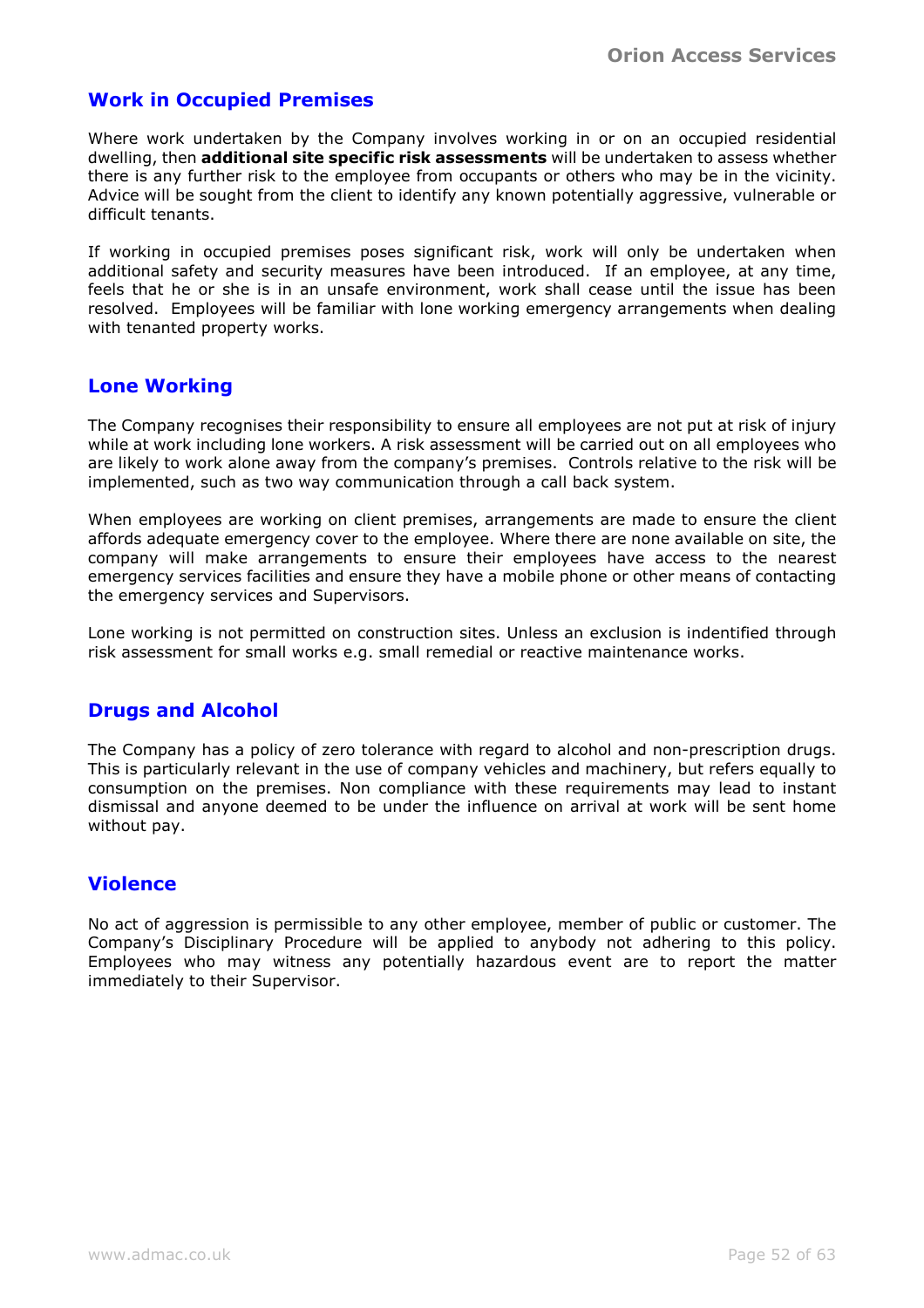### **Driving Vehicles**

Any employee driving a vehicle on behalf of the company must fulfil the criteria required by the insurance relevant to that vehicle. They should also hold a current and valid driving licence and seek permission from the key holder before driving the vehicle.

Before driving any vehicle the employee is responsible for checking it for obvious defects and basic roadworthiness and reporting anything that cannot be corrected on the spot. When driving the vehicle the employee must be in accordance with Road Traffic Legislation and the Highway Code at all times.

If they are involved in any accidents, damage however minor, or road traffic violations, this must be reported immediately to their Supervisor. Any faults or concerns arising during use must also be reported on return, and fuel tanks should be left as found. Any employee failing to comply with these requirements may be dealt with within the Disciplinary Procedure.

### **Mobile Telephones and In-Car Technology**

The Road Vehicles (Construction and Use) Regulations 1986 (as amended) apply to the users of mobile telephones when driving.

All users of mobile telephones must not use a hand held phone when driving. "Hands-free" phones are acceptable providing that the phone does not have to be held in the hand at any time when in use. The user must exercise proper control of the vehicle at all times.

There is a danger of driver distraction being caused by in-vehicle systems such as route guidance and navigation systems, congestion warning systems, PCs, multi-media, etc. Do not operate, adjust or view any such system if it will distract your attention while you are driving; you must exercise proper control of your vehicle at all times. If necessary find a safe place to stop first.

### **Stress**

Stress is the adverse reaction people have to excessive pressures or other types of demand placed on them. Work-related stress is a major cause of occupational ill health, poor productivity and human error. That means increased sickness absence, high staff turnover and poor performance in the organisation and a possible increase in **accidents due to human error**.

There are ways to manage work-related stress (as found in *Managing the causes of work related stress* HSG218). Safety committees will be used to consult employees on matters that concern their health or safety at work. Top Management will encourage an 'Open Door' Policy where employees are encouraged to voice concerns over work-related stress.

The employer will assess the risk of stress-related ill health arising from work activities and take action to control that risk.

### **Audit**

The Company Organisation and Arrangements are the subject of regular audits, at least annually, to ensure that the Policies, Organisation Structure, Planning and Implementation, Performance Standards and Performance Review are in compliance with current legislation and reflect good industry practice.

The Safety Officer will identify a topic or location for audit, with agreed terms of reference, so that each year the whole structure and facilities of the Company is subject to an audit.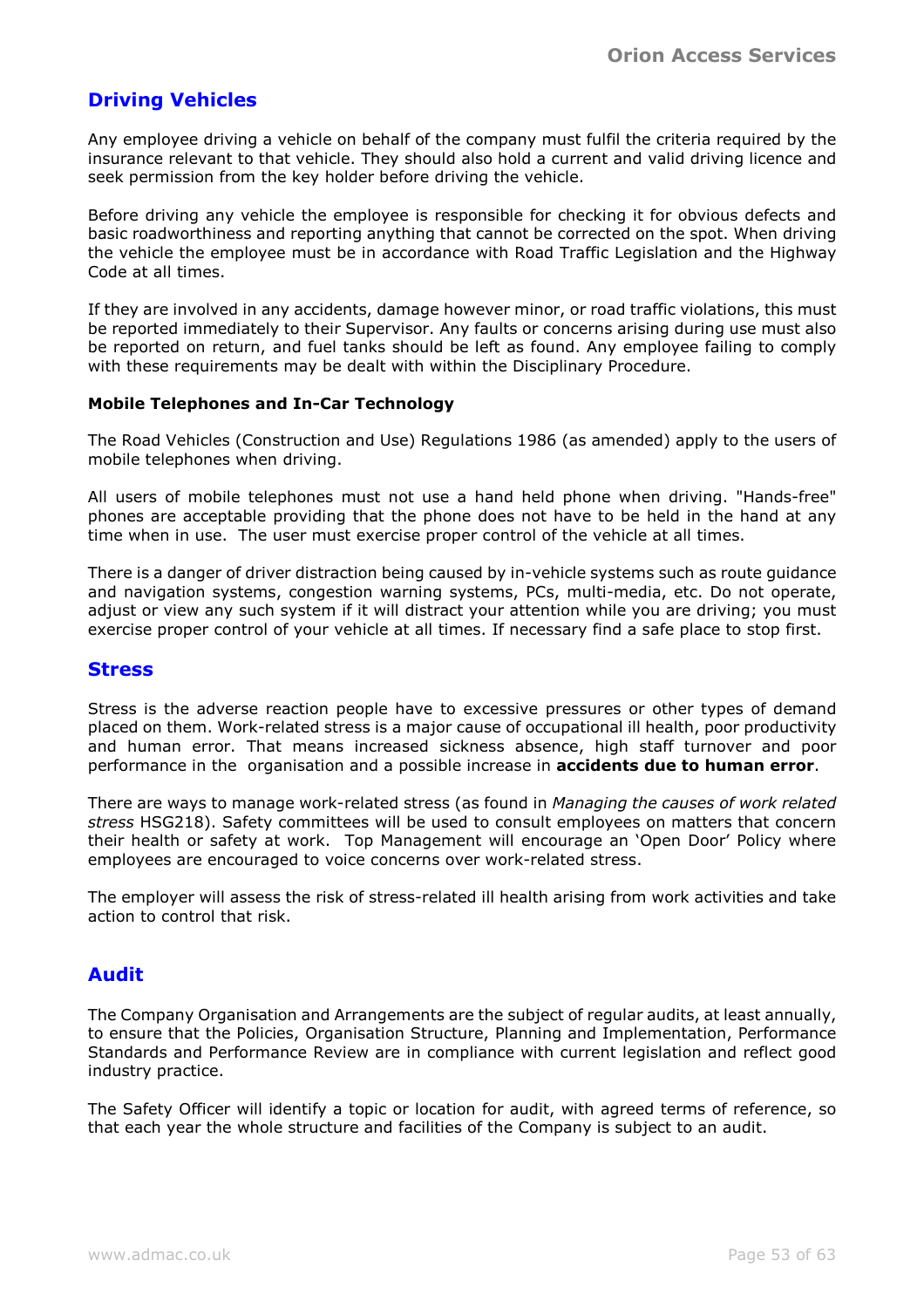### **Construction (Design and Management)**

The Construction (Design and Management) Regulations 2015 will apply to all 'construction work' carried out by or on behalf of the Company.

This procedure outlines legal requirements, responsibilities, and the minimum standards to which the Company will approach each individual project.

HSE document **L153** is to be referred to throughout for further explanation of requirements and best practice guidance: http://www.hse.gov.uk/pubns/priced/l153.pdf

Construction activities will also be controlled by numerous other pieces of legislation and company procedures and as such this document should not be considered in isolation.

### **Definition of Construction Work**

'Construction work' means the carrying out of any building, civil engineering or engineering construction work and includes:

- (a) the construction, alteration, conversion, fitting out, commissioning, renovation, repair, upkeep, redecoration or other maintenance (including cleaning which involves the use of water or an abrasive at high pressure, or the use of corrosive or toxic substances), de-commissioning, demolition or dismantling of a structure
- (b) the preparation for an intended structure, including site clearance, exploration, investigation (but not site survey) and excavation (but not pre-construction archaeological investigations), and the clearance or preparation of the site or structure for use or occupation at its conclusion
- (c) the assembly on site of prefabricated elements to form a structure or the disassembly on site of the prefabricated elements which, immediately before such disassembly, formed a structure
- (d) the removal of a structure, or of any product or waste resulting from demolition or dismantling of a structure, or from disassembly of prefabricated elements which immediately before such disassembly formed such a structure
- (e) the installation, commissioning, maintenance, repair or removal of mechanical, electrical, gas, compressed air, hydraulic, telecommunications, computer or similar services which are normally fixed within or to a structure

#### **Key Elements to Securing Construction Health and Safety**

- (a) Managing the risks by applying the general principles of prevention:
	- i. Avoid risks where possible
	- ii. Evaluate those risks that cannot be avoided
	- iii. Put in place proportionate measures that control them at source.
- (b) Appointing the right people and organisations at the right time
- (c) Making sure everyone has the information, instruction, training and supervision they need to carry out their jobs in a way that secures health and safety
- (d) Duty holders cooperating and communicating with each other and coordinating their work
- (e) Consulting workers and engaging with them to promote and develop effective measures to secure health, safety and welfare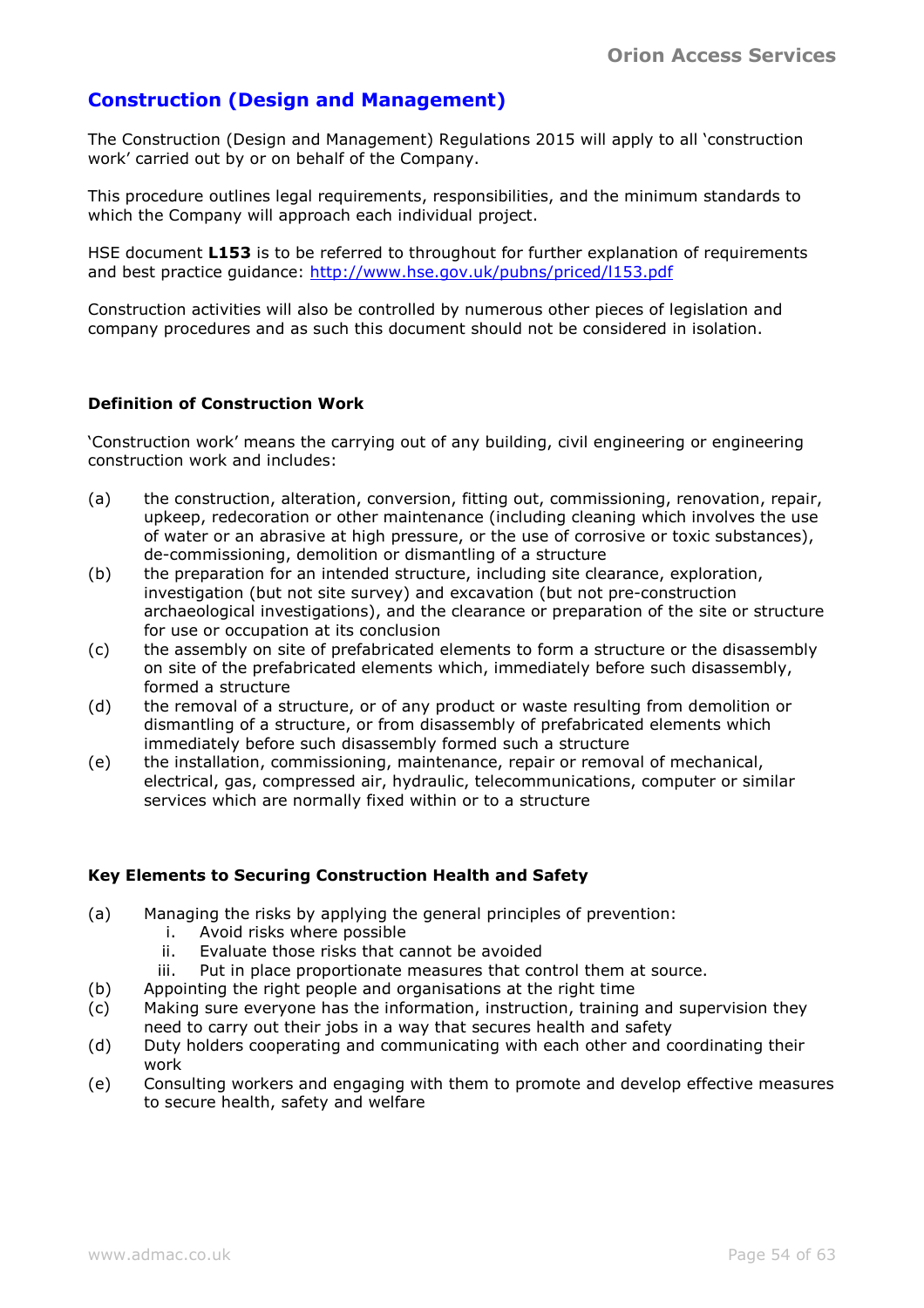### **Summary of Roles and Duties under CDM 2015**

| <b>Duty Holder</b>                                                                                                                                                                                                                                   | <b>Summary of Main Duties</b>                                                                                                                                                                                                                                                                                                                                                                                                                                                                                                                         |
|------------------------------------------------------------------------------------------------------------------------------------------------------------------------------------------------------------------------------------------------------|-------------------------------------------------------------------------------------------------------------------------------------------------------------------------------------------------------------------------------------------------------------------------------------------------------------------------------------------------------------------------------------------------------------------------------------------------------------------------------------------------------------------------------------------------------|
| <b>Clients</b> are organisations or<br>individuals for whom a<br>construction project is carried<br>out.                                                                                                                                             | Make suitable arrangements for managing a project.<br>This includes making sure:<br>Other duty holders are appointed<br>Sufficient time and resources are allocated<br>Make sure:<br>Relevant information is prepared and provided to other<br>duty holders<br>The principal designer and principal contractor carry<br>out their duties<br>Welfare facilities are provided                                                                                                                                                                           |
| <b>Domestic clients are people</b><br>who have construction work<br>carried out on their own<br>home, or the home of a family<br>member that is not done as<br>part of a business, whether<br>for profit or not.                                     | Domestic clients are in scope of CDM 2015, but their duties as<br>a client are normally transferred to:<br>The contractor, on a single contractor project; or<br>The principal contractor, on a project involving more<br>than one contractor.<br>However, the domestic client can choose to have a written<br>agreement with the principal designer to carry out the client<br>duties.                                                                                                                                                               |
| <b>Designers</b> are those, who as<br>part of a business, prepare or<br>modify designs for a building,<br>product or system relating to<br>construction work.                                                                                        | When preparing or modifying designs, to eliminate, reduce or<br>control foreseeable risks that may arise during:<br>Construction; and<br>The maintenance and use of a building once it is built.<br>Provide information to other members of the project team to<br>help them fulfil their duties.                                                                                                                                                                                                                                                     |
| Principal designers are<br>designers appointed by the<br>client in projects involving<br>more than one contractor.<br>They can be an organisation<br>or an individual with sufficient<br>knowledge, experience and<br>ability to carry out the role. | Plan, manage, monitor and coordinate health and safety in<br>the pre-construction phase of a project.<br>This includes:<br>Identifying, eliminating or controlling foreseeable<br>risks;<br>Ensuring designers carry out their duties.<br>٠<br>Prepare and provide relevant information to other duty<br>holders.<br>Provide relevant information to the principal contractor to<br>help them plan, manage, monitor and coordinate health and<br>safety in the construction phase.                                                                    |
| Principal contractors are<br>contractors appointed by the<br>client to coordinate the<br>construction phase of a<br>project where it involves more<br>than one contractor.                                                                           | Plan, manage, monitor and coordinate health and safety in<br>the construction phase of a project. This includes:<br>Liaising with the client and principal designer<br>Preparing the construction phase plan<br>Organising cooperation between contractors and<br>٠<br>coordinating their work<br>Ensure:<br>Suitable site inductions are provided<br>٠<br>Reasonable steps are taken to prevent unauthorised<br>٠<br>access<br>Workers are consulted and engaged in securing their<br>٠<br>health and safety<br>Welfare facilities are provided<br>٠ |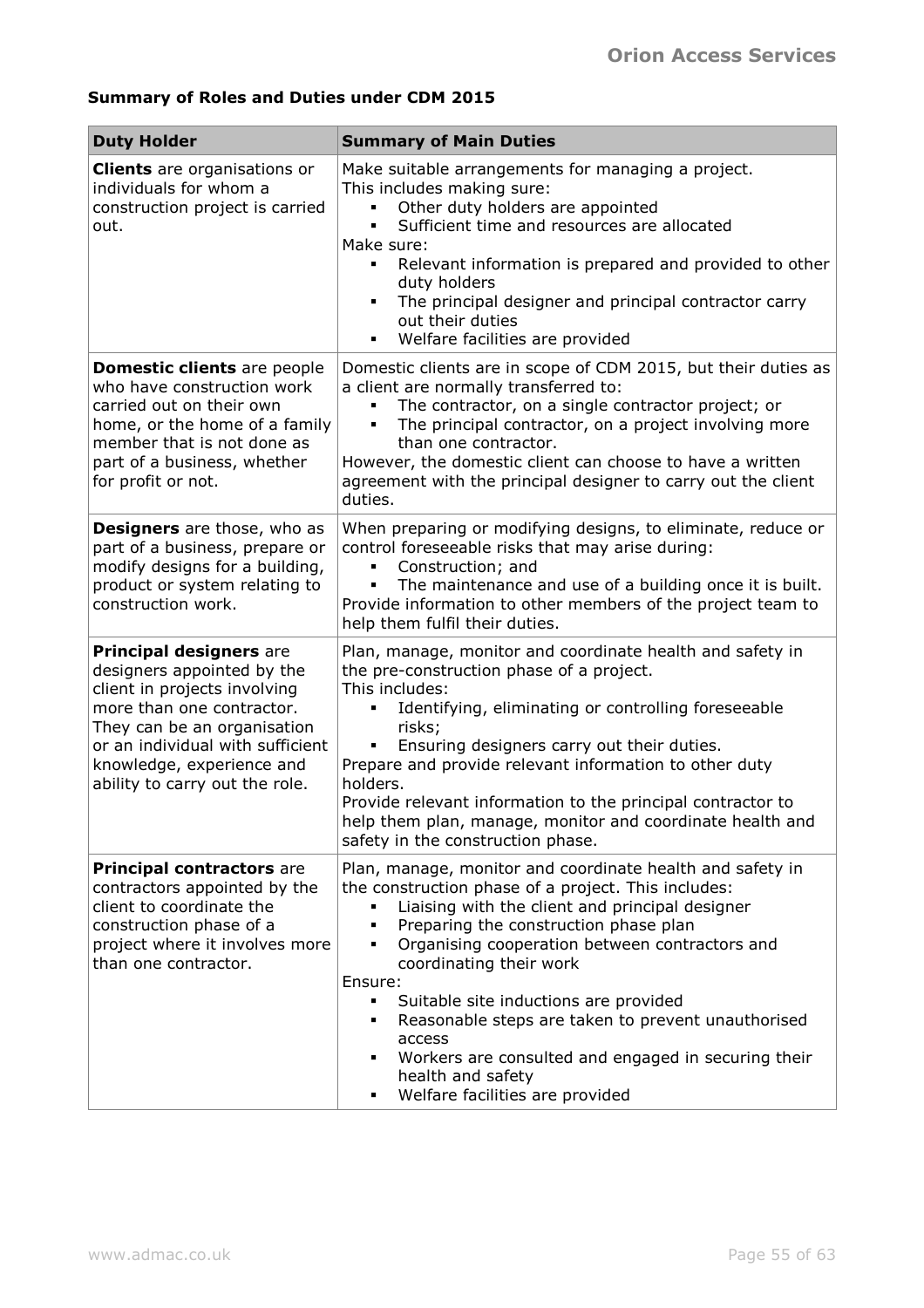| <b>Duty Holder</b>                                                                                                      | <b>Summary of Main Duties</b>                                                                                                                                                                                                                                                                                                                                                                                                                   |
|-------------------------------------------------------------------------------------------------------------------------|-------------------------------------------------------------------------------------------------------------------------------------------------------------------------------------------------------------------------------------------------------------------------------------------------------------------------------------------------------------------------------------------------------------------------------------------------|
| <b>Contractors</b> are those who<br>do the actual construction<br>work and can be either an<br>individual or a company. | Plan, manage and monitor construction work under their<br>control so that it is carried out without risks to health and<br>safety.<br>For projects involving more than one contractor, coordinate<br>their activities with others in the project team $-$ in particular,<br>comply with directions given to them by the principal designer<br>or principal contractor.<br>For single-contractor projects, prepare a construction phase<br>plan. |
| <b>Workers</b> are the people who<br>work for or under the control<br>of contractors on a<br>construction site.         | They must:<br>Be consulted about matters which affect their health,<br>safety and welfare<br>Take care of their own health and safety and others<br>$\blacksquare$<br>who may be affected by their actions<br>Report anything they see which is likely to endanger<br>٠<br>either their own or others' health and safety<br>Cooperate with their employer, fellow workers,<br>$\blacksquare$<br>contractors and other duty holders.             |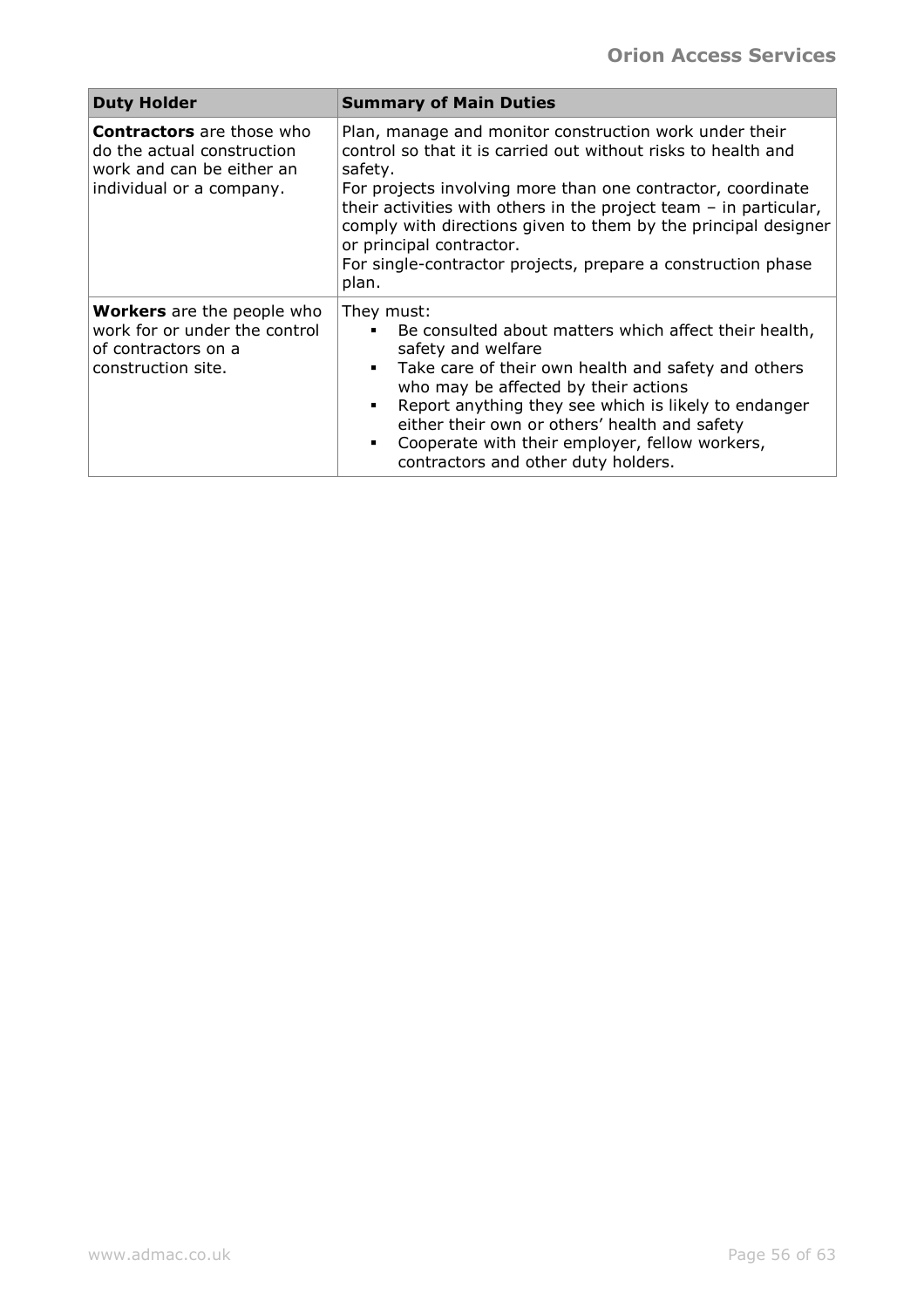### **Appointing Designers and Contractors**

Where the Company appoints individuals or organisations to undertake construction work, they are to be assessed for competence prior to acceptance onto the 'Approved Suppliers List', to ensure that they have the skills, knowledge and experience to carry out the work in a way that secures health and safety.

The Project Manager is responsible for ensuring that only approved suppliers are used, and for arranging assessment of new suppliers, making sensible and proportionate enquiries about their organisational capability to carry out the work.

The standard PAS 91:2013 is available to assist management in the construction related procurement process: http://shop.bsigroup.com/upload/PASs/PAS91-2013.pdf

As well as carrying out 'pre-qualification' checks on organisations, those responsible for making appointments should also check that the designer or contractor has enough experience and a good record in managing the risks involved in projects. These checks should be carried out at the final stage after pre-qualification checks have been completed and before appointments are made.

#### Pre-qualification

In order to reduce the administrative burden for all parties, and prevent duplication of effort, the Company will recognise the following independent certifications as evidence of 'stage 1' competence assessment:

- Registration to BS OHSAS 18001:2007, with a UKAS accredited certification body
- Safety Schemes in Procurement (SSIP) member certification (e.g. CHAS)

Evidence is to be requested and held, confirming an audit within the past 12 months, and that the scope of registration is appropriate for the position.

#### Sub-Subcontractors

By default the Company does not permit appointed contractors to further subcontract works. This will only be permitted with written authorisation from project management, having reviewed the contractor's procedures for competence assessment along the supply chain.

#### **Review**

Once approved, designers and contractors will be subject to ongoing performance monitoring, and updated information is to be requested periodically (certifications, insurance etc.) to maintain approval.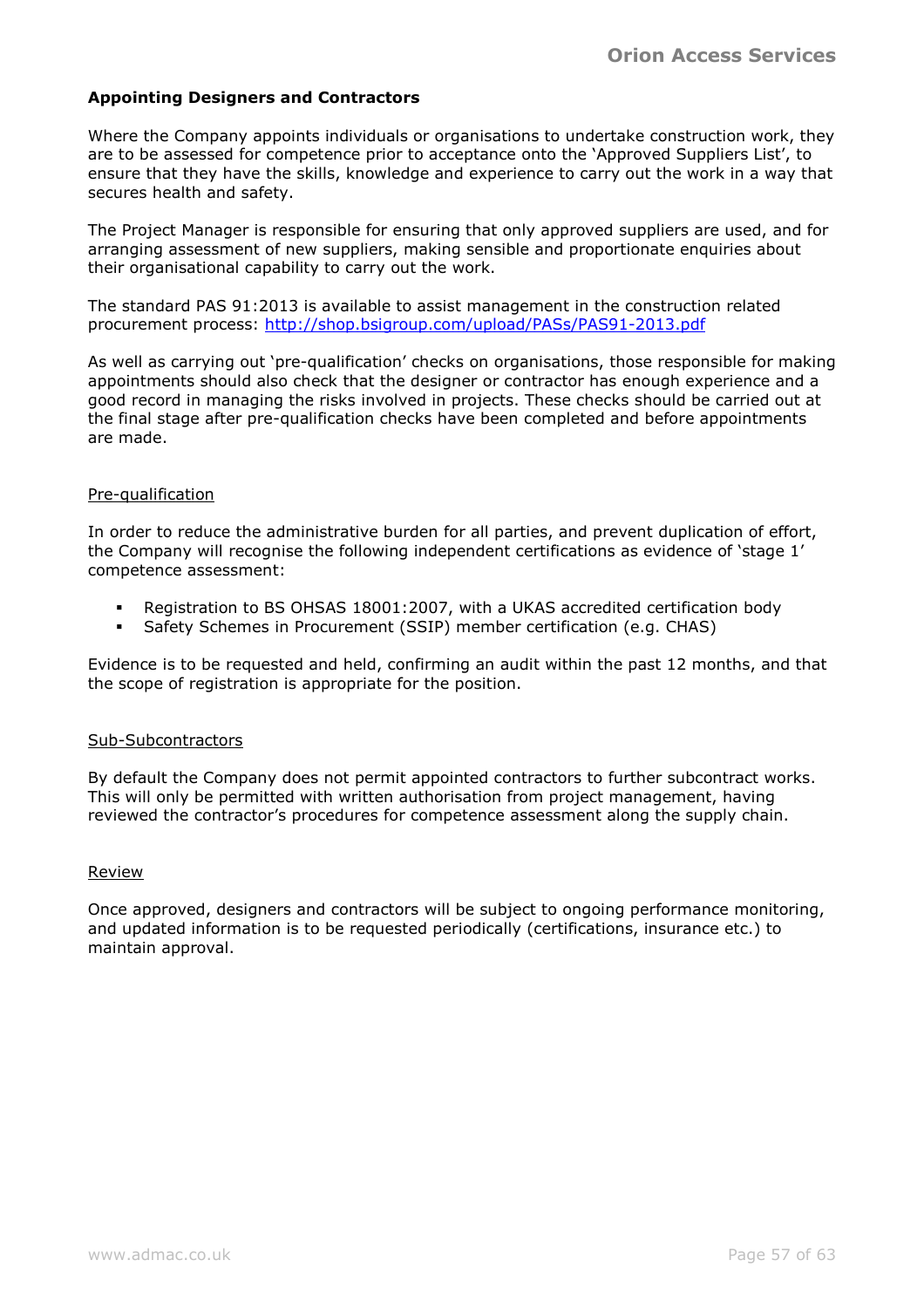### **Notification**

A project is notifiable if the construction work on a site is scheduled to:

- (a) Last longer than 30 working days and have more than 20 workers simultaneously at any point
- (b) Or, exceed 500 person days

Where a project is notifiable, the Client must give notice in writing to the HSE as soon as is practicable before the construction phase begins.

For a domestic client, whose duties are transferred to the Company (when acting as the single contractor or principal contractor), responsibility for notification will be held by the Project Manager who is to ensure this is undertaken using the electronic form F10: https://extranet.hse.gov.uk/lfserver/external/f10

### **Pre-Construction Information**

Pre-construction information provides the health and safety information needed by:

- **Designers and contractors who are bidding for work on the project, or who have already** been appointed to enable them to carry out their duties
- Principal designers and principal contractors in planning, managing, monitoring and coordinating the work of the project.

Pre-construction information provides a basis for the preparation of the construction phase plan. Some material may also be relevant to the preparation of the health and safety file.

When pre-construction information is complete, it must include proportionate information about:

- (a) The project, such as the client brief and key dates of the construction phase
- (b) The planning and management of the project such as the resources and time being allocated to each stage of the project and the arrangements to ensure there is cooperation between duty holders and the work is coordinated
- (c) The health and safety hazards of the site, including design and construction hazards and how they will be addressed
- (d) Any relevant information in an existing health and safety file.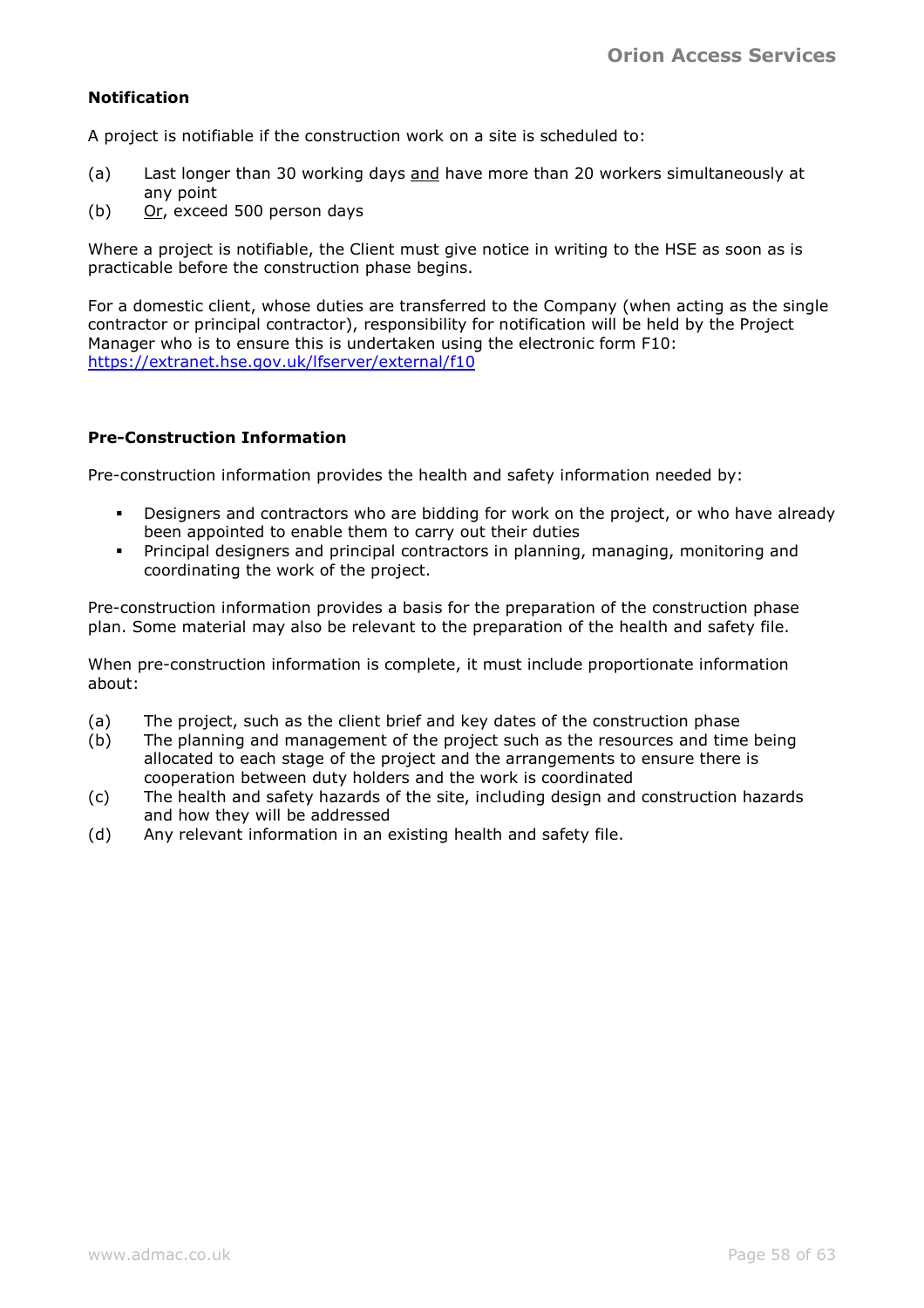### **Construction Phase Plan**

All construction projects will require a construction phase plan. Where this requirement lies with the Company (single contractor / principal contractor) the Project Manager is responsible for ensuring that this is completed **before** the construction phase begins.

The following list of topics are to be considered when drawing up the plan:

- (a) A description of the project such as key dates and details of key members of the project team
- (b) The management of the work including:
	- i. The health and safety aims for the project
	- ii. The site rules
	- iii. Arrangements to ensure cooperation between project team members and coordination of their work (e.g. regular site meetings)
	- iv. Arrangements for involving workers
	- v. Site induction
	- vi. Welfare facilities
	- vii. Fire and emergency procedures
- (c) The control of any of the specific site risks listed in Schedule 3 where they are relevant to the work involved.

The information is to be made available to relevant parties, contractors and the client for their review.

#### **Site Induction**

The principal contractor must ensure every site worker is given a suitable site induction. The induction should be site specific and highlight any particular risks and control measures that those working on the project need to know about. The following issues should be considered:

- (a) Senior management commitment to health and safety
- (b) Outline of the project
- (c) Management of the project
- (d) First-aid arrangements
- (e) Accident and incident reporting arrangements
- (f) Arrangements for briefing workers on an ongoing basis (e.g. toolbox talks)
- (g) Arrangements for consulting the workforce on health and safety matters
- (h) Individual worker's responsibility for health and safety

Site inductions should also be provided to those who do not regularly work on the site, but who visit it on an occasional (e.g. architects) or once-only basis (e.g. students). The inductions should be proportionate to the nature of the visit. Inductions provided to escorted visitors need not have the detail that unescorted visitors should have. Escorted visitors only need to be made aware of the main hazards they may be exposed to and the control measures.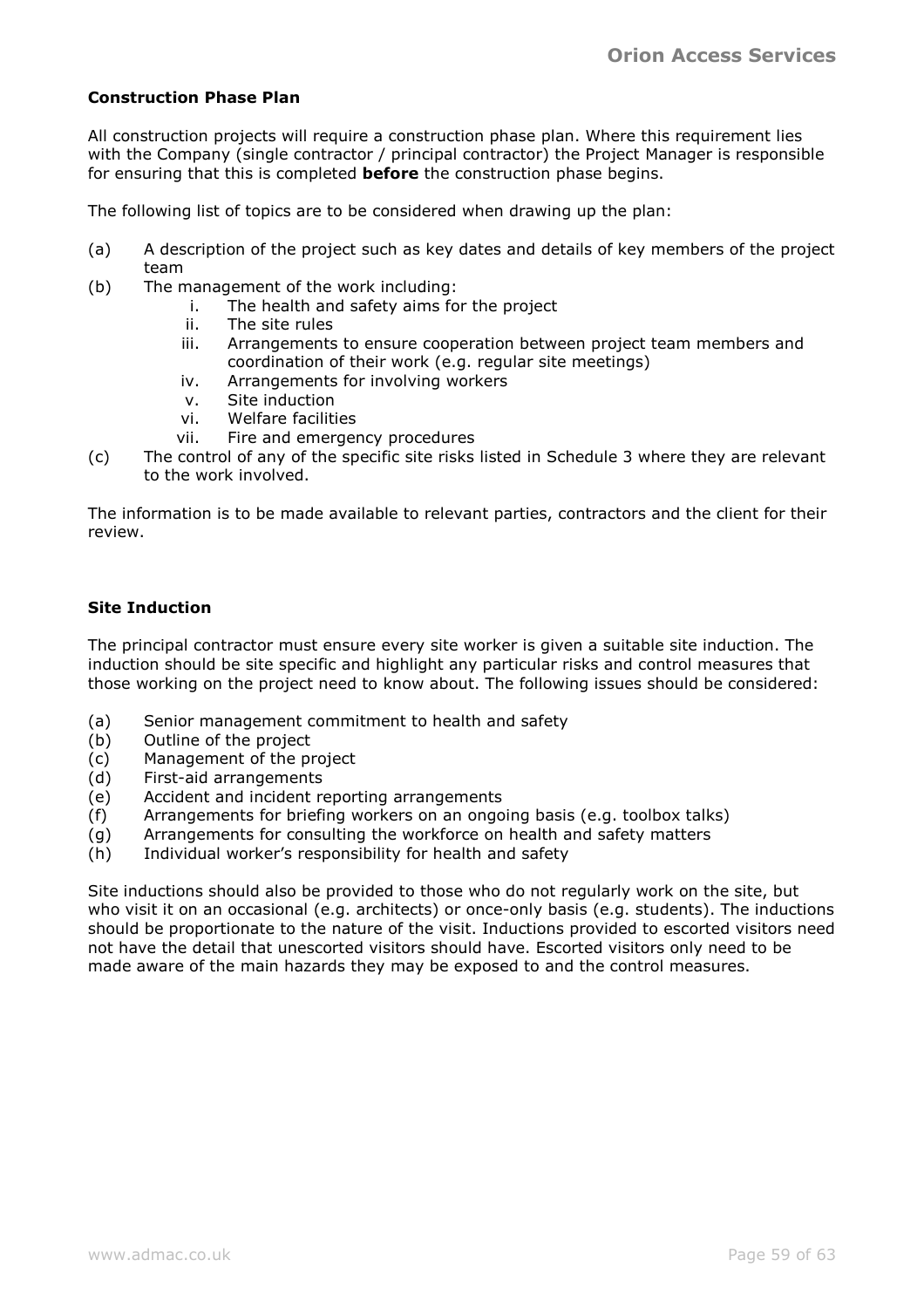### **Health & Safety File**

A 'health and safety file' is only required for projects involving more than one contractor.

The Principal Designer is responsible for preparing the file, updating it as the project progresses, and issuing it to the Client on completion. If the Principal Designer's appointment finishes before the end of the project, the file is to be passed to the Principal Contractor to complete the duties.

The file must contain information about the current project likely to be needed to ensure health and safety during any subsequent work, such as maintenance, cleaning, refurbishment or demolition. When preparing the health and safety file, information on the following will be considered for inclusion:

- (a) A brief description of the work carried out
- (b) Any hazards that have not been eliminated through the design and construction processes, and how they have been addressed (e.g. surveys or other information concerning asbestos or contaminated land)
- (c) Key structural principles (e.g. bracing, sources of substantial stored energy including pre or post tensioned members) and safe working loads for floors and roofs
- (d) Hazardous materials used (e.g. lead paints and special coatings)
- (e) Information regarding the removal or dismantling of installed plant and equipment (e.g. any special arrangements for lifting such equipment)
- (f) Health and safety information about equipment provided for cleaning or maintaining the structure
- (g) The nature, location and markings of significant services, including underground cables, gas supply equipment, fire-fighting services etc.
- (h) Information and as-built drawings of the building, its plant and equipment (e.g. the means of safe access to and from service voids and fire doors)

The level of detail should be proportionate to the risks, and contain enough detail to allow the hazards to be identified and addressed by those carrying out the work. The file should not include things that will be of no help when planning future construction work such as preconstruction information, the construction phase plan, contractual documents, safety method statements etc.

Where this requirement lies with the Company the Project Manager will be responsible for ensuring the file is prepared and issued.

For Company premises, the Facilities Manager is responsible for keeping and issuing the file as required.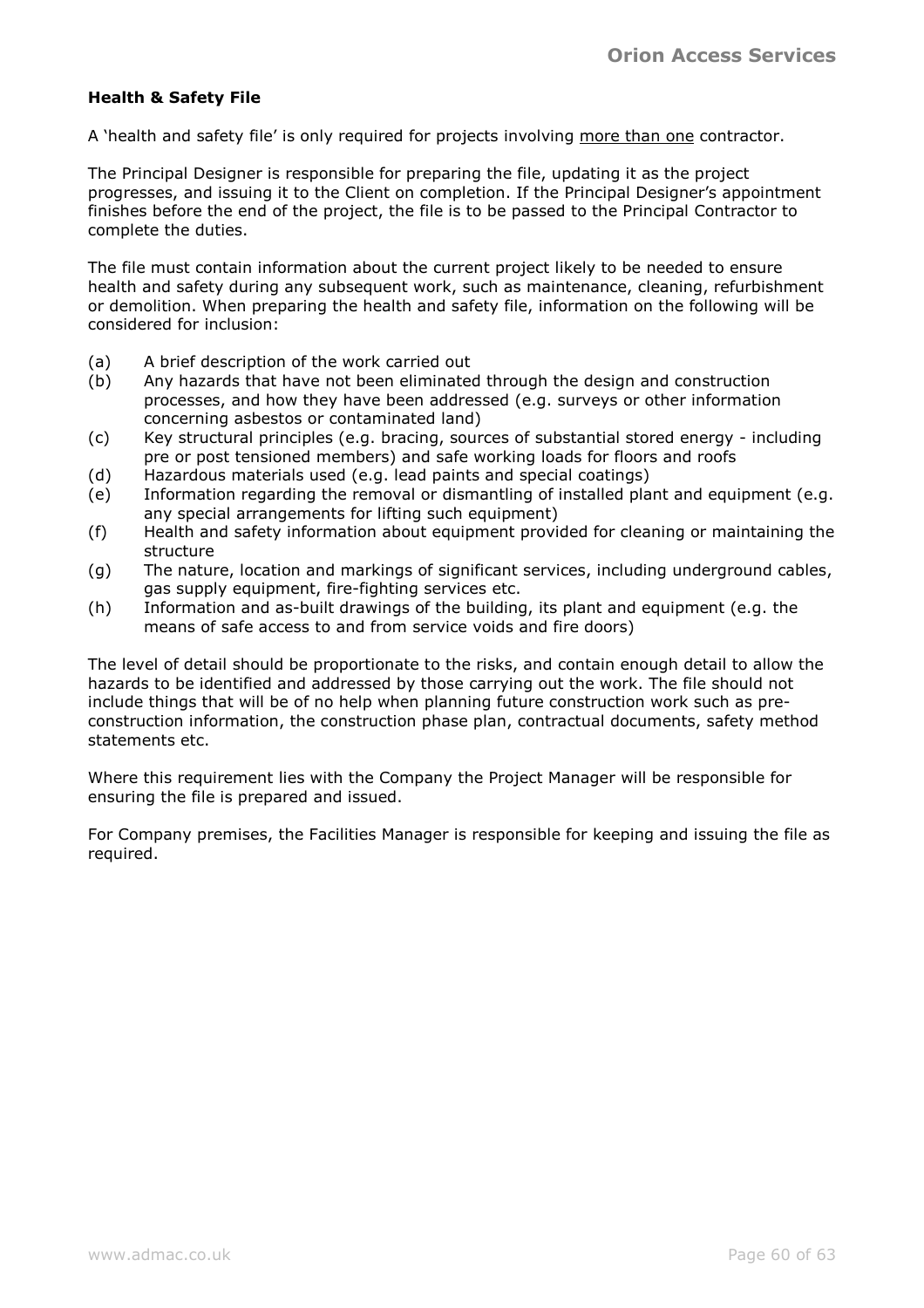### **General Requirements for All Construction Sites**

The Company will comply will all general requirements for construction sites as outlined in Part 4 of CDM 2015 including:

- Safe places of construction work
- Good order and site security
- **Stability of structures**
- Demolition or dismantling
- **Explosives**
- **Excavations**
- Cofferdams and caissons
- **Reports of inspections**
- **Energy distribution installations**
- **Prevention of drowning**
- **Traffic routes**
- Vehicles
- **Prevention of risk from fire, flooding or asphyxiation**
- **Emergency procedures**
- **Emergency routes and exits**
- Fire detection and fire-fighting
- **Fresh air**
- **FILE** Temperature and weather protection
- **Lighting**

The Project Manager and Site Manager will be responsible for co-ordinating the risk assessment process, development of the safe system of work, setting up of the site in line with requirements, and ongoing inspections and supervision of works.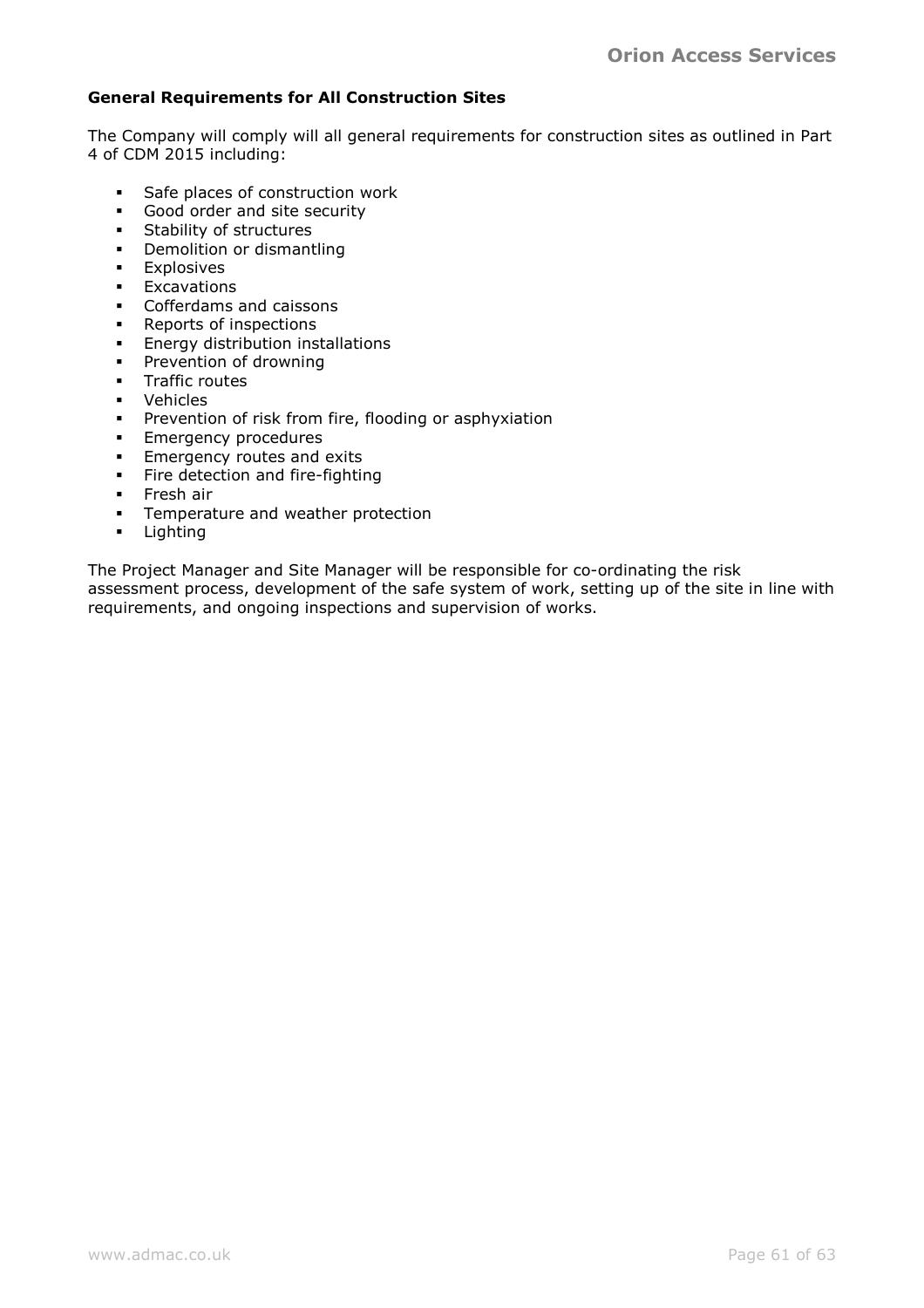### **Structural Stability during Alteration, Demolition and Dismantling**

All alteration, demolition and dismantling work is to be carefully planned and carried out by competent people to avoid unplanned structural collapse.

Commercial clients must provide contractors with relevant information about a building's structure, including stability and structural form and any significant design assumptions, suggested work methods and sequences. The contractor must then use that information to plan and carry out the work safely.

#### Survey and Assessment

A competent person should do a thorough structural survey and assessment before any potentially load-bearing parts of a structure are altered. The structural survey should consider:

- The age of the structure
- **Previous use**
- **Type of construction**
- **Any nearby buildings or structures**

This information should be used to determine the steps required to prevent any collapse.

#### Preventing Structural Collapse

A competent person should decide the method and design of temporary supports. Temporary support provided must be designed, installed and maintained to withstand foreseeable loads and structures should never be overloaded.

#### Arrangements for Demolition

Demolition or dismantling arrangements are to be written down before the work begins. This safe system of work may be in the form of a safety method statement identifying the sequence required to prevent accidental collapse of the structure.

In addition to the design and method of temporary supports a safe system of work may include:

- Establishing exclusion zones and hard-hat areas, clearly marked and with barriers or hoardings
- Covered walkways
- **Using high-reach machines**
- Reinforcing machine cabs so that drivers are not injured
- **Training and supervising site workers**

### Consulting Building Control Departments

The building control department of the local authority in the area where a building is located is to be consulted before any structural alterations are made to a building.